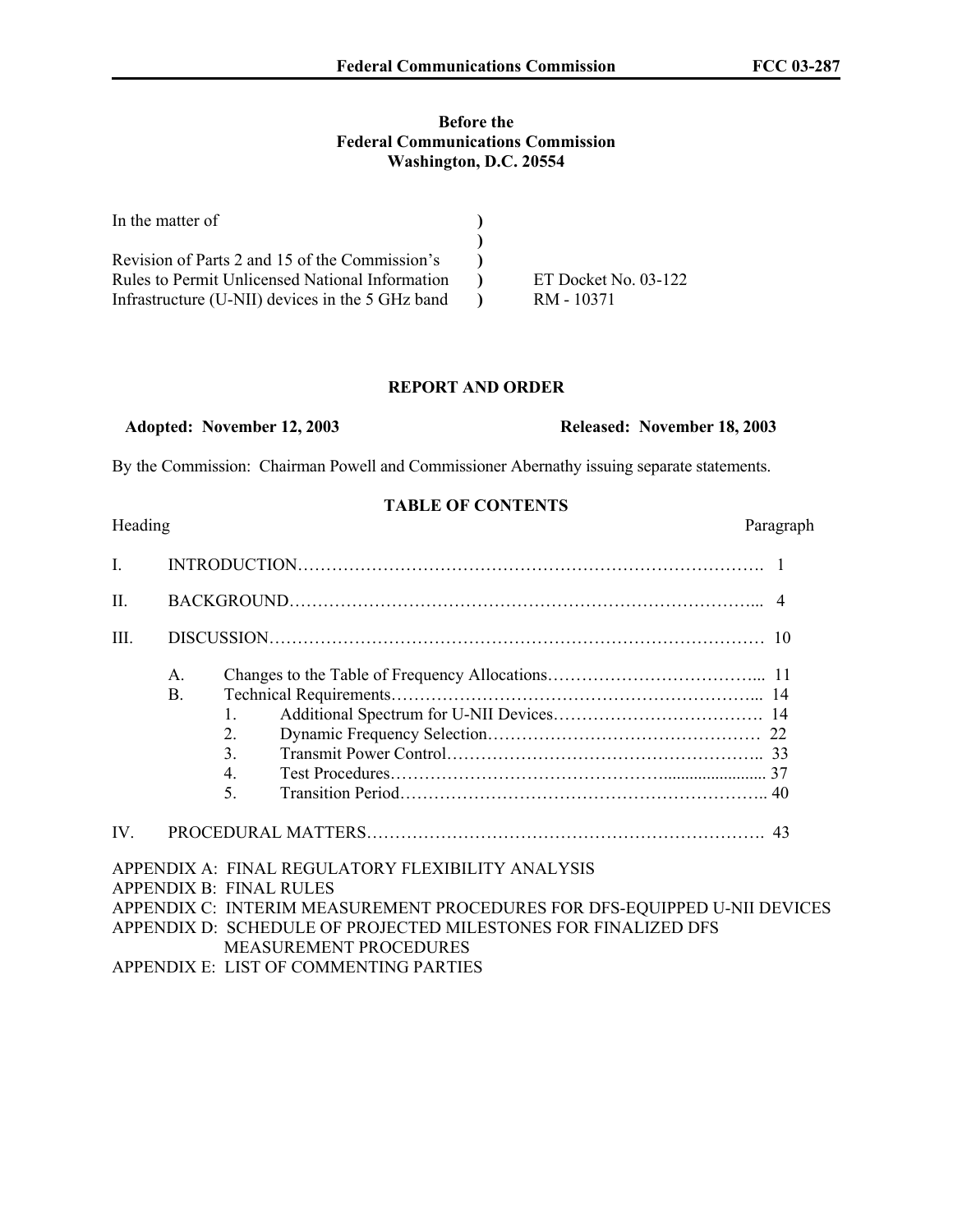#### **INTRODUCTION**

1. By this action, we are amending Part 15 of our rules to make an additional 255 megahertz of spectrum available in the 5.470–5.725 GHz band for unlicensed National Information Infrastructure  $(U-NII)$  devices, including Radio Local Area Networks  $(RLANs)$ .<sup>1</sup> This action will align the frequency bands used by U-NII devices in the United States with bands in other parts of the world, thus decreasing development and manufacturing costs for U.S. manufacturers by allowing for the same products to be used in most parts of the world. We believe that the increased demand that will result from expanding the markets for U-NII devices, coupled with the operational flexibility provided by the U-NII rules, will lead manufacturers to develop a wide range of new and innovative unlicensed devices and thereby increase wireless broadband access and investment.<sup>2</sup>

2. There has been tremendous growth in demand for unlicensed wireless devices in recent years,<sup>3</sup> particularly for devices used for wireless local area networking and broadband access to the  $\text{internet}^4$  Sales of wireless local area network equipment have grown more than 150% since the year 2000. Companies are now offering broadband access at "hot-spots" in restaurants, hotels, airports and other public gathering places by using unlicensed wireless devices. In cities across the nation, new startup businesses are offering broadband services using unlicensed wireless devices. In rural areas, entrepreneurs and small businesses have introduced broadband service using unlicensed devices where no service was available before. We anticipate that the additional spectrum we are making available for U-NII devices will allow the continued growth in marketing, deployment and use of unlicensed devices. It will help meet the needs of businesses and consumers for fixed and mobile high-speed digital communications. We believe it will also stimulate the availability of broadband service to those who do not yet have it, and will increase competitive choices for those who do.

3. In addition to making more spectrum available for use by U-NII devices, we are taking steps to minimize the potential for these devices to cause interference to existing operations. Specifically, we are amending the Table of Frequency Allocations in Part 2 of the rules by: $3$  1) upgrading the Federal Government Radiolocation Service in the 5.46-5.65 GHz band and the non-Federal Government Radiolocation Service in the 5.47-5.65 GHz band to primary status; and 2) adding primary Federal Government allocations and secondary non-Federal Government allocations for the Space Research Service (active) (SRS) in the 5.35-5.57 GHz band and for the Earth Exploration-Satellite Service (active)

<sup>&</sup>lt;sup>1</sup> See 47 C.F.R. Part 15 Subpart E – Unlicensed National Information Infrastructure Devices. U-NII devices are "[i]ntentional radiators operating in the frequency bands 5.15-5.35 GHz and 5.725-5.825 GHz that use wideband digital modulation techniques and provide a wide array of high data rate mobile and fixed communications for individuals, businesses, and institutions." 47 C.F.R. § 15.403(i).

<sup>&</sup>lt;sup>2</sup> The *Spectrum Policy Task Force Report (Task Force Report)*, released on November 15, 2002, recommended that the Commission act to promote more flexible, innovative, and market driven uses of the radio spectrum. This report specifically recommended that the Commission allocate additional spectrum for unlicensed use. *See Task Force Report*, ET Docket No. 02-135, *Report* (rel. Nov. 15, 2002). We note that because unlicensed devices may operate in any unrestricted spectrum band, the FCC does not allocate spectrum for them. However, the policies articulated by the *Spectrum Policy Task Force Report* are advanced by the rules changed by this Report and Order.

<sup>3</sup>  *See Spectrum Policy Task Force Report*, ET Docket No. 02-135, November 15, 2002, at page 12.

<sup>4</sup> *Id. See also* Kenneth R. Carter, Ahmed Lahjouji, and Neal McNeil, *Unlicensed and Unshackled: A Joint OSPOET White Paper on Unlicensed Devices and Their Regulatory Issues,* OSP Working Paper Series No. 39 (May 2003).

<sup>&</sup>lt;sup>5</sup> The U.S. Table of Frequency Allocations is set forth in Section 2.106 of the Commission's rules, 47 C.F.R. § 2.106.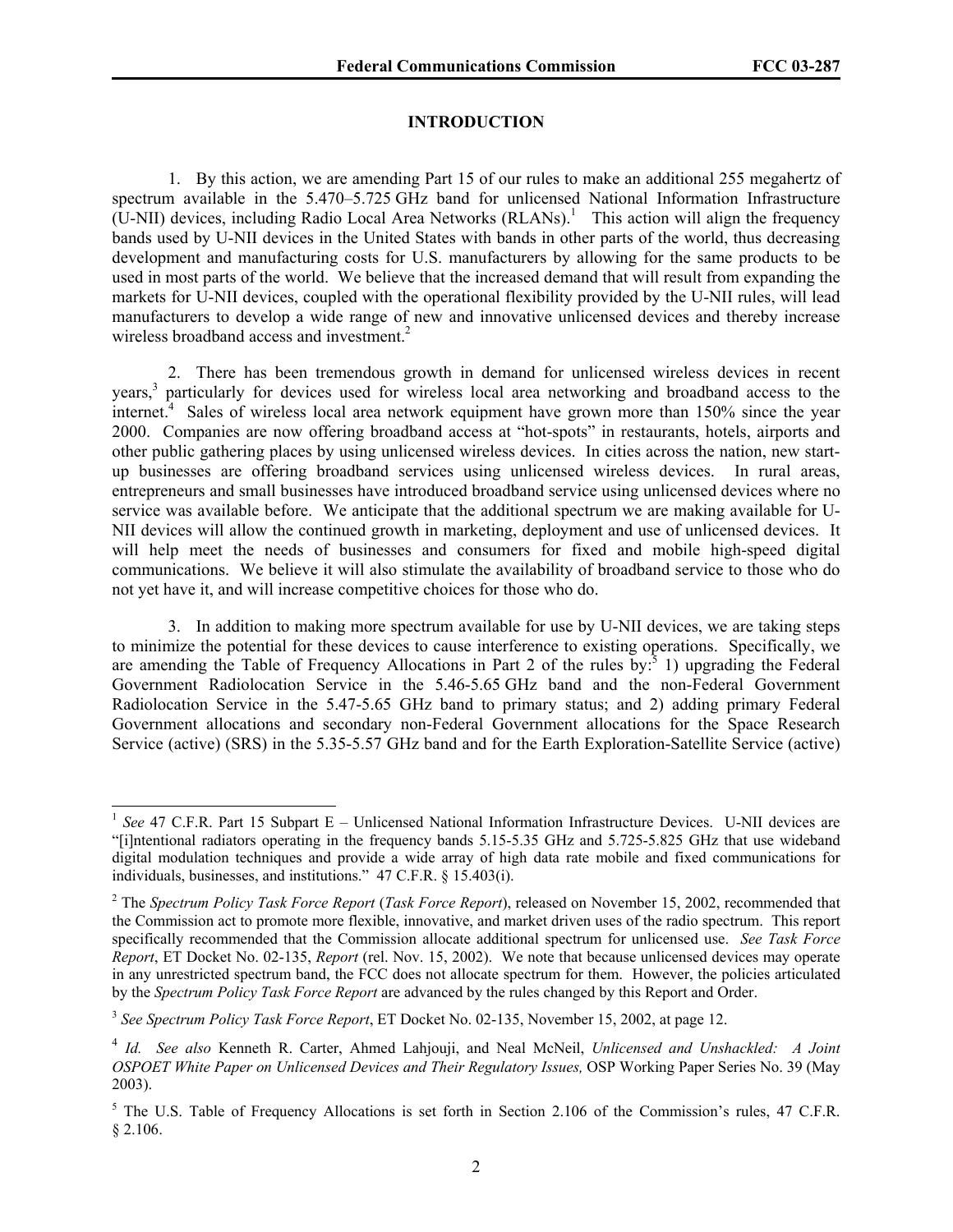(EESS) in the 5.46-5.57 GHz band.<sup>6</sup> In addition, we are modifying certain technical requirements for U-NII devices. The amendments made herein are generally consistent with the U.S. proposals for the World Radiocommunication Conference 2003 (WRC-03), and with the resolutions adopted at WRC-03, pertaining to these bands.<sup>7</sup>

#### **BACKGROUND**

4. Under the current FCC Part 15 rules, U-NII devices are permitted to operate in 300 megahertz of spectrum in the 5.150-5.250 GHz, 5.250-5.350 GHz and 5.725-5.825 GHz bands. The technical and operational requirements for each of these bands differ.<sup>8</sup> Many of the devices currently operating under these rules are designed to meet an industry standard for wireless local area networks known as IEEE 802.11(a), and sometimes also referred to as Wi-Fi (Wireless-Fidelity).<sup>9</sup>

5. On January 15, 2002, the Wireless Ethernet Compatibility Alliance (formerly known as WECA – now known as the Wi-Fi Alliance) submitted a petition for rule making requesting that the Commission allocate an additional 255 megahertz of spectrum for use by U-NII devices in the 5.470-5.725 GHz band.<sup>10</sup> WECA argued that this additional spectrum is needed to accommodate growing demand for unlicensed RLANs. Additionally, WECA stated that its proposal would align the U.S. U-NII spectrum with the European allocations for High Performance Radio Local Area Networks (HiperLANs), thereby permitting the use of common products in the U.S. and Europe and increasing economies of scale. $^{11}$ 

6. On June 4, 2003, the Commission released a *Notice of Proposed Rulemaking*12 (*Notice)* to consider implementing allocations and rules for the 5 GHz band consistent with the U.S. position on

<sup>8</sup> *See* 47 C.F.R. Part 15 Subpart E.

<sup>&</sup>lt;sup>6</sup> In a related matter, the Commission has recently adopted primary Federal Government SRS (active) and EESS (active) allocations in the 5.25-5.35 GHz band and a Federal Government EESS (active) allocation in the 5.35-5.46 GHz band. *See Amendment of Parts 2, 25, and 87 of the Commission's Rules to Implement Decisions from World Radiocommunication Conferences Concerning Frequency Bands Between 28 MHz and 36 GHz and to Otherwise Update the Rules in this Frequency Range, Amendment of Parts 2 and 25 of the Commission's Rules to Allocate Spectrum For Government and Non-Government Use in the Radionavigation-Satellite Service*, ET Docket No. 03-305, *Report and Order*, FCC 03-269 (rel. Nov. 4, 2003) (*Above 28 MHz Report and Order*).

<sup>7</sup> *See* U.S. Department of Commerce, National Telecommunications and Information Administration, "Agreement Reached Regarding U.S. Position on 5 GHz Wireless Access Devices," (WRC-03 Agreement), rel. Jan. 31, 2003, (available at http://www.ntia.doc.gov/ntiahome/press/2003/5ghzagreement.htm.) WRC-03, which convened June 9 - July 4, 2003, in Agenda Item 1.5, considered spectrum allocations for the mobile, fixed, SRS, EESS, and the radiolocation service for the frequency range 5.150-5.725 GHz. *See also*, World Radiocommunication Conference Provisional Final Acts, Geneva, 2003, Part 1/2, pages 27-30 and Part 2/2, pages 493-496. (WRC-03 Final Acts)

<sup>&</sup>lt;sup>9</sup> The term Wi-Fi was originally applied to unlicensed wireless devices operating in the 2.4 GHz region of the spectrum in accordance with the Institute of Electrical and Electronics Engineers (IEEE) 802.11(b) standard. More recently, the term has also been applied to unlicensed wireless devices operating in the 5 GHz region in accordance with IEEE 802.11(a). The Commission does not require devices operating in either the 2.4 GHz or 5 GHz bands to meet the IEEE standards.

<sup>&</sup>lt;sup>10</sup> *See* WECA Petition for Rulemaking, RM-10371, filed on January 15, 2002, Public Notice Report No. 2527; Jan. 29, 2002.

<sup>&</sup>lt;sup>11</sup> The European High Performance Radio Local Area Networks (HiperLANs) operate in the 5.150-5.350 GHz and 5.475-5.725 GHz bands.

<sup>12</sup> *See Revision of Parts 2 and 15 of the Commission's Rules to Permit Unlicensed National Information Infrastructure (U-NII) devices in the 5 GHz band*, ET Dkt No. 03-122, *Notice of Proposed Rulemaking*, 18 FCC Rcd 11581 (2003) (*Notice)*.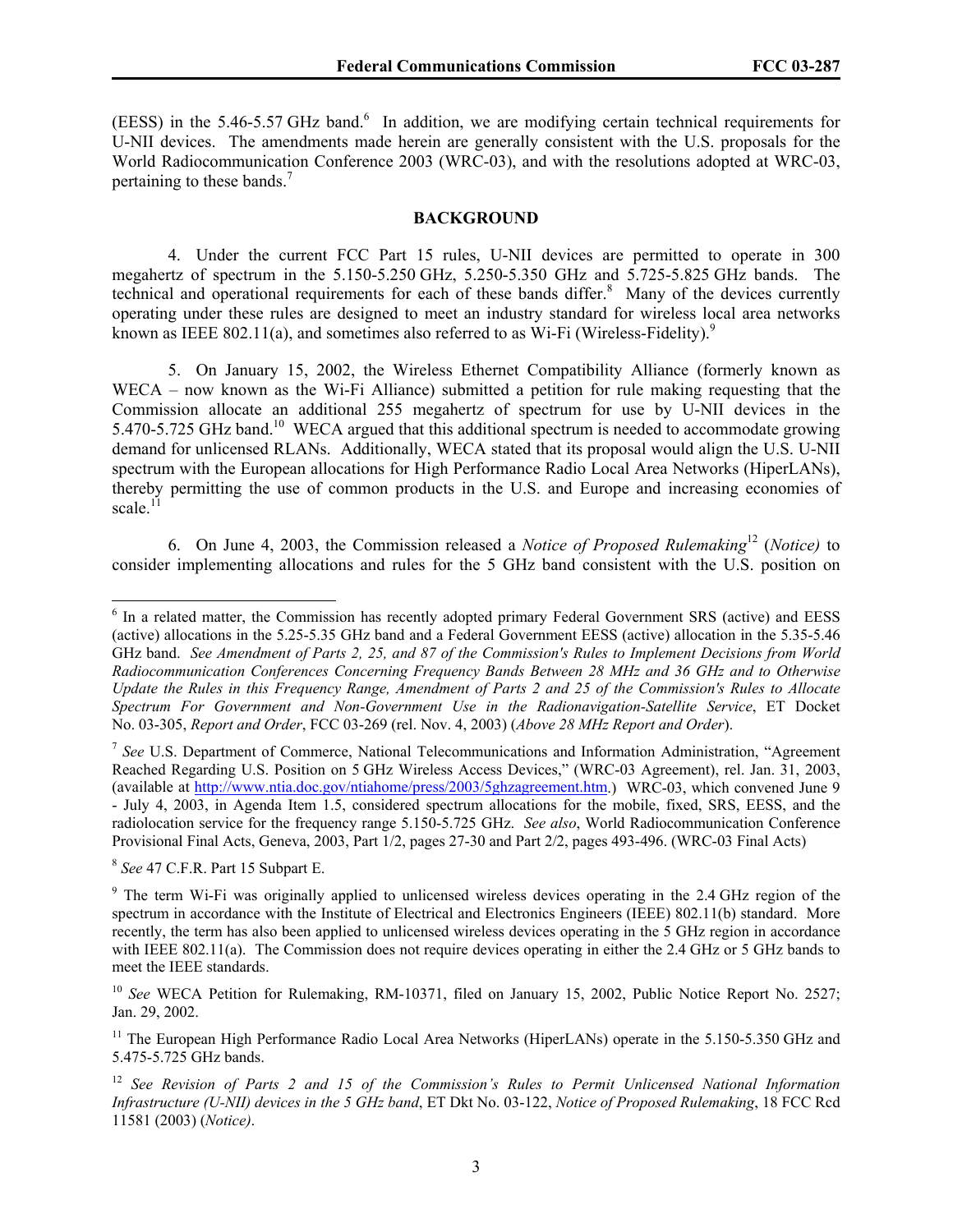WRC-03 Agenda Item 1.5 (WRC-03 Agreement).<sup>13</sup> The Commission, noting evidence of enormous growth in the demand for unlicensed wireless broadband devices and networks, and the numerous benefits that would accrue to the public from increased deployment, agreed with WECA that more spectrum would be needed to support their long-term growth.<sup>14</sup> To protect incumbent operations, the Commission proposed that U-NII devices operating in the 5.25-5.35 GHz and 5.470-5.725 GHz bands be required to employ dynamic frequency selection (DFS).<sup>15</sup> The Commission, disagreeing with WECA, did not propose a mobile allocation for U-NII devices in the 5.150-5.350 GHz and 5.470-5.725 GHz bands, but instead proposed to simply add the 5.470-5.725 GHz band to the existing U-NII rules.<sup>16</sup>

7. The provisions adopted at WRC-03 are generally consistent with those in the *Notice*. 17 In total, WRC-03 allocated 455 MHz of spectrum in the 5 GHz band of the spectrum for mobile devices, including RLANs. Several of the existing U-NII bands in the United States, specifically, 5.15-5.25 GHz and 5.25-5.35 GHz, did not previously have international mobile allocations. With the additional spectrum that was allocated at 5.47-5.725 GHz, after the WRC, much of the spectrum available for RLAN operations in the world and in the United States is coextensive. (In the United States, an additional 100 MHz is available at 5.725-5.825 GHz, but this band was not the subject of WRC negotiations.) As we noted in the *Notice*, while RLANs in the United States operate on an unlicensed basis in accordance with the provisions of Part 15 of the Commission's rules and spectrum is not allocated for their use, internationally, many countries require a mobile allocation for operation of these devices.

8. As part of the same WRC-03 agenda item, several other allocations at 5 GHz were also agreed to, including the allocations to the EESS and SRS addressed in the *Notice*. At the same time, consistent with the *Notice*, WRC-03 agreed that the radiolocation service would be upgraded to primary status in the 5 GHz band. Once implemented throughout the world, this service will now have primary status for its operations in the band. Also, several additions were made to the footnotes of the Table of Frequency Allocations regarding the relative protection levels afforded to services in the 5 GHz band.

<sup>&</sup>lt;sup>13</sup> In preparing for WRC-03, the National Telecommunications and Information Administration (NTIA), FCC, National Aeronautical and Space Administration (NASA) and Department of Defense (DoD), working closely with industry, reached the following agreement on U.S. proposals for WRC-03 Agenda Item 1.5: 1) upgrade the Radiolocation service to primary status within the 5.35-5.65 GHz band to protect sensitive DoD operations; 2) add primary allocations for the SRS in the 5.35-5.46 GHz band and for the EESS and SRS in the 5.46-5.57 GHz band; 3) add a Mobile allocation to the 5.15-5.35 GHz and 5.470-5.725 GHz bands; and 4) require U-NII or HiperLAN users in the 5.25-5.35 GHz and 5.470-5.725 GHz bands to employ dynamic frequency selection (DFS), a mechanism that detects the presence of signals from other systems, notably radar systems, and avoids co-channel operation, and additional measures to protect other systems.

<sup>14</sup> *See Notice* ¶¶ 11-12. *See also* Joint Office of Engineering and Technology and Office of Spectrum Policy White Paper on Unlicensed Spectrum Devices and the Associated Regulatory Issues (*OET-OSP Unlicensed White Paper*). Available at http://hraunfoss.fcc.gov/edocs\_public/attachmatch/DOC-234741A1.pdf

<sup>&</sup>lt;sup>15</sup> Dynamic frequency selection (DFS) is a mechanism that dynamically detects signals from other systems and avoids co-channel operation with these systems, notably radar systems.

<sup>&</sup>lt;sup>16</sup> We note that the Commission supported the U.S. position for WRC-03 which sought a mobile allocation in the international Table of Frequency Allocations for the 5.15-5.35 GHz and 5.470-5.725 GHz bands because such an allocation would be needed, by some administrations, for RLANs and HiperLANs to operate throughout the world. The United States supported a regional proposal to the WRC-03 adopted at the CITEL (Inter-American Telecommunication Commission) conference held in Orlando, Florida in February 2003. In addition to DFS, this proposal included requirement that devices operating in the 5.470-5.725 GHz band employ transmit power control (TPC) as an interference protection mechanism for EESS and other satellite systems.

 $17$  The 5.350-5.460 GHz band is used for aeronautical radionavigiation. Because it is used for a critical safety communication service, it is a restricted band under Part 15, *i.e*. unlicensed devices are not allowed to transmit in this band. The 5.350-5.470 GHz band is not used in Europe for U-NII type devices and was not the subject of WRC-03 issues.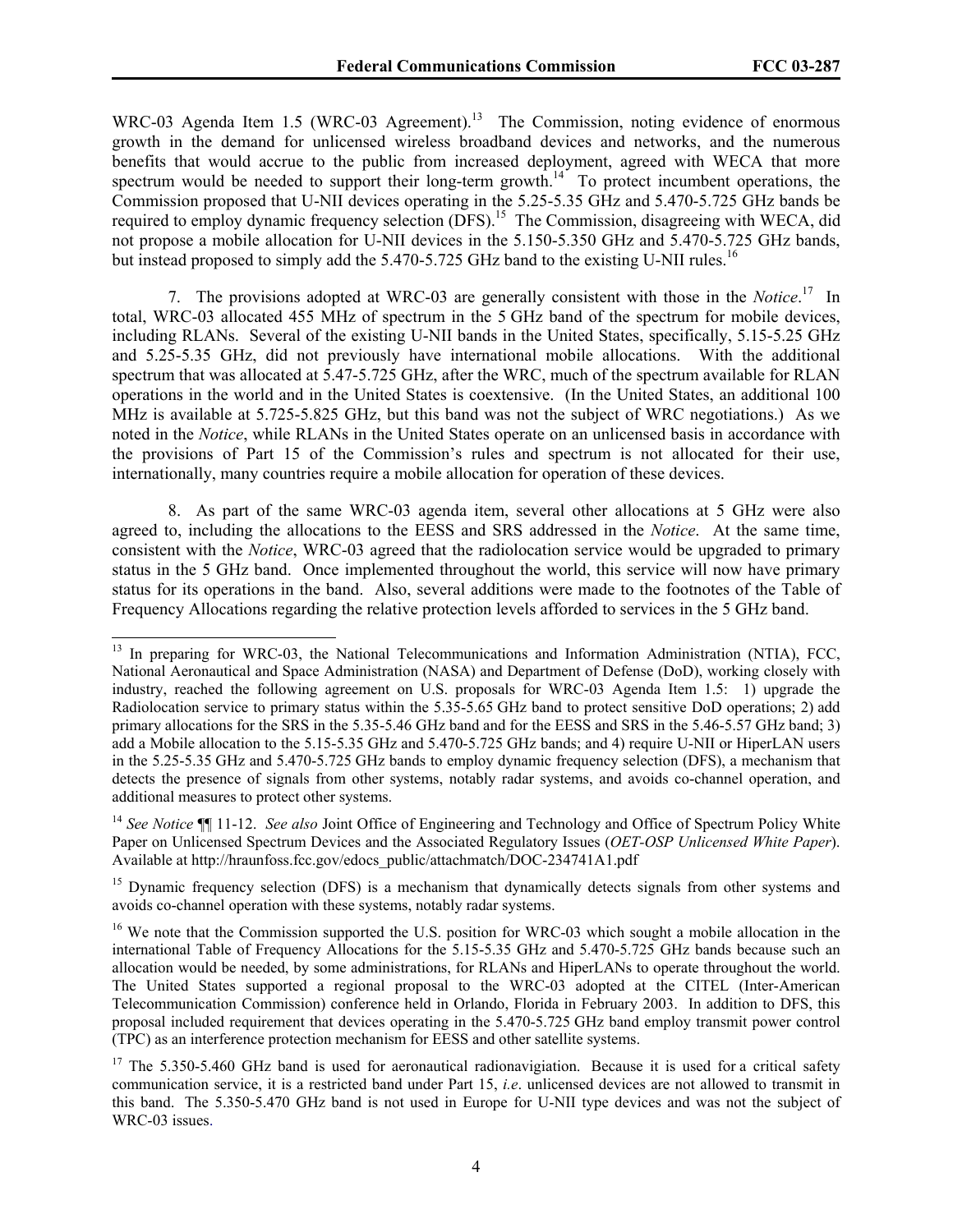9. Twenty-nine comments and twelve reply comments were filed in response to the *Notice*. 18 The majority of these comments strongly support the Commission's proposals. We are adopting rule changes to effect those proposals, as discussed below.

#### **DISCUSSION**

10. We continue to believe, and the comments support, our position in the *Notice*, that the spectrum currently available for U-NII devices is insufficient to support long-term growth for unlicensed wireless broadband devices and networks. We believe that the additional spectrum we are making available for unlicensed wireless broadband devices and networks should provide sufficient spectrum to meet consumers' needs, thereby stimulating investment. Ample evidence exists of the enormous growth in the demand for such devices and services.<sup>19</sup> For example, a number of service providers are currently offering or have announced plans to deploy commercial unlicensed wireless broadband networks.<sup>20</sup> Such networks offer significant benefits for American consumers and businesses, including increased competition with other providers of broadband service, such as cable and digital subscriber line (DSL) broadband services, and additional options in areas unserved by other broadband providers. We also believe that additional spectrum will give U-NII devices and networks more flexibility to avoid interference with other services sharing the existing U-NII bands, thereby improving the quality of service experienced by consumers. For these reasons, we are making an additional 255 megahertz available under the U-NII rules to meet the growing demand for new high data rate devices and services and to enable equipment to use spectrum that is harmonized internationally.

A. Changes to the Table of Frequency Allocations.

11. *Proposals*. As noted in the *Notice*, no change is needed to the Table of Frequency Allocations to make an additional 255 megahertz of spectrum available under the U-NII rules.<sup>21</sup> However, we proposed several changes to the Table of Frequency Allocations to accommodate the spectrum requirements of other radio services.<sup>22</sup> Specifically, we proposed to upgrade the allocations for the Federal Government Radiolocation Service in the 5.46-5.65 GHz band and the non-Federal Government Radiolocation Service in the 5.47-5.65 GHz band from secondary to primary.<sup>23</sup> We further proposed to add primary Federal Government allocations and secondary non-Federal Government allocations for the SRS in the 5.35-5.57 GHz band and for the EESS in the 5.46-5.57 GHz band.<sup>24</sup>

12. *Comments.* The Information Technology Industry Council (ITI), Microsoft Corporation (Microsoft), Proxim Corporation (Proxim), Cisco Systems, Inc. (Cisco), Motorola, Inc. (Motorola), and the Wi-Fi Alliance support the allocations for the Federal Government and non-Federal Government Radiolocation Service, SRS, and EESS as proposed.<sup>25</sup> NTIA also supports the proposed allocations,

<sup>20</sup> *See OET-OSP Unlicensed White Paper* at 34-35.

<sup>21</sup> *See Notice* ¶ 14.

 $\overline{a}$ 

22 In addition, we proposed technical requirements such as DFS and TPC to protect incumbent services. *See* ¶¶ 22-24 and ¶ 33, *infra*.

<sup>23</sup> *See Notice* ¶ 13.

<sup>24</sup> *See Notice* ¶ 13.

<sup>25</sup> *See* ITI comments at 4-5; Microsoft comments at 8; Proxim comments at ¶ 2; Cisco comments at 2-3; Motorola comments at 3; Wi-Fi Alliance comments at 4.

<sup>18</sup> *See* Appendix E for list of parties filling comments.

<sup>19</sup> *See Notice* ¶ 11. *See also* Joint Office of Engineering and Technology and Office of Spectrum Policy White Paper on Unlicensed Spectrum Devices and the Associated Regulatory Issues (*OET-OSP Unlicensed White Paper*). Available at http://hraunfoss.fcc.gov/edocs\_public/attachmatch/DOC-234741A1.pdf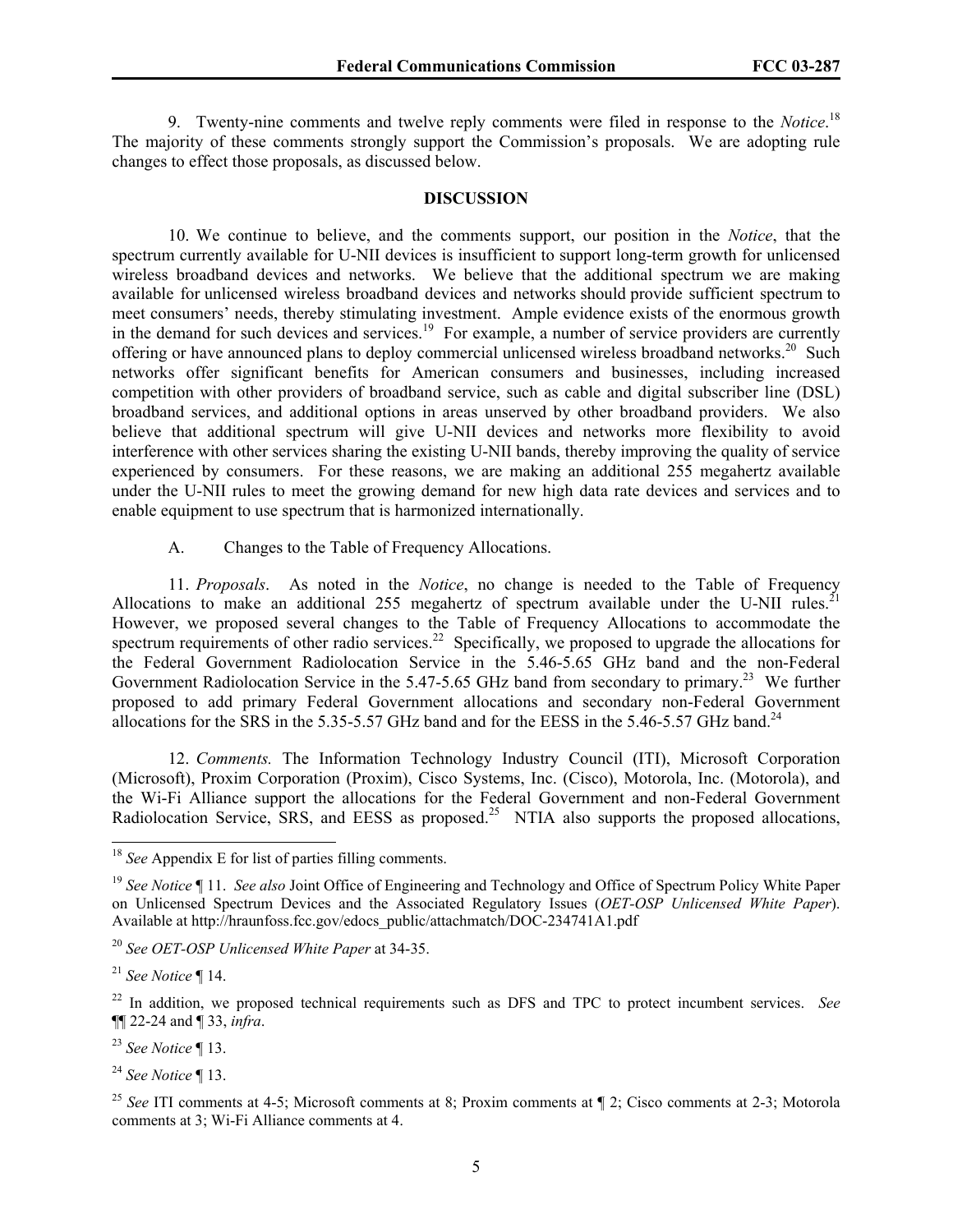stating that these actions would be consistent with allocations adopted internationally and would provide the necessary protection to Federal Government systems supporting national defense as well as Federal and non-Federal Government commercial and scientific operations.<sup>26</sup> In addition, NTIA recommends that the modifications to the Table of Frequency Allocations include associated additional and modified footnotes consistent with those adopted at WRC-03, because of the complex sharing arrangements between the diverse Federal and non-Federal Government services operating in the 5 GHz bands.<sup>27</sup>

13. *Decision*. Consistent with the outcome of WRC-03, we are adopting the allocations proposed in the *Notice*. These allocations are needed to meet the Federal Government's requirements for increased interference protection and additional spectrum for certain services. First, we modify the U.S. Table of Frequency Allocations in Part 2 of the rules to upgrade the Federal Government Radiolocation service to primary in the 5.46–5.65 GHz band.<sup>28</sup> We similarly upgrade the non-Federal Government Radiolocation Service to co-primary in the 5.47–5.65 GHz band. We note that the Federal Government Radiolocation Service already has a primary allocation in the 5.35-5.46 GHz band. The elevation in status of the Radiolocation Service along with the technical rules adopted herein will protect operations in that service against interference from U-NII devices. Further, we are adding primary Federal Government allocations and secondary non-Federal Government allocations for the SRS in the 5.35-5.57 GHz band and the EESS in the 5.46-5.57 GHz band.<sup>29</sup> In making these changes to the Table of Frequency Allocations, we are also adopting the additional and modified international, Government, and U.S. footnotes, as generally recommended by NTIA.<sup>30</sup> These footnotes set out the protection status of each of the services. Specifically, these footnotes are:

5.448A The Earth exploration-satellite (active) and space research (active) services in the frequency band 5250-5350 MHz shall not claim protection from the radiolocation service.

5.448B The Earth exploration-satellite service (active) operating in the band 5350-5570 MHz and space research service (active) operating in the band 5460-5570 MHz shall not cause harmful interference to the aeronautical radionavigation service in the band 5350-5460 MHz, the radionavigation service in the band 5460-5470 MHz and the maritime radionavigation service in the band 5470-5570 MHz.

US50 In the band 5470-5650 MHz, the radiolocation service may be authorized for non-Federal Government use on the condition that harmful interference is not caused to the maritime radionavigation service or to the Federal Government radiolocation service.

<sup>26</sup> *See* NTIA comments at 4-5.

<sup>27</sup> *See* NTIA comments at 5-7.

<sup>&</sup>lt;sup>28</sup> The band 5.35–5.46 GHz is allocated on a secondary basis for radiolocation internationally; however, radiolocation is already allocated on a primary basis in the United States.

<sup>29</sup> *See* § 2.106 Table of Frequency Allocations in Appendix B.

<sup>&</sup>lt;sup>30</sup> Our adoption of these footnotes is consistent with the general proposals we set forth in the *Notice*. Footnotes G130, G131, and US390, which stipulate limitations on Federal Government systems, are being adopted at NTIA's request. We are also modifying footnotes US50 and US51 in order to maintain the relative status of the non-Federal Government radiolocation service in the band 5600-5650 MHz with respect to the maritime radionavigation service. Footnotes 5.448A and 5.448B stipulate limitations on both Federal and non-Federal Government systems. We adopt these international footnotes because they were part of the overall U.S. position at WRC-03 and because NTIA states that they are a vital component in providing primary allocations to the EESS (active), SRS (active), and the radiolocation services in the 5 GHz frequency range. Our adoption of these footnotes is necessary and sufficient to protect incumbent services from the new services that we first proposed in the *Notice* and that we are authorizing in this *Report and Order*.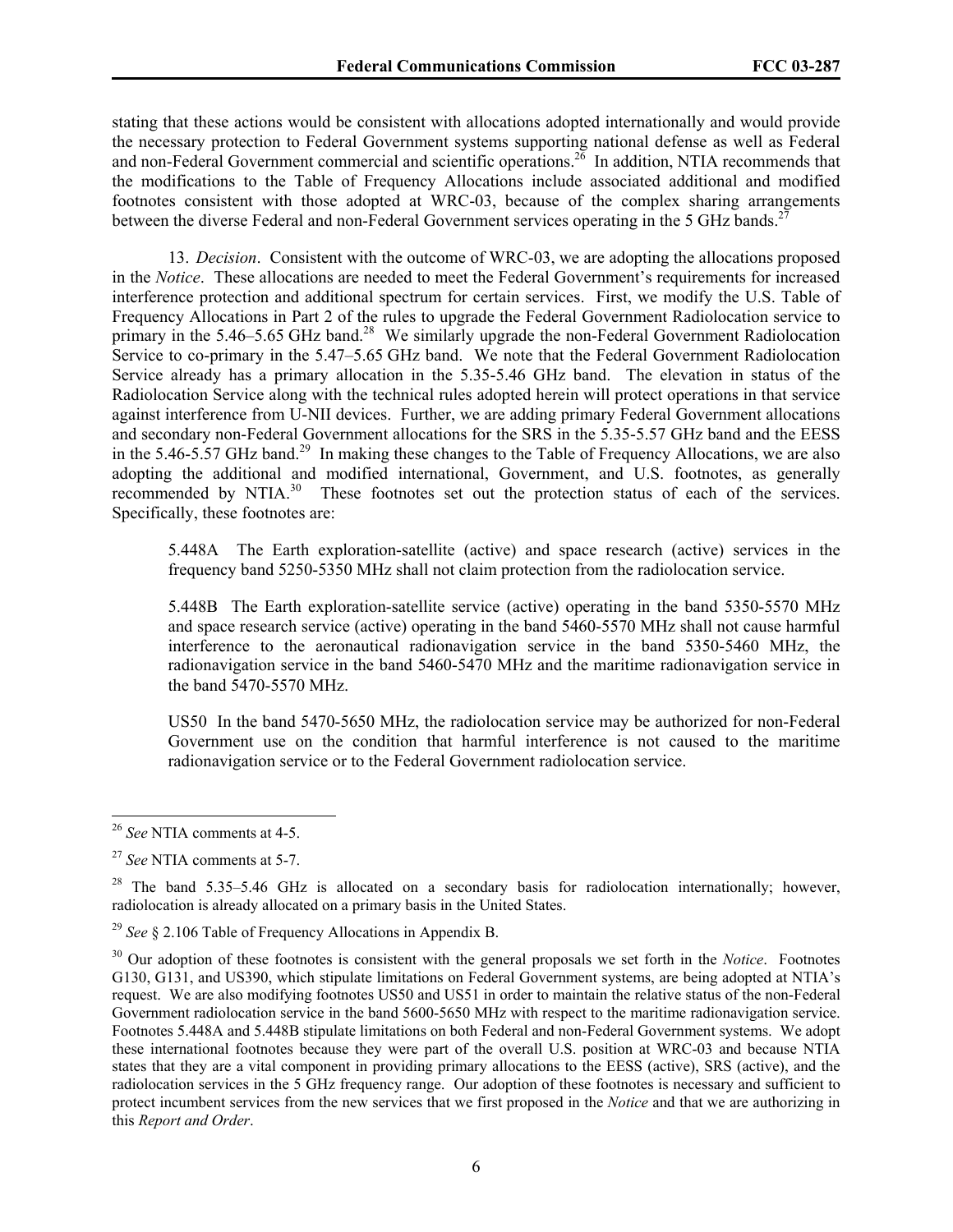US390 Federal Government stations in the space research service (active) operating in the band 5350-5460 MHz shall not cause harmful interference to nor claim protection from Federal Government and non-Federal Government stations in the aeronautical radionavigation service nor Federal Government stations in the radiolocation service.

G130 Federal Government stations in the radiolocation service operating in the band 5350-5470 MHz, shall not cause harmful interference to, nor claim protection from, Federal stations in the aeronautical radionavigation service operating in accordance with No. 5.449.

G131 Federal Government stations in the radiolocation service operating in the band 5470-5650 MHz, with the exception of ground based radars used for meteorological purposes operating in the band 5600-5650 MHz, shall not cause harmful interference to, nor claim protection from, Federal Government stations in the maritime radionavigation service.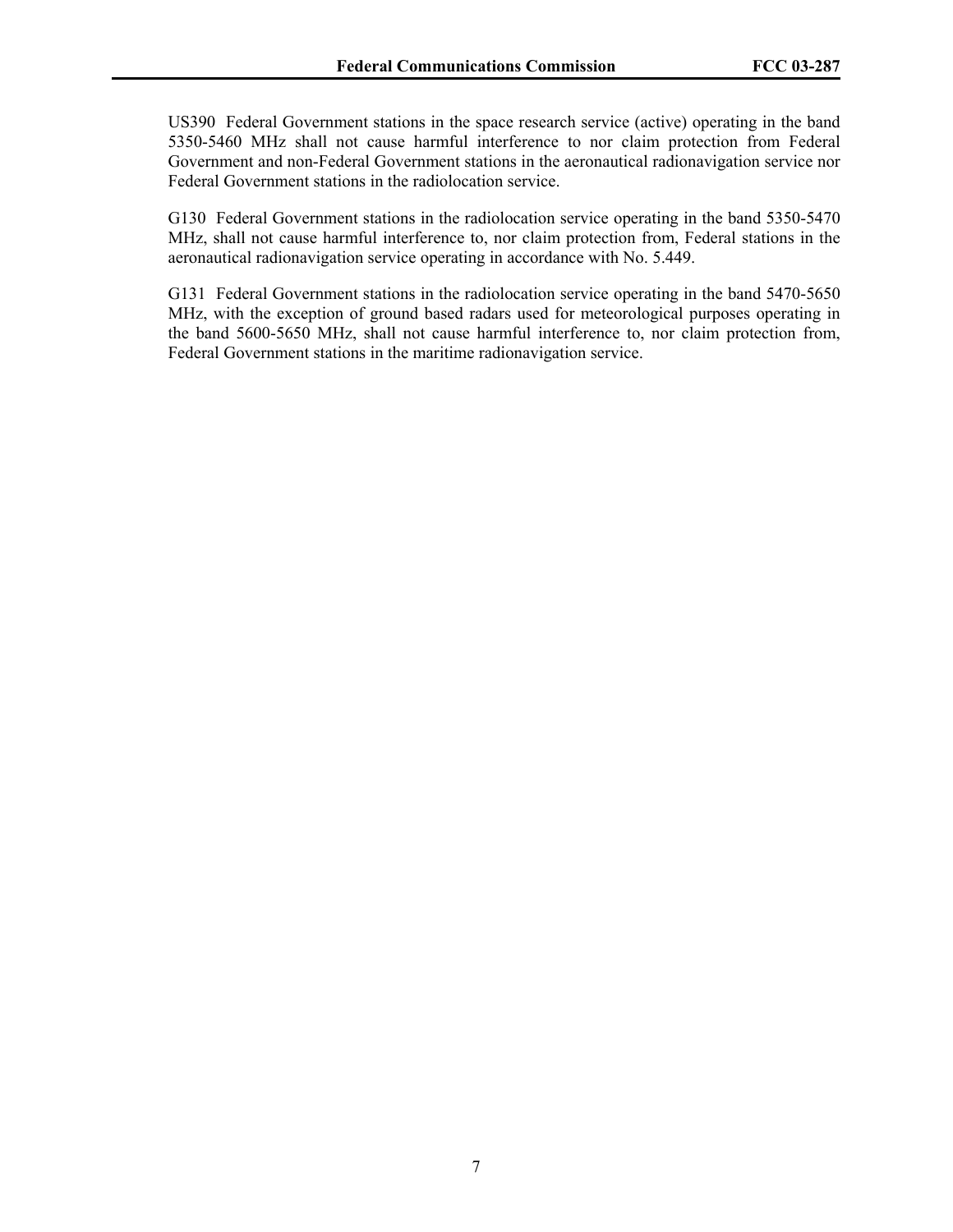| Allocations and Spectrum Available for Unlicensed Use in the United States in the Range 5350-5725 MHz                                                                                                                                                                                                                                                                                          |                                                                                                                                                                                                                                                                                                                                                                                                                                                                                                                                                                                         |                                                                                                                                                                                                                                                                                                                                                                                                                                                                                                                                                                                         |  |  |  |
|------------------------------------------------------------------------------------------------------------------------------------------------------------------------------------------------------------------------------------------------------------------------------------------------------------------------------------------------------------------------------------------------|-----------------------------------------------------------------------------------------------------------------------------------------------------------------------------------------------------------------------------------------------------------------------------------------------------------------------------------------------------------------------------------------------------------------------------------------------------------------------------------------------------------------------------------------------------------------------------------------|-----------------------------------------------------------------------------------------------------------------------------------------------------------------------------------------------------------------------------------------------------------------------------------------------------------------------------------------------------------------------------------------------------------------------------------------------------------------------------------------------------------------------------------------------------------------------------------------|--|--|--|
| <b>Existing Allocations and Unlicensed Use</b>                                                                                                                                                                                                                                                                                                                                                 | <b>Additional Allocations and Unlicensed Use</b><br>Adopted in the Report and Order (R&O)                                                                                                                                                                                                                                                                                                                                                                                                                                                                                               | <b>Remarks</b>                                                                                                                                                                                                                                                                                                                                                                                                                                                                                                                                                                          |  |  |  |
| The 5350-5460 MHz Band--                                                                                                                                                                                                                                                                                                                                                                       |                                                                                                                                                                                                                                                                                                                                                                                                                                                                                                                                                                                         |                                                                                                                                                                                                                                                                                                                                                                                                                                                                                                                                                                                         |  |  |  |
| Federal and non-Federal AERONAUTICAL RADIO-<br>NAVIGATION (ARNS) 5.449 (ARNS use of 5350-5470 MHz<br>is limited to airborne radars and associated airborne beacons)<br>Federal RADIOLOCATION (RL) G56 (Federal RL use of                                                                                                                                                                       | Federal SPACE RESEARCH (active)<br>US390 (Federal SRS (active) shall not cause<br>harmful interference to, nor claim protection<br>from, Federal and non-Federal ARNS nor<br>Federal radiolocation)                                                                                                                                                                                                                                                                                                                                                                                     | The R&O allocates an additional<br>110 megahertz of spectrum for SRS<br>(active) with Federal use on a<br>primary basis and with non-Federal<br>use on a secondary basis.                                                                                                                                                                                                                                                                                                                                                                                                               |  |  |  |
| 5350-5650 MHz is primarily for military services)<br>Federal EARTH EXPLORATION-SATELLITE (EESS)<br>(active) 5.448B (EESS shall not cause harmful interference to,<br>or constrain the development of, ARNS)<br>non-Federal radiolocation & Earth exploration-satellite (active)                                                                                                                | non-Federal space research (active)<br>G130 (Federal RL use of the band 5350-5470)<br>MHz, shall not cause harmful interference to,<br>nor claim protection from, Federal ARNS)                                                                                                                                                                                                                                                                                                                                                                                                         | Note: The EESS (active) allocations<br>and footnote 5.448B were recently<br>adopted in the <i>Above 28 MHz Report</i><br>and Order, ET Docket No. 02-305.                                                                                                                                                                                                                                                                                                                                                                                                                               |  |  |  |
| The 5460-5470 MHz Band--                                                                                                                                                                                                                                                                                                                                                                       |                                                                                                                                                                                                                                                                                                                                                                                                                                                                                                                                                                                         |                                                                                                                                                                                                                                                                                                                                                                                                                                                                                                                                                                                         |  |  |  |
| Federal and non-Federal RADIONAVIGATION 5.449<br>US65 (Use of 5460-5650 MHz by the maritime<br>radionavigation service is limited to shipborne radars)<br>Federal radiolocation G56<br>non-Federal radiolocation US49 (non-Federal RL may be<br>authorized on the condition that it does not cause harmful<br>interference to ARNS, the maritime radionavigation service,<br>or to Federal RL) | Federal RADIOLOCATION G130<br>Federal EARTH EXPLORATION-<br>SATELLITE (active) and SPACE<br>RESEARCH (active) MOD 5.448B (EESS<br>(active) in 5350-5570 MHz and SRS (active)<br>in 5460-5570 MHz shall not cause harmful<br>interference to ARNS in 5350-5460 MHz,<br>radionavigation in 5460-5470 MHz and<br>maritime radionavigation in 5470-5570 MHz)<br>non-Federal Earth exploration-satellite (active)<br>and space research (active) 5.448B                                                                                                                                      | In this 10 megahertz of spectrum,<br>the R&O $(1)$ elevates the secondary<br>radiolocation service allocation to<br>primary status for Federal use; and<br>(2) allocates this spectrum for active<br>spaceborne sensors with Federal use<br>on a primary basis and with non-<br>Federal use on a secondary basis.                                                                                                                                                                                                                                                                       |  |  |  |
| The 5470-5600 MHz Band--                                                                                                                                                                                                                                                                                                                                                                       |                                                                                                                                                                                                                                                                                                                                                                                                                                                                                                                                                                                         |                                                                                                                                                                                                                                                                                                                                                                                                                                                                                                                                                                                         |  |  |  |
| Federal and non-Federal MARITIME RADIONAVIGATION<br><b>US65</b><br>Federal radiolocation G56<br>non-Federal radiolocation US50 (non-Federal RL may be<br>authorized on the condition that it does not cause harmful<br>interference to the maritime radionavigation service or to the<br>Federal RL)                                                                                           | 5470-5570 MHz<br>Federal and non-Federal RADIOLOCATION<br>G131 (Federal RL in 5470-5650 MHz, with<br>the exception of ground-based radars used for<br>meteorological purposes operating in<br>5600-5650 MHz, shall nor cause harmful<br>interference to, nor claim protection from,<br>Federal maritime radionavigation)<br>Federal EARTH EXPLORATION-<br>SATELLITE (active) and SPACE<br>RESEARCH (active) 5.448B<br>non-Federal Earth exploration-satellite (active)<br>and space research (active) 5.448B<br>U-NII devices<br>5570-5600 MHz<br>Federal and non-Federal RADIOLOCATION | In this 100 megahertz of spectrum,<br>the R&O $(1)$ elevates the secondary<br>radiolocation service allocation to<br>primary status for both Federal and<br>non-Federal use; (2) allocates this<br>spectrum for active spaceborne<br>sensors with Federal use on a<br>primary basis and with non-Federal<br>use on a secondary basis; and<br>(3) makes this spectrum available<br>for use by U-NII devices.<br>Footnote US50 will continue to<br>apply in both the 5470-5570 MHz<br>and 5570-5600 MHz bands.<br>In this 30 megahertz of spectrum,<br>the R&O (1) elevates the secondary |  |  |  |
|                                                                                                                                                                                                                                                                                                                                                                                                | G131<br>U-NII devices                                                                                                                                                                                                                                                                                                                                                                                                                                                                                                                                                                   | radiolocation service allocation to<br>primary status for both Federal and<br>non-Federal use; and (2) makes this<br>spectrum available to U-NII devices.                                                                                                                                                                                                                                                                                                                                                                                                                               |  |  |  |
| The 5600-5650 MHz Band--                                                                                                                                                                                                                                                                                                                                                                       |                                                                                                                                                                                                                                                                                                                                                                                                                                                                                                                                                                                         |                                                                                                                                                                                                                                                                                                                                                                                                                                                                                                                                                                                         |  |  |  |
| Federal and non-Federal MARITIME RADIONAVIGATION<br>US65<br>Federal and non-Federal METEOROLOGICAL AIDS<br>Federal & non-Federal radiolocation G56 US51 (non-Federal<br>RL shall not cause harmful interference to Federal RL)<br>5.452 (ground-based radars used for meteorological purposes<br>are authorized to operate on a basis of equality with maritime<br>radionavigation)            | Federal and non-Federal RADIOLOCATION<br>US50 (non-Federal RL shall not cause harmful<br>interference to the maritime radionavigation<br>service or to the Federal RL) G131<br>U-NII devices                                                                                                                                                                                                                                                                                                                                                                                            | In this 50 megahertz of spectrum,<br>the R&O $(1)$ elevates the secondary<br>radiolocation service allocation to<br>primary status for both Federal $\&$<br>non-Federal use; and (2) makes this<br>spectrum available for use by U-NII<br>devices. Footnote US51 is replaced<br>by footnote US50.                                                                                                                                                                                                                                                                                       |  |  |  |
| The 5650-5725 MHz Band--                                                                                                                                                                                                                                                                                                                                                                       |                                                                                                                                                                                                                                                                                                                                                                                                                                                                                                                                                                                         |                                                                                                                                                                                                                                                                                                                                                                                                                                                                                                                                                                                         |  |  |  |
| Federal RADIOLOCATION G2 (Federal RL use is limited to<br>the military services)<br>Amateur 5.282 (amateur-satellite service (Earth-to-space)<br>may operate in 5650-5670 MHz subject to not causing<br>harmful interference to other services)                                                                                                                                                | U-NII devices                                                                                                                                                                                                                                                                                                                                                                                                                                                                                                                                                                           | The R&O makes an additional 75<br>megahertz available for use by<br>U-NII devices.                                                                                                                                                                                                                                                                                                                                                                                                                                                                                                      |  |  |  |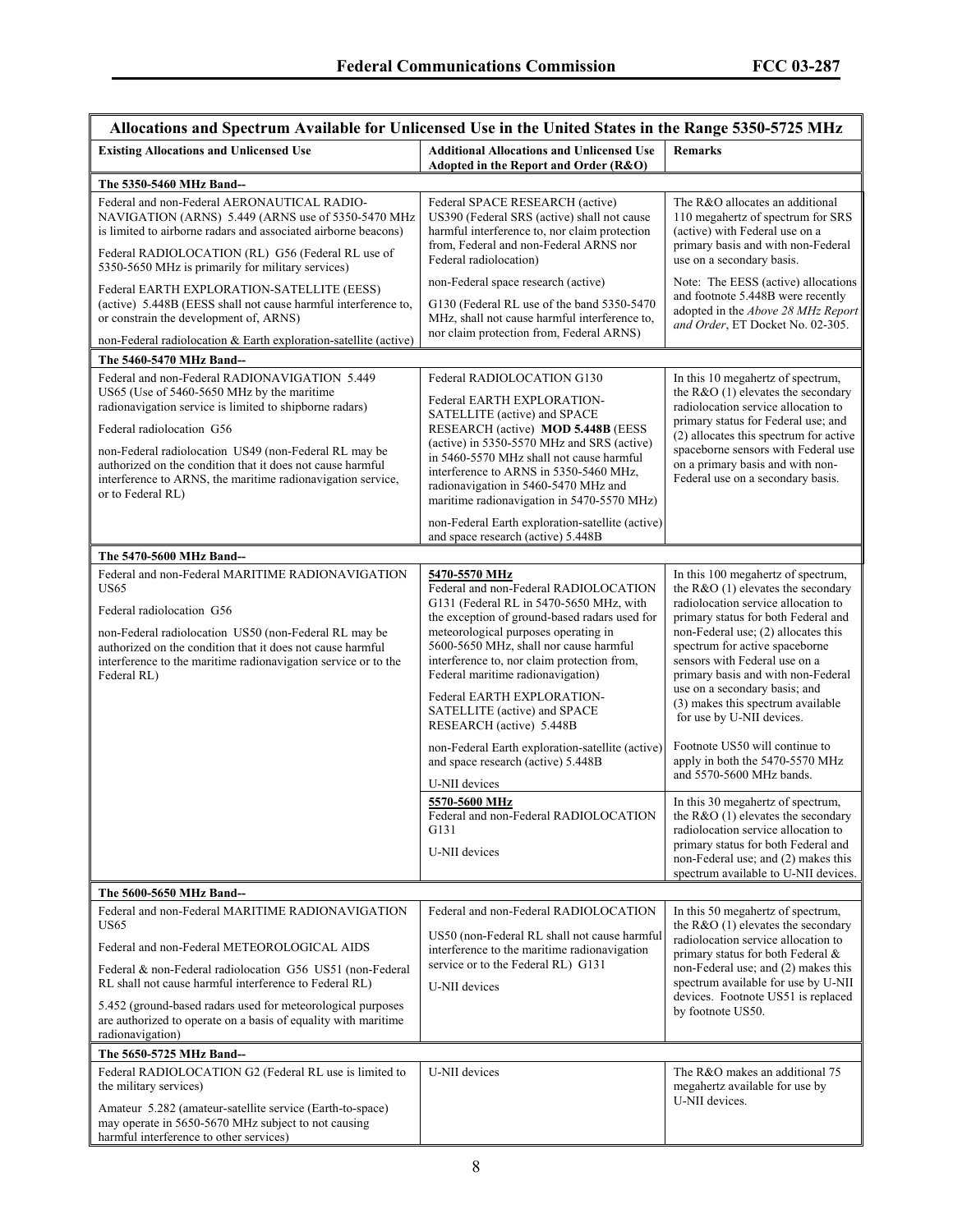#### B. Technical Requirements

1. Additional Spectrum for U-NII Devices

14. *Proposals*. In the *Notice*, we proposed to modify our Part 15 rules by adding the 5.470-5.725 GHz band to the U-NII bands with the same technical requirements that apply to the existing 5.250-5.350 GHz U-NII band. U-NII devices operating in the 5.25-5.35 GHz band may be used indoors and outdoors and are limited to 1 watt equivalent isotropically radiated power (e.i.r.p.). This proposal was consistent with the U.S. position for the WRC-03.

15. *Comments*. Most commenters enthusiastically support our proposal to allow U-NII devices to operate in the 5.470-5.725 GHz band.<sup>31</sup> For example, Cisco states that the additional spectrum would support the growth in use of U-NII devices, as well as better enable U-NII devices to co-exist with the Radiolocation Service, SRS, and EESS.<sup>32</sup> Microsoft agrees that the additional spectrum for U-NII would provide vitally important capacity and security for innovators to further the reach and potential of unlicensed broadband networks.<sup>33</sup> Motorola states that the additional spectrum would provide increased system throughput enabling truly broadband multimedia applications. Motorola further submits that because this change would make the U-NII spectrum globally harmonized, it would enable economies of scale to reduce product costs and allow consumers to use the same products when traveling overseas.<sup>34</sup> The License-Exempt Alliance (LEA) applauds our proposal to provide the additional spectrum for U-NII devices, noting that this should relieve congestion in the U-NII bands.<sup>35</sup> NTIA also supports additional spectrum for U-NII devices under Part 15, on a non-interference basis.<sup>36</sup> NTIA submits that the additional 255 megahertz for U-NII devices along with other proposed mitigation measures will provide protection to vital Federal Government systems that use 5 GHz frequencies. Some commenters, while generally supportive of our proposal, make the point that these unlicensed networks will not eliminate the need for licensed networks.<sup>3</sup>

16. The IEEE Local and Metropolitan Area Networks Standards Committee (IEEE 802) requests that we consider a primary allocation dedicated for U-NII devices in the 5.15-5.35 GHz and 5.47-5.725 GHz U-NII bands, as adopted by WRC-03 internationally.<sup>38</sup> IEEE 802 asserts that such

- <sup>34</sup> *See* Motorola comments at 2-3.
- <sup>35</sup> *See* LEA comments at 2.
- <sup>36</sup> *See* NTIA comments at 7.

 $31$  Cingular states that, to the extent the Commission has statutory authority to authorize unlicensed use of spectrum, it supports such use in the 5 GHz band. Cingular asserts that unlicensed operations should be band-specific and argues that underlays or easements in licensed bands, such as those used by CMRS providers, would raise significant interference concerns. Regarding the 5 GHz band, we note that unlicensed operations already are permitted in this band and our action here merely expands such use in this band. Cingular's concerns regarding underlays or easements in licensed bands is beyond the scope of this proceeding. *See* Cingular reply comments.

<sup>32</sup> *See* Cisco comments at 2-3.

<sup>33</sup> *See* Microsoft comments at 7.

<sup>&</sup>lt;sup>37</sup> See Telecommunications Industry Association (TIA) comments at 1-2,4 (cautioning that U-NII networks should not replace the ubiquitous, reliable, and feature-rich solutions offered by licensed networks); American Petroleum Institute (API) comments at 7-8 (cautioning that unlicensed operations will not eliminate the need for licensed operations and spectrum); Cellular Telecommunications & Internet Association (CTIA) comments at 1 (urging caution before extending the unlicensed underlay approach into bands where more flexible service rules, designed to facilitate innovation, apply to licensed incumbent services such as CMRS), 5 (urging that any additional spectrum for unlicensed services be based on demonstrated need and convey no right to protection from interference)

<sup>38</sup> *See* IEEE comments at 20-21. *See also* WRC-03 Final Acts, Part 1/2, pages 27-28; part 2/2, pages 468-469 resolves 1; part2/2, page 495, resolves 1.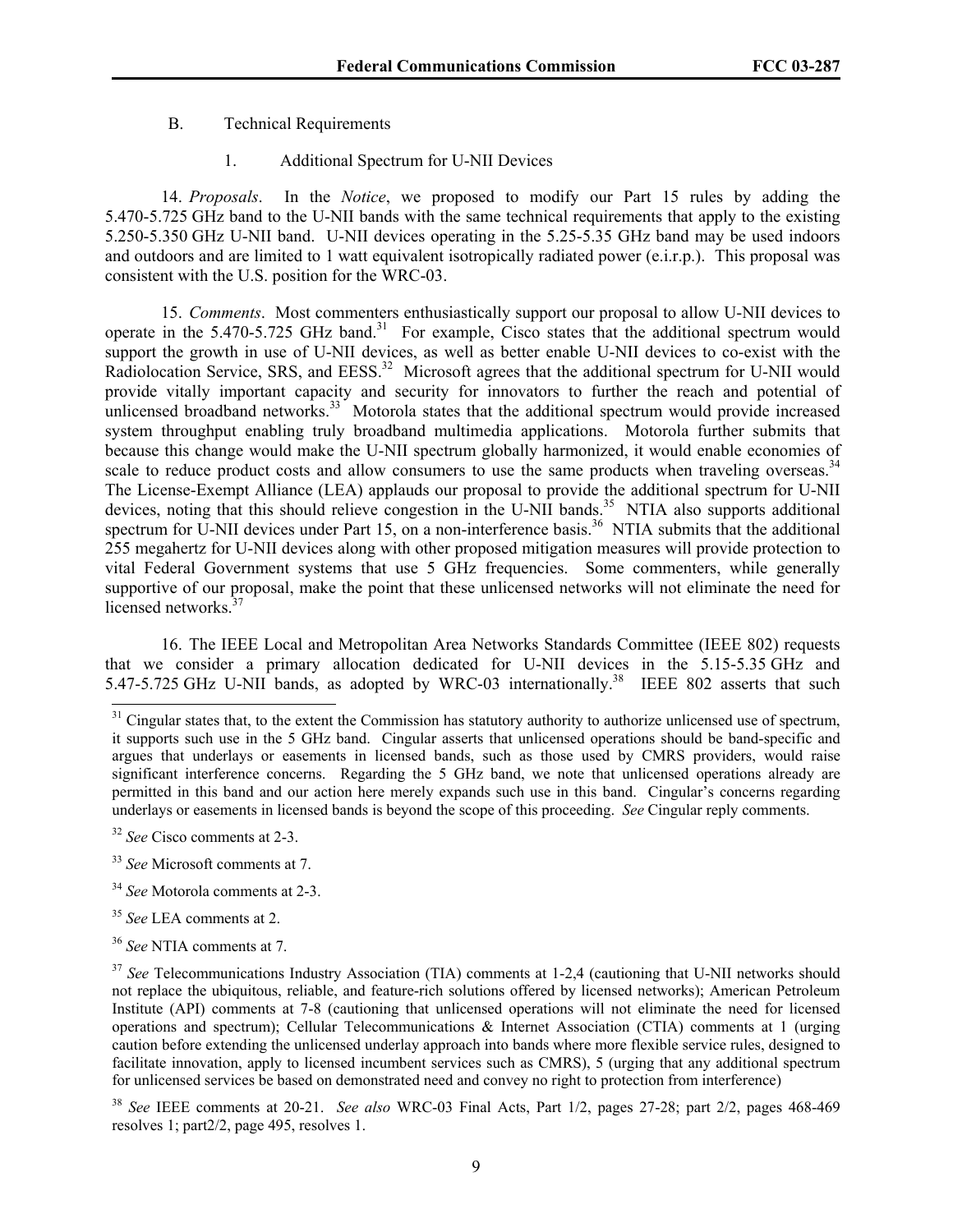systems have become exceptionally important to society and the U.S economy. It is concerned about the vulnerability of U-NII deployment under Part 15 to interference from, and recurrent challenges to, the right to operate U-NII devices due to alleged interference to a secondary service such as the Amateur Radio Service, particularly in light of that service's low use of these bands.<sup>39</sup>

17. The majority of commenters support our proposal to apply the same technical rules that apply to the 5.250-5.350 GHz U-NII band, *i.e.,* 1 watt e.i.r.p. limit, to the new 5.470-5.725 GHz band. Nine commenters disagree with our statement in the *Notice* regarding power limits for the 5.470-5.725-GHz band that "[w]e expect that the 100 MHz of spectrum that is already available at 5.725-5.825 GHz will remain sufficient for higher power operations.<sup>340</sup> These commenters argue that the 5.725-5.825 GHz band is, or will soon be, congested due to growth. They state that for 802.11-based systems, the current high power U-NII band only provides four non-overlapping channels, which is not adequate to accommodate Wireless Metropolitan Area Networks (MANs) or broadband access in all rural areas.<sup>41</sup> Consequently, they ask that we make additional spectrum available for higher power point-to-point and point-tomultipoint U-NII devices in other parts of the 5 GHz U-NII spectrum or in other bands, either in this rulemaking or in a separate proceeding. In addition, LEA requests that we clarify that our statement in the *Notice* does not represent a reversal of our position on unlicensed high power operation, in light of other on-going proceedings at 900 MHz, 2.4 GHz, 2.5 GHz, and 3.65 GHz.<sup>42</sup> Finally, the American Petroleum Institute (API) urges that we allow unlicensed spread spectrum operations in the 5.470-5.725-GHz band to ease congestion in the adjacent 5.725-5.825 GHz band, the 902-928 MHz band, and the 2.4 GHz band available for spread spectrum.<sup>43</sup>

18. ARRL states that it is concerned about potential aggregate interference from U-NII devices in the 5.470-5.725 GHz band to Amateur Radio space stations in the 5.65-5.67 GHz band. ARRL is supportive of other elements of our proposals for the new band ( $e.g.,$  DFS,  $TPC<sup>44</sup>$  and power limited to 1 Watt e.i.r.p.)<sup>45</sup> ARRL states that it is willing to cooperate with the RLAN industry on sharing related issues regarding this band.<sup>46</sup> It nonetheless urges that we not allow U-NII equipment to use the 5.65-5.67 GHz band segment, as it believes this is the only practical means of avoiding interference to the Amateur-Satellite service.<sup>47</sup> Additionally, ARRL requests modifications to our proposed rules in order to further protect Amateur facilities. These modifications include expanding the DFS requirements to take into

<sup>39</sup> *See* IEEE 802 comments at ¶¶ 116-123. *See also* IEEE 802.18 Radio Regulatory Technical Advisory Group (IEEE RR-TAG) reply comments at  $\P$  21.

<sup>40</sup> *See Notice* ¶ 18.

<sup>&</sup>lt;sup>41</sup> See Cisco comments at 3, reply comments at 7. The commenters offer various justifications for the additional high power spectrum, such as increased congestion in the 5.725-5.825 GHz band in dense urban environments (*see* NextWeb, Inc., and the Wireless Bay Area Network Coordination Group (NextWeb/BANC) reply comments at 2-4,7) and in rural areas (*see* Microsoft comments at 9, reply comments at 4, Motorola comments at 4, reply comments at 2-3).

<sup>42</sup> *See* LEA comments at 4-6, reply comments at 2-3; *see also* IEEE 802.18 Radio Regulatory Technical Advisory Group (IEEE RR-TAG) reply comments at ¶ 9.

<sup>43</sup> *See* API comments at 6. API believes that spread spectrum systems implemented in rural and industrial areas can co-exist with U-NII devices.

<sup>&</sup>lt;sup>44</sup> In addition to DFS, our proposals included the requirement that U-NII devices operating in the 5.470-5.725 GHz band employ transmit power control (TPC) to further protect EESS and SRS operations. *See* ¶ 33, *infra.*

<sup>45</sup> *See* ARRL comments at 2, 4, and 9-10.

<sup>46</sup> *See* ARRL comments at 5.

<sup>47</sup> *See* ARRL comments at 9.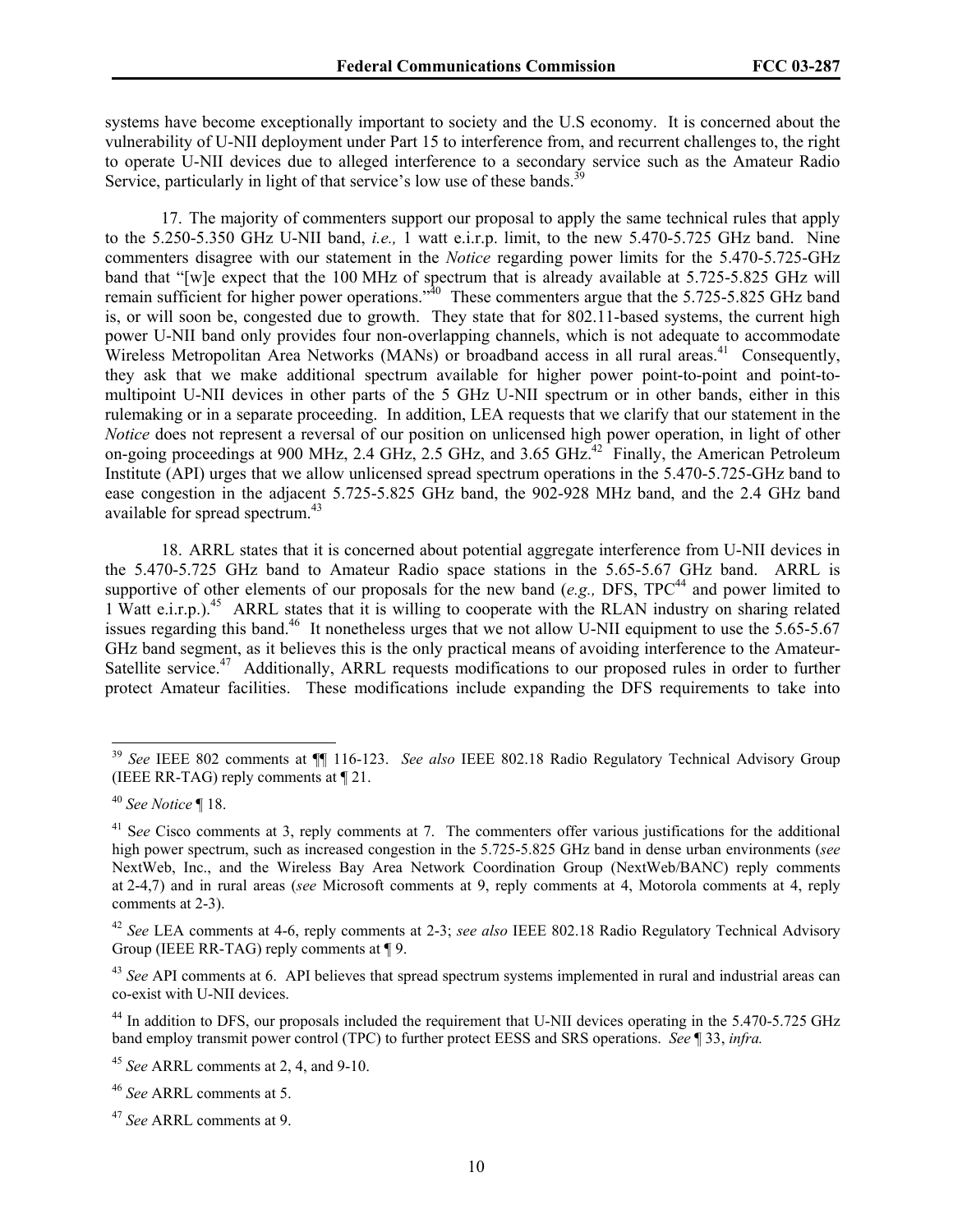account more than just radar devices,<sup>48</sup> and requiring all new U-NII devices operating in the 5.650-5.825 GHz band to have TPC capability to further protect Amateur facilities.<sup>49</sup>

19. *Decision*. We continue to believe, as evidenced by the support in the record, that there is need to make the 5.470-5.725 GHz band available for unlicensed U-NII devices. This additional spectrum will relieve the developing congestion in the existing 5.725-5.825 GHz band and provide opportunities for further development of U-NII technologies and system capabilities. We therefore are adopting our proposal to modify the Part 15 rules to allow U-NII devices to operate in the 5.470-5.725 GHz band with 1 watt e.i.r.p. This is consistent with the outcome of WRC-03. We decline to adopt a mobile allocation, as suggested by IEEE 802 and instead will treat these devices similar to all other unlicensed intentional radiators (*i.e*., they will operate on a non-interference basis under Section 15.15(c) of the rules). Based on the growth of similar unlicensed mobile devices operating in the 2.4 GHz band which also operate on a non-interference basis, we do not believe that such treatment will hinder the development or deployment of U-NII devices. In addition, as this action is consistent with the adoption of a mobile allocation by the ITU, manufacturers will benefit from economies of scale and consumers will benefit by having mobile, interoperable devices on a global basis.<sup>50</sup>

20. We are not persuaded that we should either add or modify our proposed rules as requested by ARRL. As recognized by ARRL, our DFS and TPC requirements, while not specifically designed to protect amateur operations, will in fact protect amateur operations. In addition, because of the large

 $\overline{a}$ 

<sup>50</sup> At WRC-03, the general technical and operational requirements set forth for RLAN operations in the 5.25-5.35 GHz and 5.47-5.725 GHz bands were not identical. The WRC-03 provisions, however, provide administrations with the flexibility to adopt the approach we set forth in the *Notice*. We note that direct comparisons between the decisions from WRC-03 and the *Notice* are not precise due to the fact that RLANs operate internationally pursuant to a primary mobile allocation and, domestically in the U.S., pursuant to our Part 15 rules.

The relevant WRC resolution permits outdoor operation of RLANs in for the 5.25-5.35 GHz band, but requests that countries take "appropriate measures" that will result in the "predominant number of stations" being operated indoors. Resolution 229 (WRC-03), Resolves 4. In the United States, where this particular band is already available for use, many of the devices manufactured are intended for indoor use, including laptops and PDAs. Thus, this WRC-03 provision is consistent with current utilization of the band.

In addition to the issue of indoor versus outdoor operation, within the relevant WRC resolution for this band there are two applicable technical operational provisions. The first permits RLAN operation up to a maximum mean e.i.r.p. of 1 W, provided the stations comply with a particular emissions mask. *Id*. at Resolves 4. The second provides administrations with "flexibility" as to the particular mitigation techniques they adopt, in lieu of the emissions mask, as long as the techniques employed ensure equivalent protection to EESS and SRS. *Id*. at Resolves 5. We elect to implement the provision giving administrations flexibility and will use an alternative mitigation technique. As we have previously observed, the vast majority of the operations in this band will be significantly lower powered than the maximum permissible power limit. Moreover, most of the devices operating in this band will be used primarily for indoor operations. Furthermore, to optimize system operation and maximize range for higher-powered outdoor RLANs, system designers have strong incentives to minimize the RF energy radiated above the horizon. Through monitoring the U-NII equipment authorizations, in terms of the numbers and types of devices certified (*e.g.*, whether the antennas are weatherized), we believe that we can ensure that applicable protection levels will be achieved. Indeed, we have permitted RLAN operations in this band for almost six years and have not yet had any interference issues brought to our attention.

<sup>48</sup> *See* ARRL comments at 9-10. For example, ARRL requests that the definition of "Available Channel" in Section 15.403 be modified to read as follows: "A radio channel on which a *Channel Availability Check* has not identified the presence of a signal above the DFS detection threshold."

<sup>49</sup> *See* ARRL comments at 9-10. *See also* Leggett comments at 2-3 (requesting that the Commission modify its rules so that amateur radio operators can use especially high power levels on specified segments of amateur radio microwave bands in order to compensate for the expected increase in interference from U-NII devices in the band).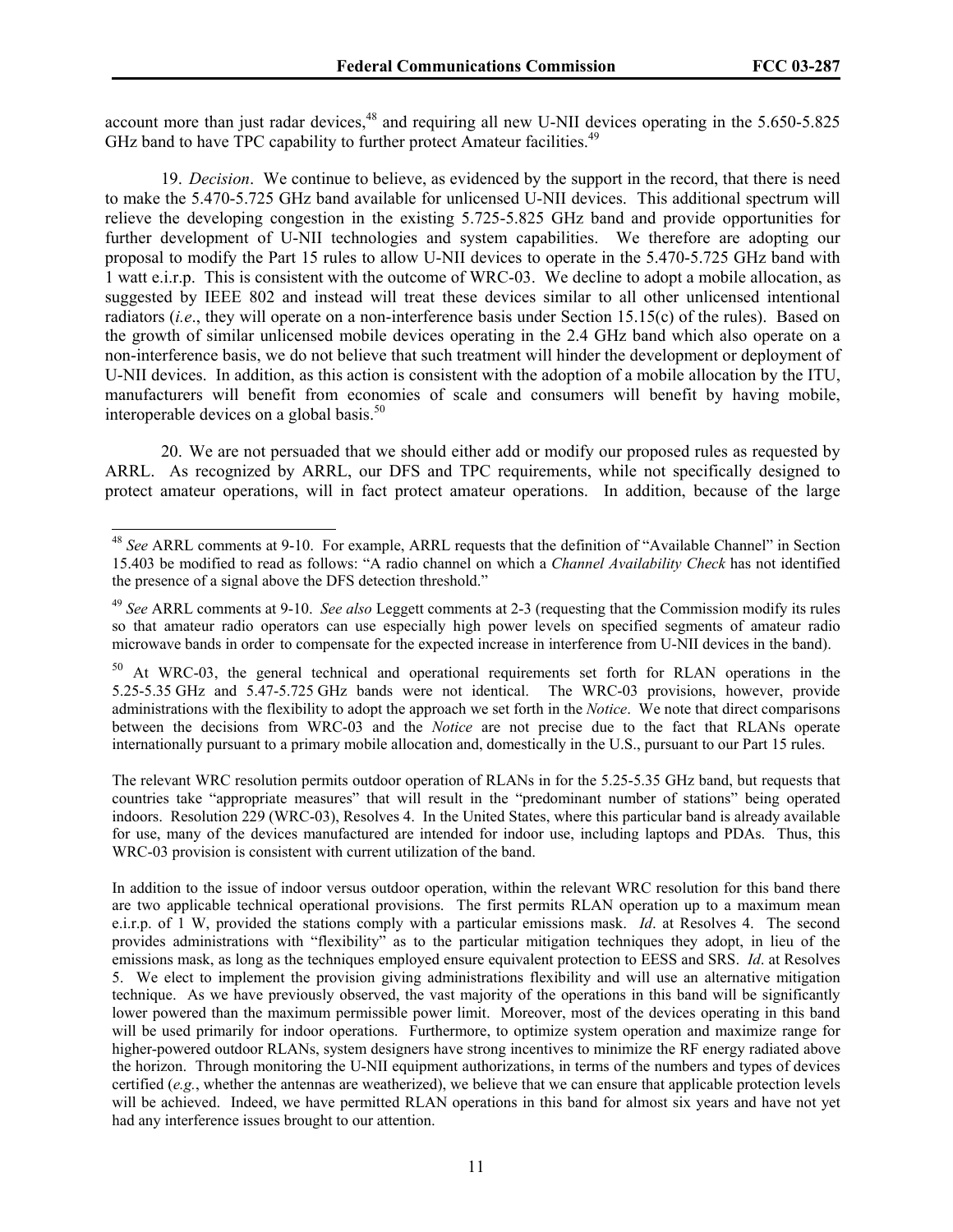amount of spectrum we are adding for U-NII devices along with the existing 300 MHz of U-NII spectrum, we expect the density of devices throughout the spectrum to be relatively low. We believe that this low density of devices coupled with our technical requirements will provide adequate protection to all incumbent systems in the band, including amateur satellite uplink systems.

21. Finally, we note that several commenters take exception to our statement in the *Notice* regarding the sufficiency of 100 megahertz of spectrum to support higher powered use in the future. We recognize the demand for more spectrum for higher powered unlicensed operations; however, higher powered operation in the bands under consideration in this proceeding is not feasible without causing undue risk of interference to other radio services. The Commission plans to initiate a proceeding in the near future to consider provisions for cognitive radios that will address the possibility of higher powered unlicensed operations in various frequency bands. We encourage interested parties to participate.

#### 2. Dynamic Frequency Selection

22. *Proposals*. To ensure protection of Federal Government radar systems, we proposed to require that U-NII devices operating in the 5.25-5.35 GHz and 5.470-5.725 GHz bands employ Dynamic Frequency Selection.<sup>51</sup> DFS is a feature that dynamically instructs a transmitter to switch to another channel whenever a particular condition (such as, for example, the prevailing ambient interference level on a channel) is met. Prior to initiating a transmission, a U-NII device's DFS mechanism would monitor the available spectrum in which it could operate for a radar signal. If a signal is detected, the channel associated with the radar signal would either be vacated and/or flagged as unavailable for use by the U-NII device.

23. We proposed to require that U-NII devices continuously monitor their environment for the presence of radar both prior to and during operation. We further proposed to require that U-NII devices use two detection thresholds to ascertain whether radar signals are present. The proposed threshold levels were -62 dBm for devices with a maximum e.i.r.p less than 200 mW and -64 dBm for devices with a maximum e.i.r.p between 200 mW and 1 W averaged, over 1  $\mu$ s.<sup>52</sup> Because these levels are referenced to a 1 megahertz bandwidth, we also proposed to require that U-NII devices with less than a 1 megahertz bandwidth use a correction factor when determining whether signals are over or below the threshold.<sup>53</sup> In addition, we sought comment on the minimum number of radar pulses necessary, and the observation time required for, reliable detection of a radar signal.<sup>54</sup> We also proposed a definition of DFS that would require a uniform spreading of loading over all available channels.<sup>55</sup> Our proposals were based on an agreement on the use of DFS that was reached by industry, the National Telecommunications and Information Administration (NTIA), and the Department of Defense prior to WRC-03.<sup>56</sup>

24. We also sought comment on the proper treatment of U-NII systems where multiple devices operate under the control of a central controller or "master". Specifically, we proposed to require only the

<sup>51</sup> *See Notice* at ¶ 20.

<sup>52</sup> *See Notice* at ¶ 21. The DFS detection threshold is defined as the received signal strength in dBm, referenced to the output of a 0 dBi receive antenna and signal bandwidth of 1 MHz, averaged over 1 µs. *See* Appendix C, pages 8 for information on use of antennas having gains greater than 0 dBi.

<sup>&</sup>lt;sup>53</sup> The proposed correction factor was  $10*Log_{10} (BW/1MHz)$  (where BW is the U-NII device's bandwidth).

<sup>54</sup> *See Notice* at ¶ 23.

<sup>55</sup> *See* proposed rule Section 15.403(g) in *Notice*.

<sup>56</sup> *See* U.S. Department of Commerce, National Telecommunications and Information Administration, "Agreement Reached Regarding U.S. Position on 5 GHz Wireless Access Devices," (WRC-03 Agreement), rel. Jan 31, 2003, (available at http://www.ntia.doc.gov/ntiahome/press/2003/5ghzagreement.htm.)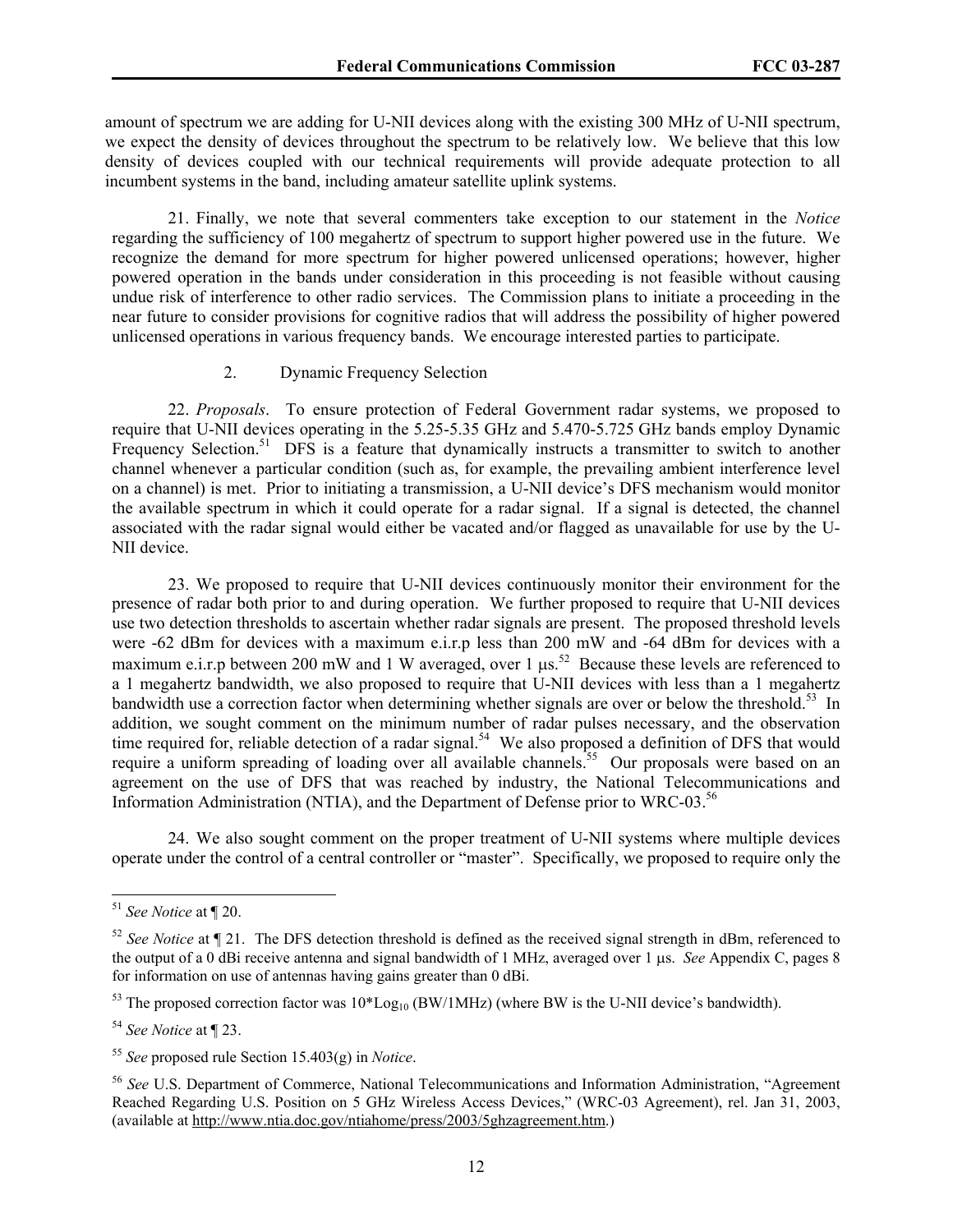central controller to have DFS capability. We also requested comment on how to identify remote units that operate only under the control of a central controller and whether DFS should be required for devices that operate in absence of controller, *i.e.,* on an *ad hoc* basis.

25. *Comments.* The majority of commenters view DFS as an integral part of successful U-NII operations on the new frequencies and therefore support the adoption of the proposed threshold levels and parameters. For example, Cisco notes that the DFS detection threshold levels and technical parameters that we proposed are the same as those adopted in an ITU Recommendation during the WRC-03, and, as a result, are likely to be adopted globally.<sup>57</sup> Arcwave asserts that implementation of DFS would be problematic because the current wireless broadband cable protocol, DOCSIS, is not compatible with DFS.<sup>58</sup> Arcwave claims that the DFS proposal would render unusable any system based on the DOCSIS protocol.<sup>59</sup> Works D'Arndt also opposes a DFS requirement, arguing that implementation of DFS will affect the operational reliability of RLANs. It argues that DFS, as well as TPC, would not guarantee a communication link that can sustain high levels of consistent throughput without interruption.<sup>60</sup>

26. Comments regarding our proposal to require devices using less than 1 megahertz bandwidth to use a correction factor when detecting the presence of a radar were somewhat mixed. Proxim and Motorola state that the proposed correction factor is appropriate for U-NII devices having a receiver bandwidth less than 1 MHz.<sup>61</sup> However, Proxim further states that it would seem counter to the spirit of this proceeding to allow devices with bandwidths narrower than 1 MHz. Other commenters argue that we should not adopt rules that could encourage narrowband applications. Instead, they urge that we explicitly prohibit narrowband operations in the new band.<sup>62</sup> The WiFi Alliance argues that the bandwidth correction factor should be abandoned because allowing narrowband Part 15 signals in the 5 GHz bands is at odds with the concept of "wideband" U-NII operations. It states that Part 15 operations within the current and proposed U-NII bands should be restricted to "wideband" U-NII devices consistent with the actions of WRC-03 in making a globally harmonized allocation. On the other hand, Alvarion states that future devices based on 802.16a will have the ability of operating in narrower bandwidths than those required by the current  $802.11a$  standard.<sup>63</sup>

27. The proponents of DFS support our proposal to exempt remote stations under control of a central station from having a DFS capability.<sup>64</sup> Some commenters state that the exclusion of remote, *i.e., "*client" devices from the radar detection and DFS functions is an integral part of the industry/Government pre-WRC-03 agreement,<sup>65</sup> which we note is also consistent with the final ITU Recommendation<sup>66</sup> and European regulations.<sup>67</sup> Proxim states that it shouldn't be necessary to identify

<sup>57</sup> *See* Cisco at 4 and ITU-R M.165, "*Dynamic frequency selection in wireless access systems including radio local area networks for the purpose of protecting the radiodetermination service in the 5 GHz band.*"

<sup>&</sup>lt;sup>58</sup> Data over Cable Service Interface Specification is the cable industry's standard for broadband cable modems. Virtually all contemporary CATV systems delivering two-way broadband data utilize DOCSIS.

<sup>59</sup> *See* Arcwave Comments at 5.

<sup>60</sup> *See* Works D'Arndt comments at 2.

<sup>61</sup> *See e.g.,* comments by: Proxim at 5 and Motorola at 7.

<sup>62</sup> *See e.g.,* comments by: Agere at 4, Airespace at 1, IEEE 802 at 30-34, WiFi Alliance reply-comments at 4.

<sup>63</sup> *See* Alvarion comments at 3.

<sup>64</sup> *See* comments by: Motorola at 6, Atheros at 2, Agere at 4, Cisco at 4.

<sup>65</sup> *See* Atheros comments at 2.

<sup>66</sup> ITU Recommendation M.1652.

<sup>67</sup> ETSI Conformance Test Standard EN 301 893 version 1.2.3 (2003-8).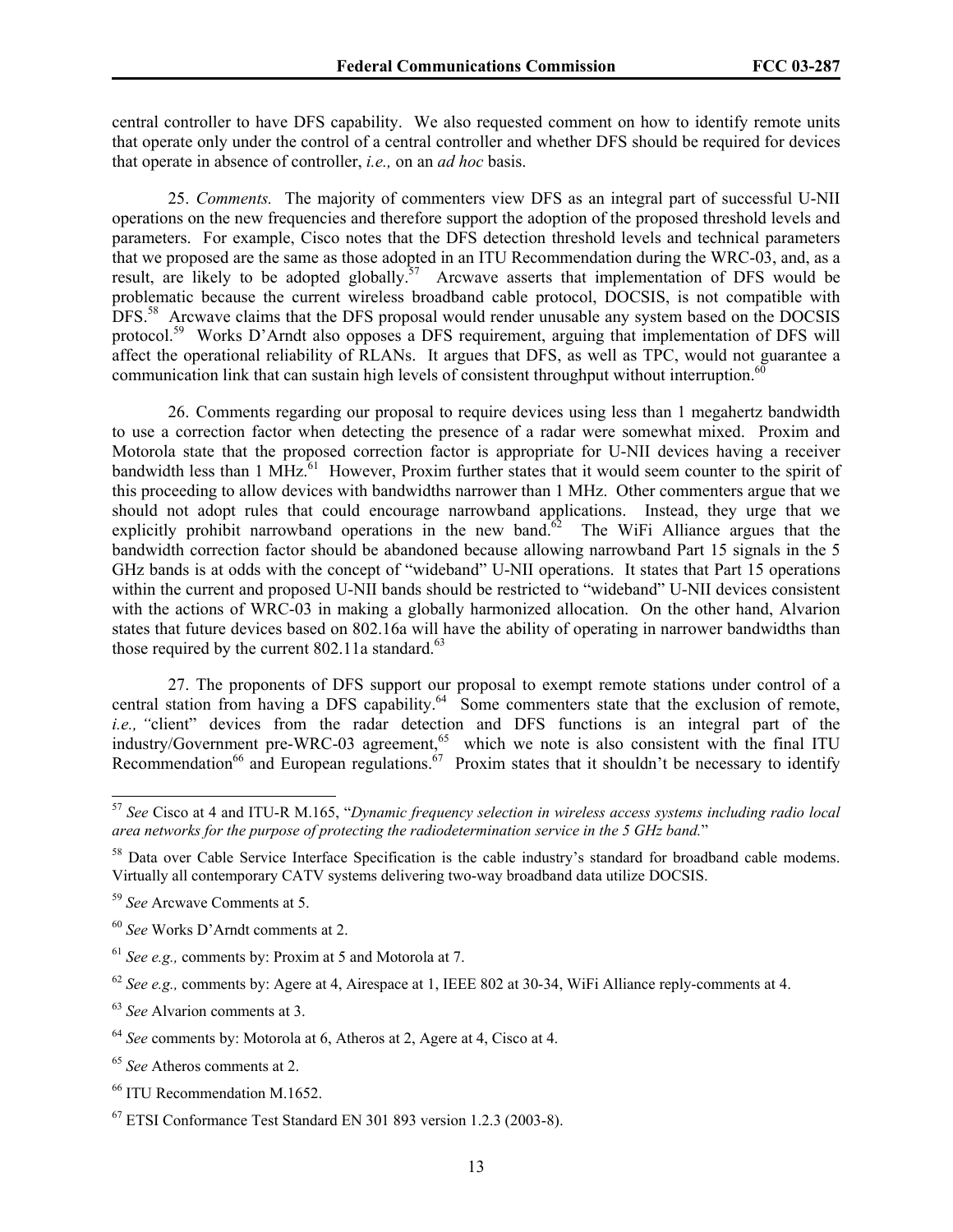remote devices operating under control of a master other than at the time of product certification, since any devices operating without the control of a master would have the DFS capability as required for product certification.<sup>68</sup> Proponents argue that if were to require devices not under the control of a master, *i.e., ad hoc* devices, to operate at power levels much lower that the maximum allowable U-NII limit, such devices would not pose any risk of harmful interference to incumbent systems. They recommend that *ad hoc* devices operating at such power levels be exempted from the DFS requirement. Proponents of *ad hoc* devices propose various power levels at which devices should be permitted to operate.<sup>69</sup> However, Motorola notes that *ad hoc* operations in the 5.470-5.725 GHz band have not yet been studied to determine the appropriate power levels and other parameters needed to protect incumbent services.

28. In the *Notice*, we sought comment on the minimum number of radar pulses and the observation time required for reliable detection. As noted by IEEE, the fundamental requirements for radar detection and other DFS performance parameters are specified in ITU-R Recommendation M.1652. IEEE further states that the minimum number of pulses needed for reliable detection is likely to be implementation dependent and need not be codified in the Commission's rules. It states that allowing this flexibility would avoid constraining the future development of innovative approaches that may provide superior performance. Cisco similarly states that codifying the minimum number of pulses and the observation time required to detect the radar's signal reliably before the work on compliance testing procedures is completed could lead to rules that are overly burdensome or that limit the flexibility for DFS implementations in particular devices. Instead, Cisco recommends that these parameters – once developed – be written into compliance test procedures.<sup>70</sup> With respect to our request for comments on other specific DFS parameters, $\hat{z}$ <sup>1</sup> the majority of commenters strongly recommend that any further refinement to the technical rules occur within the context of the development of compliance testing procedures.<sup>72</sup>

29. *Decision*. We are adopting our proposal to require that U-NII devices operating in the 5.25-5.35 GHz and 5.470-5.725 GHz bands employ DFS at the threshold levels proposed in the *Notice*. We agree with the commenters that DFS is a key element in enabling unlicensed U-NII devices to share spectrum with important U.S. Government radar operations. It is also an ITU accepted mechanism that will allow U-NII devices to be globally marketed. With respect to Arcwave's objection to the DFS requirement on DOCSIS compatibility grounds, we are providing, as explained below, a transition period for implementing the DFS requirement in U-NII devices that operate in the 5.25-5.35 GHz band.<sup>73</sup> Thus, all of Arcwave's existing products that have been certified to be used in the 5.25-5.35 GHz band can continue to be sold during this period and can be used indefinitely, which minimizes many of the potential economic hardships asserted by Arcwave. Moreover, the voluntary standards-making bodies, like IEEE, routinely update their standards to reflect Commission requirements. Thus, Arcwave can pursue changing the DOCSIS standard through the relevant standard-making body, Cable Television Laboratories. Also, we disagree with Works D'Arndt's characterization of the effects of DFS implementation. DFS will determine the RLANs' transmit frequency, but will not incrementally impair the reliability of RLAN communications. Moreover, we note that, as unlicensed devices, RLANs operate on a non-interference basis and must cease their operations should they interfere with other licensed or authorized services.

<sup>68</sup> *See* Proxim comments at 6.

<sup>69</sup> *See* Atheros comments at 3 and IEEE 802 comments at 11.

<sup>70</sup> *See* Cisco comments at 6.

<sup>71</sup> *See Notice* at ¶ 23.

<sup>72</sup> *See e.g.,* comments by: Cisco at 6 and Proxim at 6.

<sup>73</sup> *See* ¶ 42, *infra.*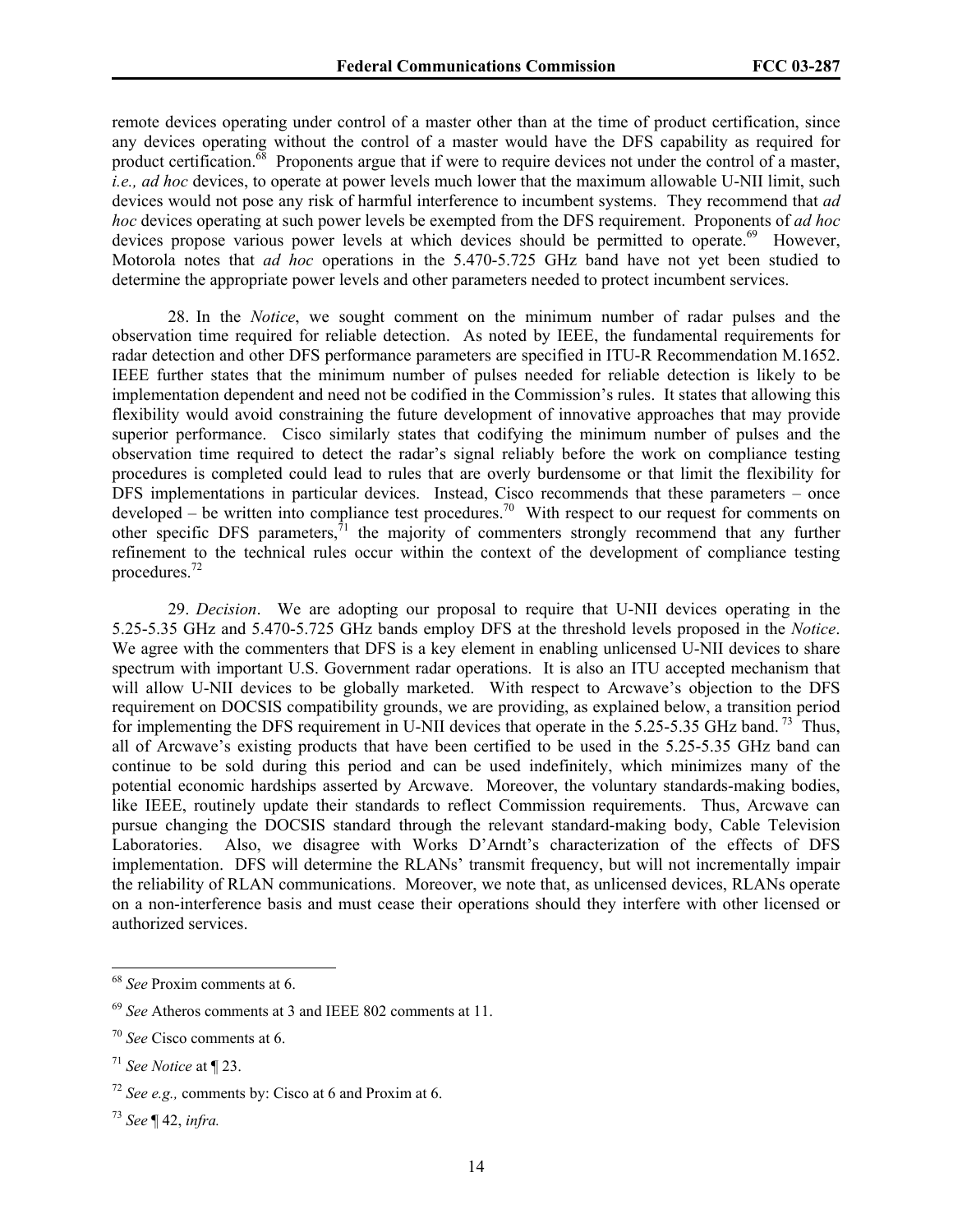30. We are not requiring U-NII devices to have bandwidths of 1 megahertz or greater as requested by some commenters.<sup>74</sup> The current rules for U-NII operations in the 5.25-5.35 GHz band, which will now extend to the new 5.470-5.725 GHz band, allow U-NII operations with bandwidths of less than 1 megahertz with a penalty in the form of reduced power levels for such devices.<sup>75</sup> This approach provides incentives for manufacturers to develop broadband applications as was intended, but does not foreclose the ability for manufacturers to produce U-NII devices having bandwidths less than 1 MHz.<sup>76</sup> The requirement that such devices operate with reduced power also diminishes their ability to cause interference.

31. We are adopting our proposal to exempt remote devices that are under the control of a central controller from the DFS requirement. The exclusion of such "client" devices from the radar detection and DFS functions is an integral part of the industry/Government pre-WRC-03 agreement and is also consistent with the final ITU Recommendation.<sup>77</sup> However, we are not exempting controller devices or "masters" from the DFS requirement. We note that exempting a controller device from the DFS requirement would be both inconsistent with both pre-WRC-03 agreements and WRC-03 resolutions. We also agree with Proxim that it shouldn't be necessary to identify remote devices operating under control of a master other than at the time of product certification, since any devices operating without the control of a master will have the DFS capability as required for product certification.78 With respect to *ad hoc* U-NII devices, we agree with commenters that these devices should not be exempt from the DFS requirement in the 5.25-5.35 GHz and 5.470-5.725 GHz bands at this time because no analyses have been performed to determine the impact this may have on radio services in this spectrum.

32. Finally, we agree with Cisco that codifying requirements for a minimum number of pulses and observation time required to reliably detect the radar signals before the work on compliance testing procedures is completed could be overly burdensome and limit the flexibility for DFS implementations in particular devices. These parameters will be addressed under the compliance test procedures, as described below. Additionally, several commenters also requested that we distinguish between the DFS "mechanism" and the "radar detection" function.<sup>79</sup> We are clarifying the rules in Appendix B to indicate that radar detection (sub-function) is part of the overall DFS function.<sup>80</sup> Finally, we are adopting rules to clarify DFS detection that require a master device and associated client devices to dedicate periods of no transmissions before, during, or after each packet or frame. During these listen periods, successive averaging periods, not to exceed 1 microsecond, will be used and any power level above the detection threshold found in any one of these averaging periods will trigger the DFS detection circuit.

3. Transmit Power Control

33. *Proposals.* TPC can generally be defined as a mechanism that regulates a device's transmit power in response to an input signal or a condition (*e.g.,* a command signal is issued by a controller when the received signal falls below a predetermined threshold). In the *Notice*, we proposed to require U-NII devices operating in the 5.470-5.725 GHz band to employ a transmit power control (TPC) mechanism to

 $74$  As an established policy, the FCC laboratory has been authorizing U-NII devices with a minimum data rate rating of 1 Mbps.

<sup>75</sup> *See* § 15.407(a)(2).

 $76$  We note that the FCC laboratory has an established policy that requires U-NII equipment to have a minimum data rate of 1 Mbps. This policy ensures the U-NII spectrum is used efficiently.

<sup>77</sup> ITU Recommendation M.1652.

<sup>78</sup> *See* Proxim comments at 6.

<sup>79</sup> *See* WiFi Alliance comments at 6. *See* Motorola comments at 5.

<sup>80</sup> *See* § 15.403(g) and § 15.407(h)(2) in Appendix B.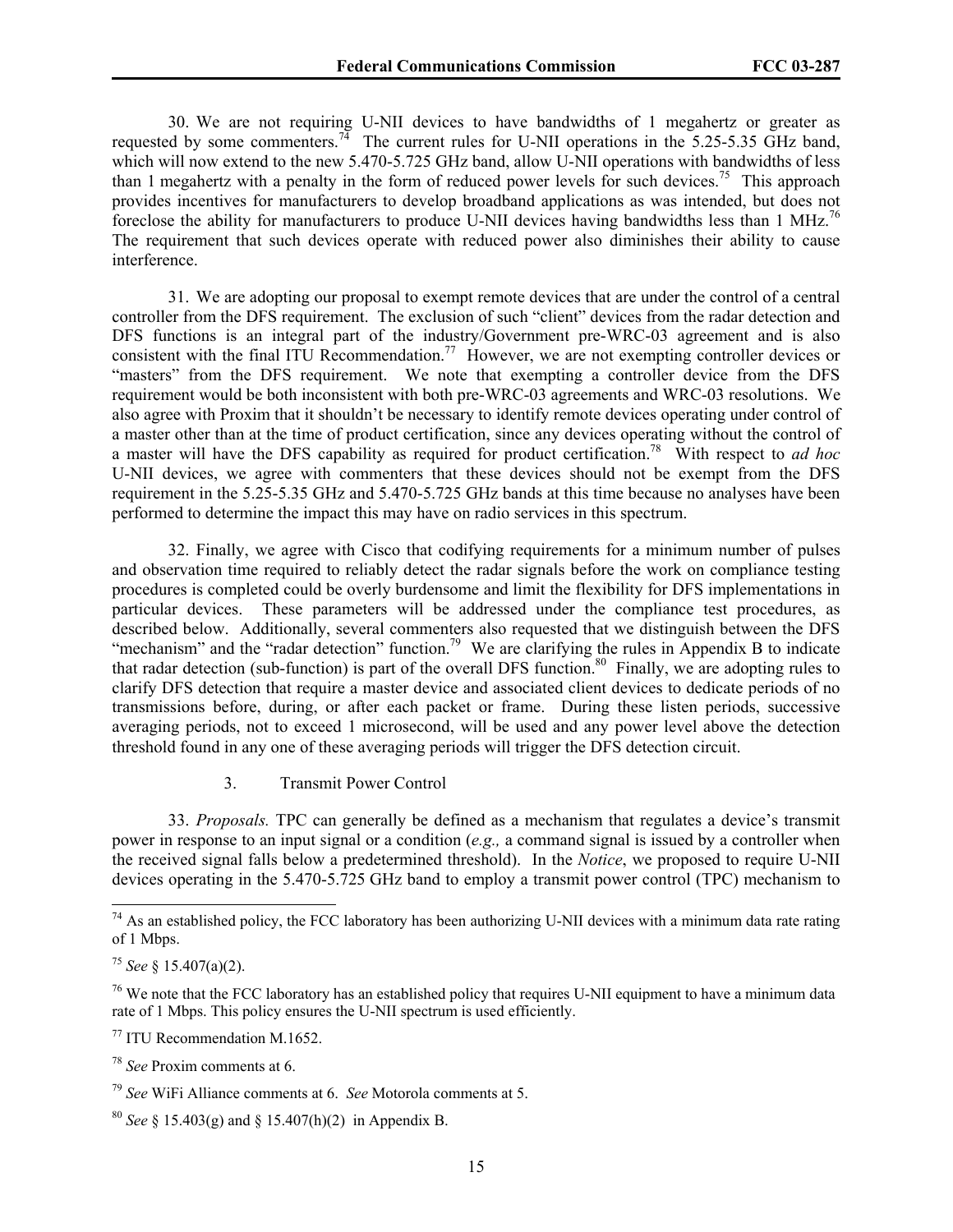further protect EESS and SRS operations.<sup>81</sup> We also proposed to require that when TPC is triggered, the U-NII device's power level be reduced by 6 dB and requested comments on identifying a suitable triggering mechanism for TPC. In addition, we requested comments on whether TPC is necessary for U-NII devices that operate at maximum e.i.r.p less than or equal to 500 mW, *i.e.*,  $\geq$  3 dB below maximum e.i.r.p. of 1 Watt. Further, we requested comments on how TPC should be applied to system configurations where multiple devices may operate under the control of a central device.

34. *Comments.* The overwhelming majority of commenters support TPC as an integral part of U-NII devices that would operate in the 5.470-5.725 GHz band. In addition, the general consensus among these parties is that TPC should only be required for U-NII devices that operate at power levels higher than 500 mW.<sup>82</sup> The majority of the commenting parties also oppose a rule requiring use of any specific TPC algorithm or trigger mechanism, *e.g.,* received signal strength indication or bit error rate (BER) into the rules. Several parties argue that codifying a particular TPC algorithm is unnecessary and would be detrimental to U-NII devices in this part of the spectrum.<sup>83</sup> Intel and Cisco state that manufacturers have strong incentives to employ TPC in their systems, *e.g.,* handheld and portable devices are battery operated and therefore need to be designed to be power efficient<sup>84</sup>, and that equipment manufacturers have already developed a variety of algorithms and architectures to implement TPC.<sup>85</sup>

35. *Decision.* We will require TPC for U-NII devices operating in the 5.250-5.350 GHz and 5.470-5.725 GHz bands. Although we did not propose applying the TPC requirement to the 5.250-5.350 GHz band in the *Notice*, we believe that this requirement is also appropriate for U-NII devices in that band. At the time the *Notice* was issued, there was no call to require TPC for the 5.25-5.35 GHz band.<sup>86</sup> However, at WRC-03, there was strong support to require TPC for this band and the United States partners agreed to support this new requirement after consulting with their representatives from industry and Government who were present at the conference. <sup>87</sup> The current 802.11 standards require TPC in the 5 GHz band.<sup>88</sup> We are therefore adopting a requirement that U-NII devices operating in the 5.25-5.35 GHz band have TPC. We believe that the majority of devices that will be affected by this rule will already have the TPC feature built into them, since only TPC equipped devices will be able to take advantage of the new band. Also, requiring TPC for the 5.25-5.35 GHz band is also consistent with some commenters' call for uniform rules for the U-NII bands both domestically and internationally. We agree with the commenters arguments that there is no need to require TPC for low-power U-NII devices and therefore will only require TPC for U-NII operating at power levels higher than 500mW.

36. We recognize that the benefits of requiring a well defined TPC algorithm must be weighed against the burden it would impose. We agree with commenters that codifying a specific TPC algorithm into our rules is likely to hinder innovation, and therefore, eventually, increase equipment costs. We, therefore, decline to adopt requirements for a specific TPC triggering mechanism into our rules. Instead, we will require applicants seeking equipment authorization for U-NII devices to provide a statement in their certification application explaining how the equipment complies with our TPC rules.

<sup>81</sup> *See Notice* at ¶ 24.

<sup>82</sup> *See e.g.,* comments by Cisco at 8, Intel at 3, Atheros at 5, Motorola at 9, Microsoft at 8, AMD at 1, Airespace at 1.

<sup>83</sup> *See e.g.,* comments by: Agere at 5, Cisco at 8, and Atheros at 4-5, Intel at 3.

<sup>84</sup> *See* Intel comments at 4.

<sup>85</sup> *See* Cisco comments at 8.

<sup>86</sup> *See* outcome of Inter-American Telecommunication Commission (CITEL) conference, held in Orlando in February 2003.

<sup>87</sup> *See* IEEE 802.18 reply comments at ¶¶ 7-8.

<sup>88</sup> *See* IEEE website: IEEE802.org (P802.11h/d3.3).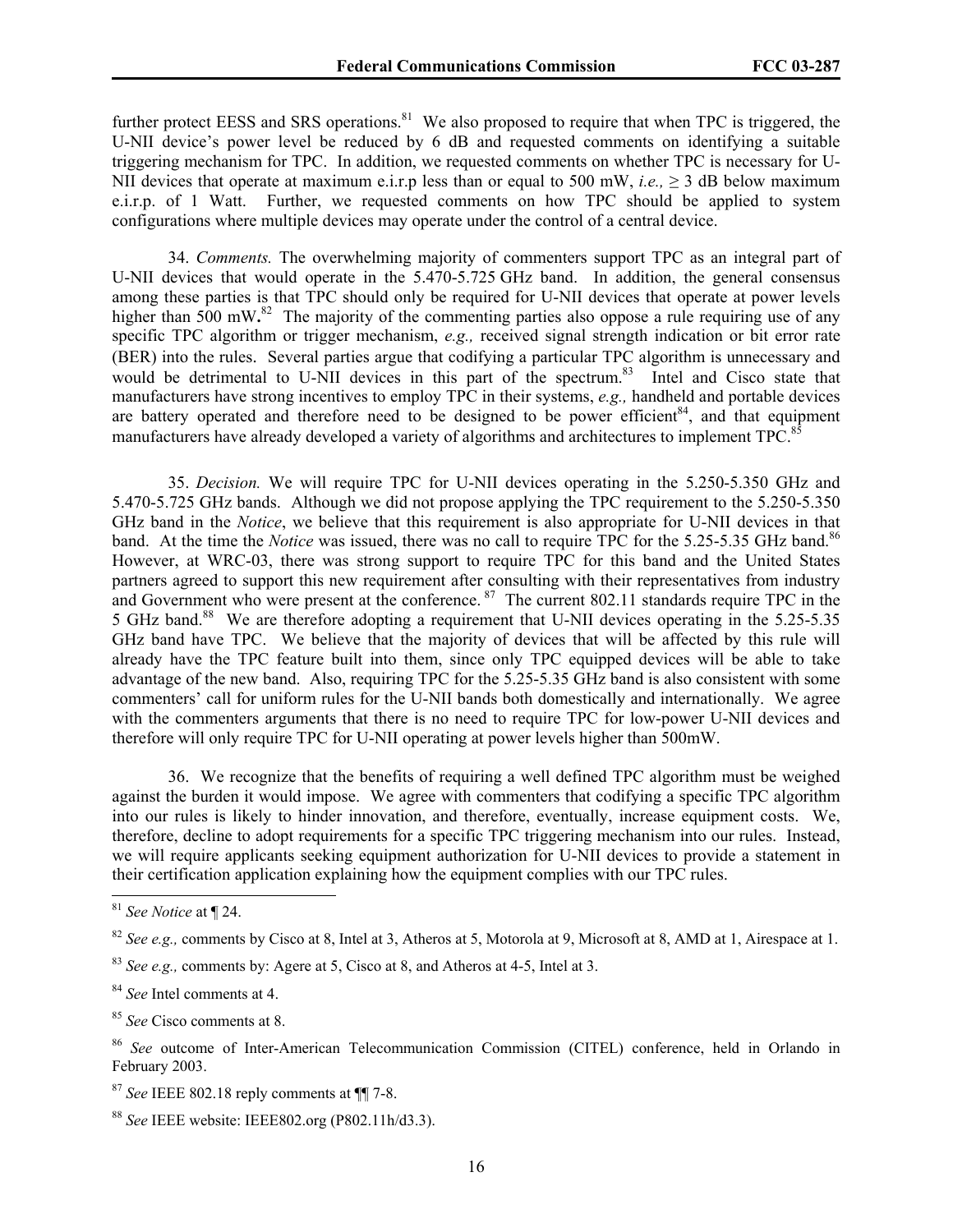#### 4. Test Procedures

37. *Proposals.* In the *Notice*, we requested comments on the test procedures needed to ensure compliance with the DFS and TPC requirements adopted herein. Specifically, we requested comments on how U-NII devices can be tested for compliance with TPC requirements to implement reduced power without placing unnecessary restrictions on device design. In addition, we requested comments on the extent to which devices under development may have unique or novel transmission waveforms that may require special measurement instrumentation settings, *e.g.*, integration times, that differ from those used for measuring compliance of previous U-NII band devices.

38. *Comments.* The commenters recommend that our DFS test procedure be based on ETSI test procedures and be implemented after industry has had an opportunity to review and reach consensus on the procedures.89 The commenters also note that a joint industry/U.S. Government 5 GHz Project Team has been established to develop DFS test procedures. This informal team has drafted an initial version of a test procedure for DFS based on ETSI test procedures.<sup>90</sup>

39. *Decision.* In order to allow the immediate implementation of U-NII devices in accordance with the rules adopted herein, we are providing an interim test procedure drafted by the 5 GHz Project Team to be used in obtaining equipment certifications for U-NII devices.<sup>91</sup> We have reviewed this draft procedure and believe its provisions are adequate to provide satisfactory testing and certification of U-NII devices containing DFS capabilities. We recognize that this procedure may need to be modified as equipment is developed and as the testing methodologies are refined. Therefore, consistent with existing practice, our Laboratory may issue updated measurement procedures in the future. The interim test procedure is set forth in Appendix C.

5. Transition Period.

40. *Proposals.* In the *Notice*, we proposed transition rules for the U-NII equipment operating in the 5.250-5.350 GHz and 5.470–5.725 GHz bands. Specifically, we proposed to require that U-NII equipment, operating in the new 5.470–5.725 GHz band meet all of the technical requirements, including DFS and TPC, on the effective date of these rules. In addition, we proposed that in the 5.25-5.35 GHz band, U-NII equipment comply with the DFS requirement effective one year from the date of publication of the Report and Order in this proceeding in the Federal Register. We also proposed that all U-NII devices operating in the 5.25-5.35 GHz band that are imported or shipped in interstate commerce on or after two years from the date of publication in the Federal Register comply with these standards. We requested comments on our proposed transition provisions.<sup>92</sup>

41. *Comments.* The majority of commenters strongly recommend that we either lengthen the transition period or tie it to the availability of acceptable conformance testing procedures.<sup>93</sup> Furthermore, commenters state that there have been no reports of harmful interference that would lead us to adopt an aggressive transition time schedule for equipment operating in the current U-NII frequency bands.<sup>94</sup> Additionally, Proxim proposes that we apply the transition period only to new certifications in order to

<sup>89</sup> *See e.g.,* comments by: Nokia at 4, Microsoft at 9, Proxim at ¶ 7.

<sup>90</sup> *See* NTIA comments in Appendix B.

<sup>91</sup> *See* DFS Interim Test Procedure contained in Appendix C.

<sup>92</sup> *See Notice* ¶ 26.

<sup>93</sup> *See e.g.,* comments by: IceFyre at 2, Cisco at 10, AMD at 1, Airespace at 1.

<sup>94</sup> *See* Microsoft comments at 9.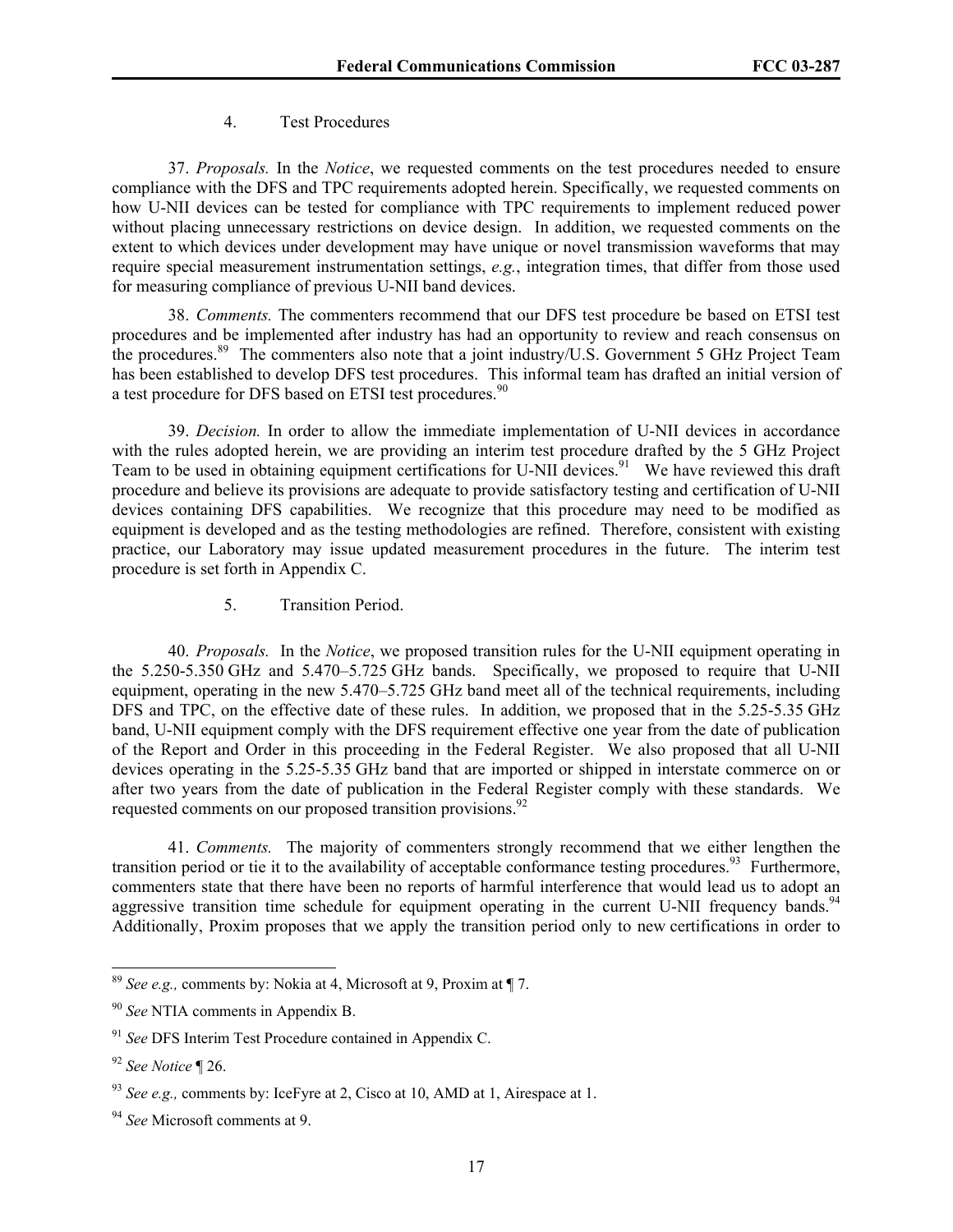prevent creating burdensome recording requirement.<sup>95</sup> Proxim argues that the life cycle of unlicensed wireless products is relatively short and therefore old products are quickly replaced with new products. It submits that this life cycle coupled with the transition policy it proposes would accomplish our objective to bring all new U-NII devices operating on 5.250-5.350 GHz and 5.470-5.725 GHz frequencies into compliance with the DFS and TPC requirements.

42. *Decision*. We are requiring that any product that has the capability to operate in the new spectrum at the 5.470-5.725 GHz band, including equipment designed to operate in both the 5.25-5.35 GHz and 5.470-5.725 GHz band, must meet all the rules contained in this Report and Order in accordance with the specified measurement procedures to obtain equipment certification. For all other equipment, we will provide a transition period. This will minimize economic hardships on manufacturers by allowing them, during the transition period, to continue producing and selling existing equipment while modifying their products to meet the new requirements. Thus, we are adopting our proposal to implement a cut-off date of one year from date of publication of this Report and Order in the Federal Register for applications for equipment certification of products that operate under the current rules in only the 5.25-5.35 GHz band. That is, equipment designed to operate in only the 5.25-5.35 GHz band may continue to obtain certification without having DFS and TPC so long as the application for equipment certification is filed prior to the cut-off date of one year. After that time, all devices for which an application for equipment certification is filed for U-NII equipment operating in the 5.25-5.35 GHz band must meet the rules adopted herein. In addition, we are adopting a two-year cutoff date for marketing and importation of equipment designed to operate in only the 5.23-5.35 GHz band.<sup>96</sup> This will prevent equipment that may be built in countries which do not have DFS and TPC requirements from continuing to be imported and marketed indefinitely. Finally, we note that users who obtain equipment prior to any of these cut-off dates may continue to use that equipment indefinitely.

#### **PROCEDURAL MATTERS**

A. Final Regulatory Flexibility Analysis

43. Final Regulatory Flexibility Analysis. The Final Regulatory Flexibility Analysis for the Report and Order, pursuant to the Regulatory Flexibility Act, *see* 5 U.S.C. § 604, contained in Appendix A.

B. Final Paperwork Reduction Act of 1995 Analysis

44. This Report and Order contains a new or modified information collection subject to the Paperwork Reduction Act of 1995 (PRA), Public Law 104-13. It will be submitted to the Office of Management and Budget (OMB) for review under Section 3705(d) of the PRA. OMB, the general public, and other Federal agencies are invited to comment on the new or modified information collection contained in this proceeding.

45. In addition to filing comments with the Secretary, a copy of any comments on the information collection(s) contained herein should be submitted to Judith B. Herman, Federal Communications Commission, Room 1-C804, 445 12th Street, SW, Washington, DC 20554, or via the Internet to jboley@fcc.gov and to Kim Johnson, OMB Desk Officer, Room 10236, 725 17th Street, NW, Washington, DC 20503 or via the Internet to Kim A. Johnson@omb.eop.gov.

<sup>95</sup> *See* Proxim comments at 8.

<sup>96</sup> *See* § 15.37(l) in appendix B.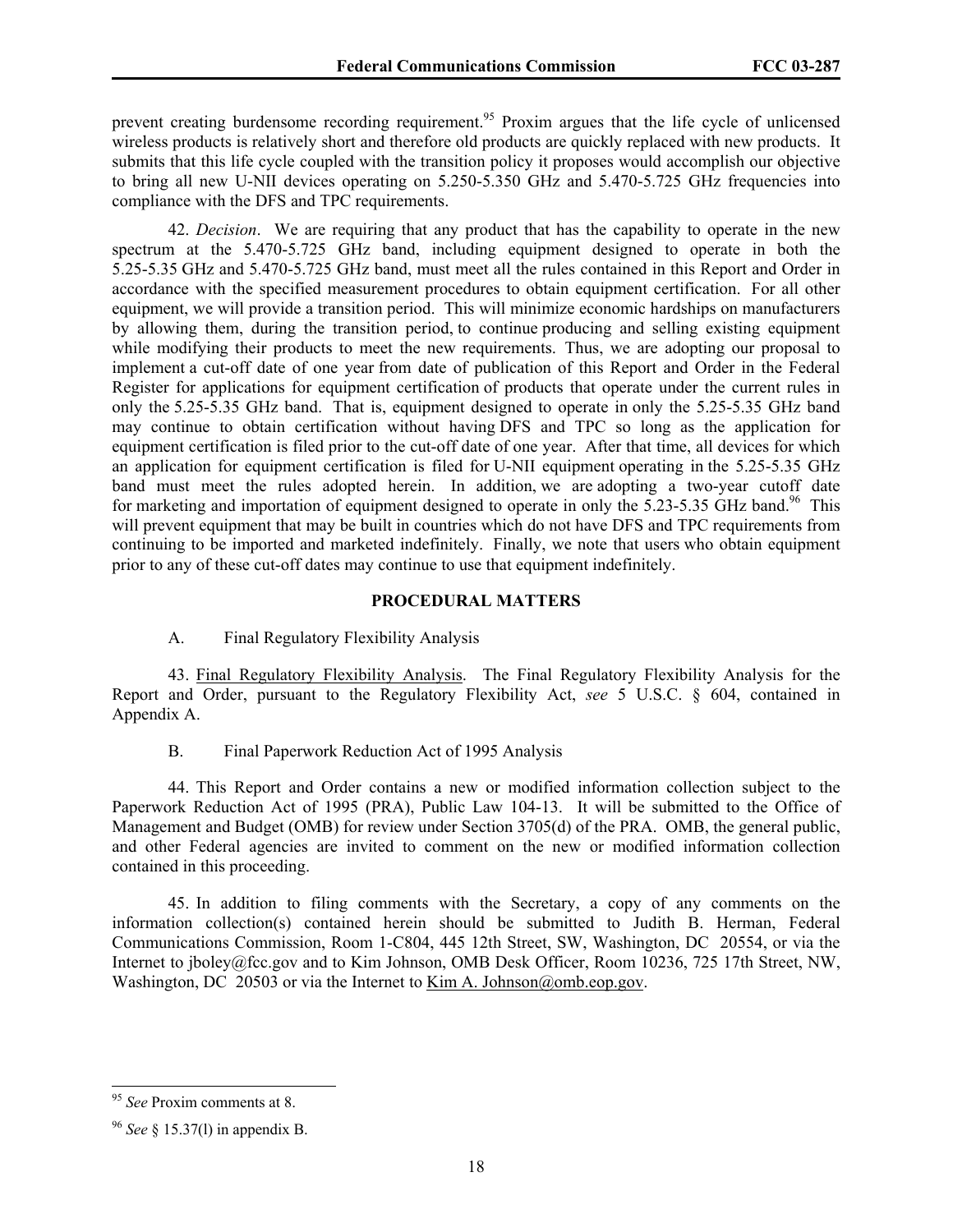## C. Contact

46. For further information concerning this Report and Order, contact Ahmed Lahjouji at (202) 418-2061, *Ahmed.lahjouji@fcc.gov*, Office of Engineering and Technology.

#### **ORDERING CLAUSES**

47. Accordingly, IT IS ORDERED that pursuant to Sections 1, 4, 301, 302(a), 303, 307, 309, 316, and 332 of the Communications Act of 1934, as amended, 47 U.S.C. Sections 151, 154, 301, 302(a), 303, 307, 309, 316, 332, 334, and 336, this Report and Order is hereby adopted.

48. IT IS FURTHER ORDERED that the Commission's Consumer and Governmental Affairs Bureau, Reference Information Center, SHALL SEND a copy of this Report and Order, including the Final Regulatory Flexibility Analysis, to the Chief Counsel for Advocacy of the Small Business Administration.

#### FEDERAL COMMUNICATIONS COMMISSION

 Marlene H. Dortch Secretary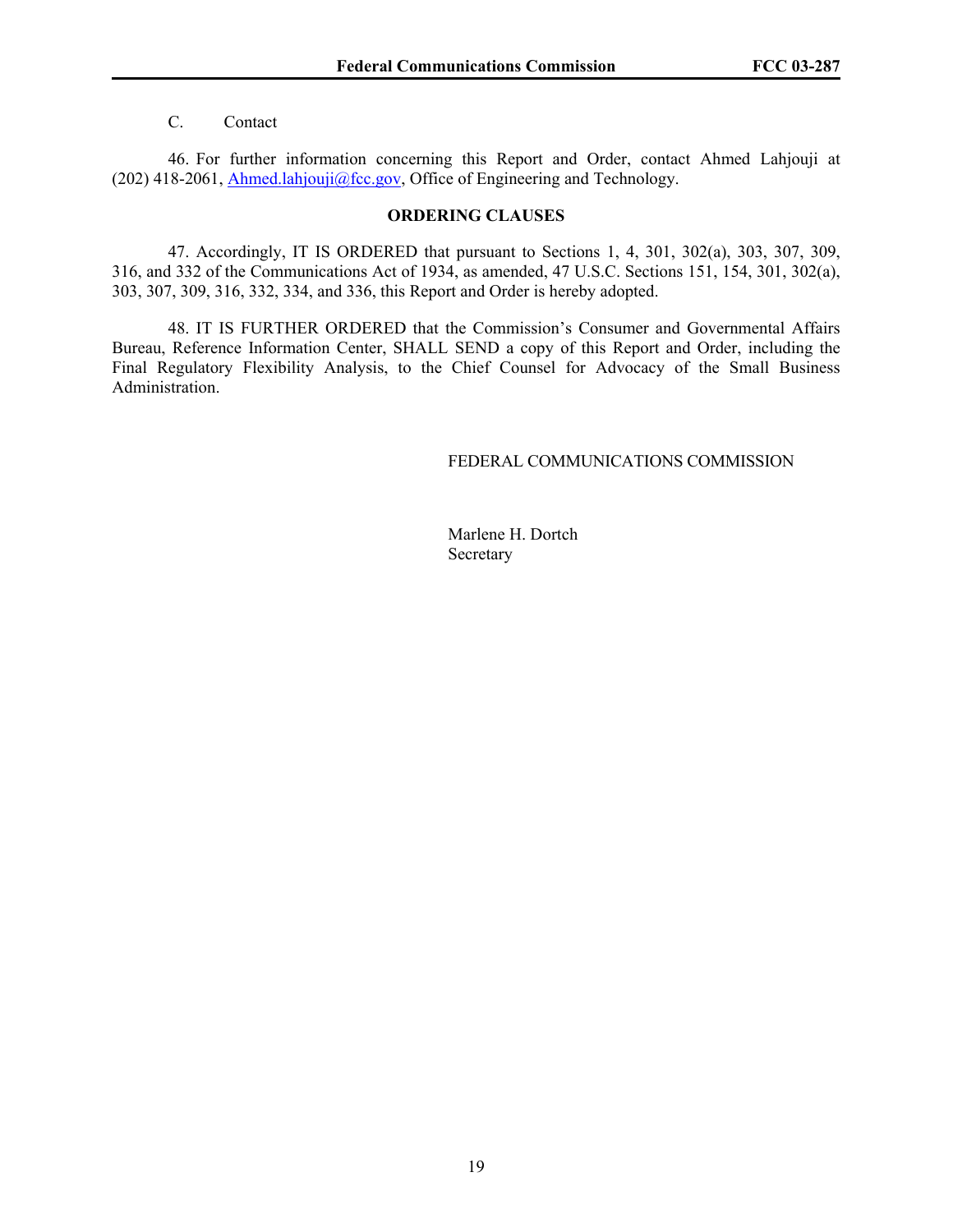#### **APPENDIX A**

#### **FINAL REGULATORY FLEXIBILITY ANALYSIS**

1. As required by the Regulatory Flexibility Act of 1980 as amended,  $\frac{97}{97}$  an Initial Regulatory Flexibility Analysis (IRFA) was incorporated in the *Notice of Proposed Rule Making, Revision of Parts 2 and 15 of the Commission's Rules to Permit Unlicensed National Information Infrastructure (U-NII)*  devices in the 5 GHz band.<sup>98</sup> The Commission sought written public comment on the proposals in the Notice, including comment on the IRFA. The comments received are discussed below. This Final Regulatory Flexibility Analysis conforms to the RFA.<sup>99</sup>

### **A. Need for, and Objectives of, the Report and Order.**

2. This Report and Order amends Part 15 of our rules governing the operation of unlicensed National Information Infrastructure (U-NII) devices, including Radio Local Area Networks (RLANs), to make available an additional 255 megahertz of spectrum in the 5.47–5.725 GHz band for the growth and development of unlicensed wireless broadband networks. This action responds to the petition for rule making submitted by the Wireless Ethernet Compatibility Alliance (WECA – now known as Wi-Fi Alliance).<sup>100</sup>

3. In addition to making more spectrum available for use by U-NII devices, the Report and Order also makes several other rule changes in the 5 GHz band that will further facilitate the use of this band for U-NII devices, while at the same time ensuring sufficient protection for various incumbents in the band. Specifically, it modifies the U.S. Table of Frequency Allocations in Part 2 of the rules to upgrade the status of the Federal Government Radiolocation service to primary in the 5.46–5.65 GHz band. It similarly upgrades the non-Federal Government radiolocation service to primary in the 5.47-5.65 GHz band. It further adds primary allocations for the Federal Government and the non-Federal Government Space Research Service (active) (SRS) in the 5.35-5.46 GHz band and the Earth Exploration-Satellite Service (active) (EESS) and SRS (active) in the 5.46-5.57 GHz band..

4. The Report and Order also modifies certain technical requirements for U-NII devices in the Part 15 rules. In addition to applying the existing technical requirements for the 5.250-5.350 GHz sub-band to the new 5.470-5.725 GHz band, it requires that U-NII devices operating in both the existing 5.25-5.35 GHz sub-band and the new 5.470-5.725 GHz sub-band employ a listen-before-talk mechanism called dynamic frequency selection (DFS). DFS is an interference avoidance mechanism. Prior to the start of any transmissions, and through constant monitoring, the device (*e.g*., RLAN) equipped with such a mechanism monitors the radio environment for the presence of radar. If the U-NII device determines that a radar signal is present, it either moves to another channel or enters a sleep mode if no channels are available.

5. The Report and Order also requires a transmit power control (TPC) mechanism in both the existing 5.25-5.35 GHz sub-band and the new 5.470-5.725 GHz sub-band to further reduce the potential for impact on EESS and SRS operations. TPC can generally be defined as a mechanism that regulates a device's transmit power in response to an input signal or a condition (*e.g.,* a command signal may be

<sup>97</sup> *See* 5 U.S.C. § 603. The RFA, *see* 5 U.S.C. § 601-612, has been amended by the Small Business Regulatory Enforcement Fairness Act of 1996 (SBREFA), Public Law 104-121, Title II, Stat. 857 (1996).

<sup>98</sup> *See* Notice of Proposed Rulemaking, ET Docket No. 03-122, 18 FCC Rcd 11581(2003).

*<sup>99</sup> See* 5 U.S.C. § 604(a).

<sup>100</sup> *See* WECA Petition for Rulemaking, RM-10371, filed on January 15, 2002, Public Notice Report No. 2527, January 29, 2002.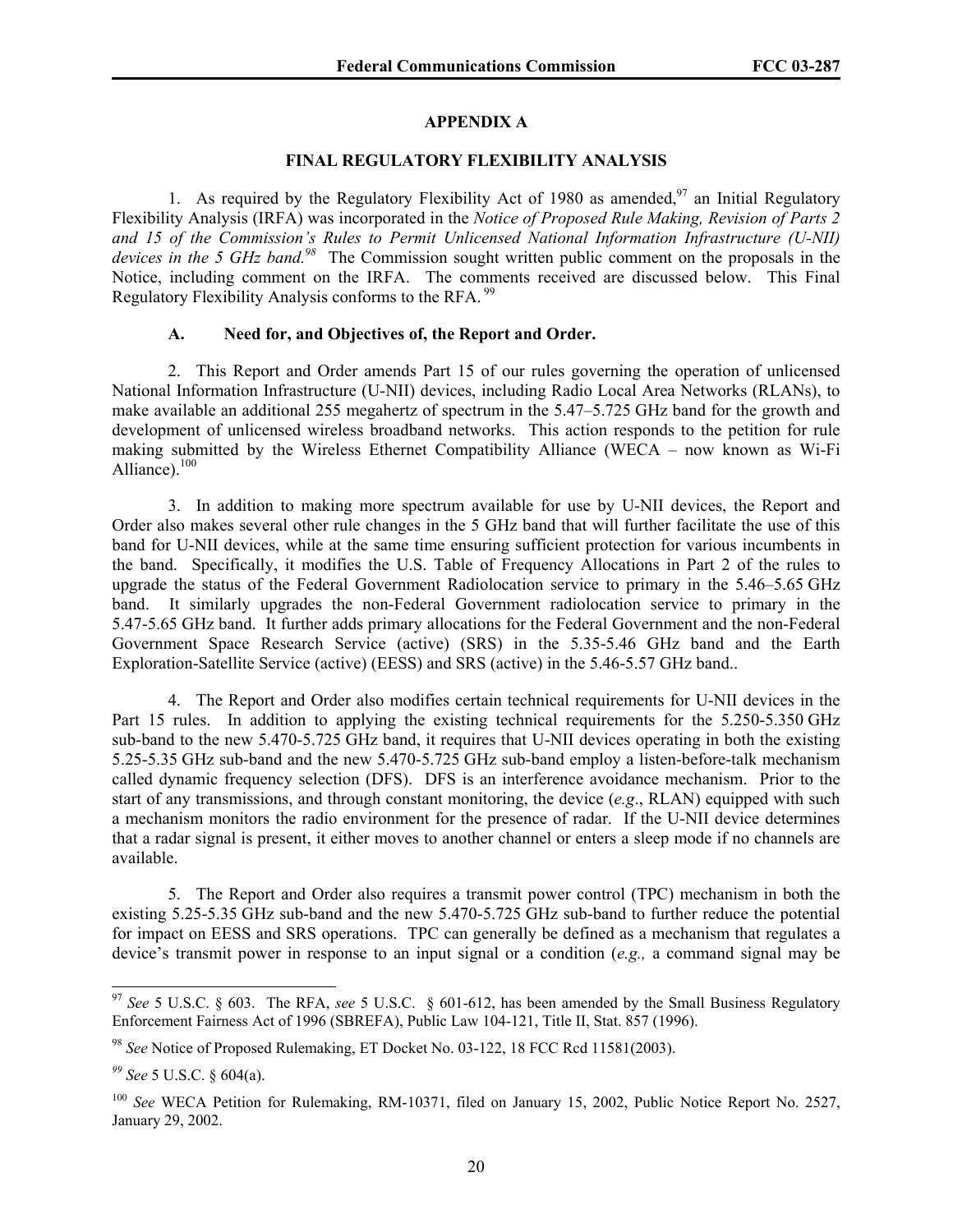issued by a controller when the received signal falls below a predetermined threshold). TPC will allow the transmitter to operate at less than the maximum power for most of the time. As the signal level at the receiver rises or falls, the transmit power will be decreased or increased as needed. Because TPC equipped devices adjust their transmit power to the minimum necessary to achieve the desired performance, the average interference power from a large number of devices is reduced, the power consumption is minimized and network capacity is increased.

6. U-NII devices currently operate in the 5.25-5.35 GHz band without DFS capability. As a result, some period of time will be needed to implement the new DFS requirement for U-NII equipment operating in the 5.25-5.35 GHz band. The Report and Order requires U-NII equipment operating in the 5.25-5.35 GHz band that are authorized under the certification procedures on or after [**1 year after publication of R&O in ET Docket No. 03-122 in the Federal Register**] to comply with the DFS and TPC requirements specified in Section 15.407 of the rules. U-NII equipment operating in the 5.25-5.35 GHz band that are imported or marketed [**2 years after publication of R&O in ET Docket No. 03-122 in the Federal Register**] shall comply with the DFS and TPC requirements in Section 15.407 of the rules.

#### **B. Summary of Significant Issues Raised by Public Comments in Response to the IRFA.**

7. We received no comments directly in response to the IRFA in this proceeding. We did, however, receive a comment from one small business, ArcWave, which stated that its use of the DOCSIS protocol will be compromised by the imposition of the DFS feature.<sup>101</sup> On consideration of Arcwave's comment regarding DFS and DOCSIS, we find their comment is unpersuasive. We believe that the beneficial value of DFS far outweighs the possible, but unproven, negative impact of DFS on a single commenter, Arcwave. However, as explained in the text and below, we have taken action in the form of a transition period that will ease any economic impact to entities, including small entities, that develop products in the  $5.25$ -5.35 GHz band.<sup>102</sup>

## **C. Description and Estimate of the Number of Small Entities to Which the Rules Will Apply.**

8. The RFA directs agencies to provide a description of, and, where feasible, an estimate of the number of small entities that may be affected by the rules adopted herein.<sup>103</sup> The RFA defines the term "small entity" as having the same meaning as the terms "small business," "small organization," and "small governmental jurisdiction."<sup>104</sup> In addition, the term "small business" has the same meaning as the term "small business concern" "under the Small Business Act.<sup>105</sup> A "small business concern" is one which: (1) is independently owned and operated; (2) is not dominant in its field of operation; and (3) satisfies any additional criteria established by the Small Business Administration (SBA).<sup>106</sup>

 $\overline{a}$ 

<sup>106</sup> *Id.* § 632.

<sup>101</sup> *See* ¶ 25, *infra*.

<sup>102</sup> *See* ¶ 12 of the FRFA, supra.

<sup>103</sup> *See* U.S.C. § 604(a)(3).

 $104$  *Id.* § 601(6).

<sup>&</sup>lt;sup>105</sup> 5 U.S.C. § 601(3) (incorporating by reference the definition of "small business concern" in the Small Business Act, 15 U.S.C.  $\S 632$ ). Pursuant to 5 U.S.C.  $\S 601(3)$ , the statutory definition of a small business applies "unless an agency, after consultation with the Office of Advocacy of the Small Business Administration and after opportunity for public comment, establishes one or more definitions of such term which are appropriate to the activities of the agency and publishes such definition(s) in the Federal Register."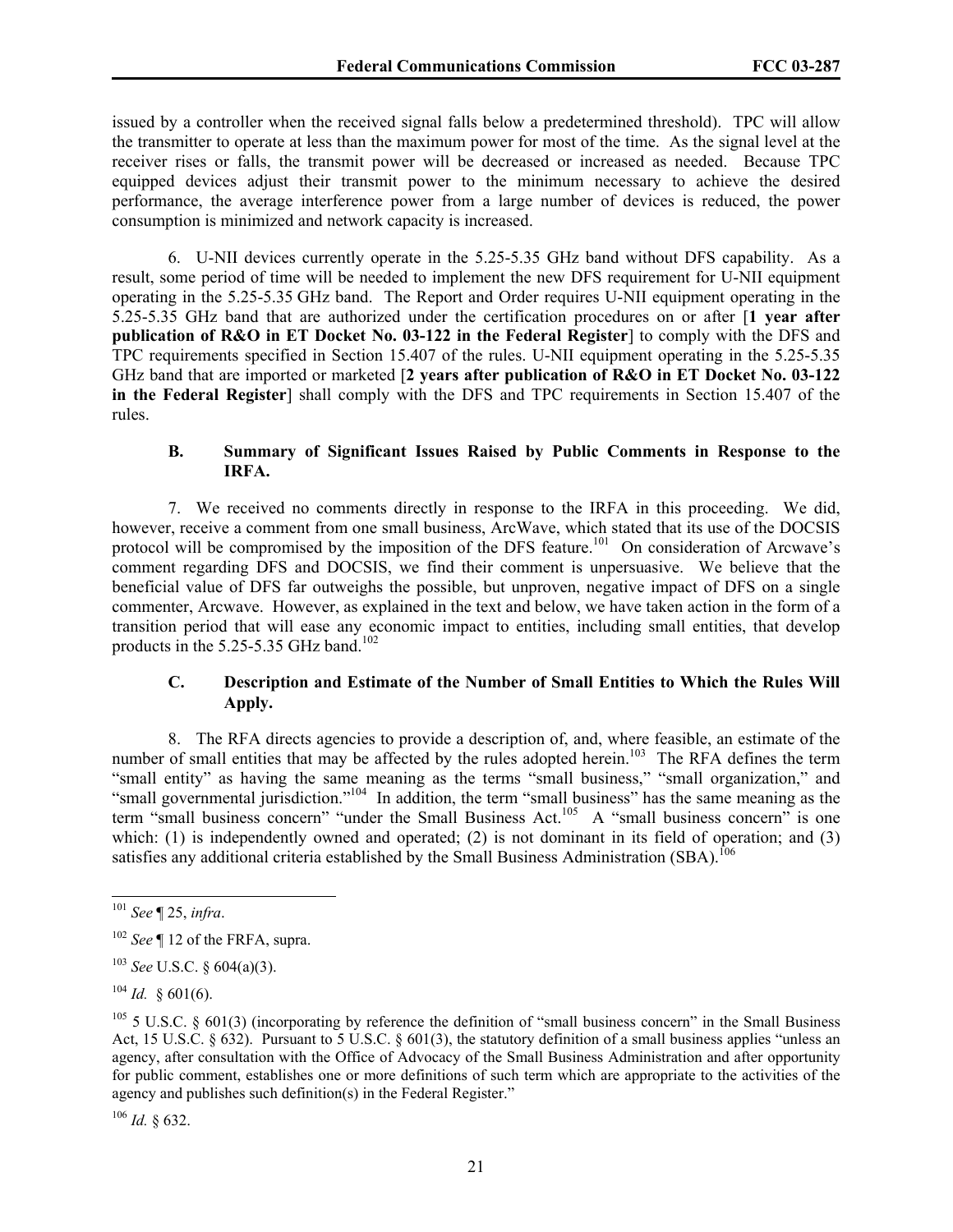9. The Commission has not developed a definition of small entities applicable to unlicensed communications devices manufacturers. Therefore, we will utilize the SBA definition application to manufacturers of Radio and Television Broadcasting and Communications Equipment. According to the SBA regulations, unlicensed transmitter manufacturers must have 750 or fewer employees in order to qualify as a small business concern.<sup>107</sup> Census Bureau indicates that there are 858 U.S. companies that manufacture radio and television broadcasting and communications equipment, and the 778 of these firms have fewer than 750 employees and would be classified as small entities.<sup>108</sup> We do not believe this action would have a negative impact on small entities that manufacture unlicensed U-NII devices. Indeed, we believe the actions should benefit small entities because it should make available increased business opportunities to small entities.

## **D. Description of Projected Reporting, Record keeping and Other Compliance Requirements for Small Entities.**

10. Part 15 transmitters are already required to be authorized under the Commission's certification procedures as a prerequisite to marketing and importation. Under the amendments in the *Notice*, manufacturers will be required to demonstrate that U-NII devices operating in the bands 5.250-5.350 GHz and 5.470-5.725 GHz have Dynamic Frequency Selection (DFS) Capabilities and transmit power control (TPC) capabilities. The reporting and recordkeeping requirements associated with these equipment authorizations would not be changed by the rule revisions in this Report and Order.

### **E. Steps taken to Minimize Significant Economic Impact on Small Entities and Significant Alternatives Considered.**

11. The RFA requires an agency to describe any significant alternatives that it has considered in reaching its approach, which may include the following four alternatives (among others): (1) the establishment of differing compliance or reporting requirements or timetables that take into account the resources available to small entities; (2) the clarification, consolidation, or simplification of compliance or reporting requirements under the rule for small entities; (3) the use of performance, rather than design, standards; and (4) an exemption from coverage of the rule, or any part thereof, for small entities.<sup>109</sup>

12. We have taken a significant step to minimize economic impact to small entities. As described in the Report and Order, we have provided a transition period for the U-NII devices operating in the 5.25-5.35 GHz band.<sup>110</sup> This period will provide entities with time to redesign existing products to comply with the rules while permitting them to continue manufacturing and marketing existing products. In addition, we note that one commenter, Works D'Arndt opposed the adoption of a requirement that equipment possess a DFS and a TPC requirement. We rejected this alternative because the DFS and TPC requirement will ensure that all entities can share the band with a minimal risk of causing harmful interference. All entities, including small entities, having an interest in this band will benefit from this requirement.

<sup>107</sup> *See* 13 C.F.R. § 121.201, NAICS Code 334220 (SIC Code 3663). Although SBA now uses the NAICS classifications, instead of SIC, the size standard remains the same.

<sup>108</sup> *See* U.S. Dept. of Commerce, *1992 census of Transportation, Communications and Utilities* (issued May 1995), SIC category 3663 (NAICS Code 334220).

<sup>109</sup> *See* 5 U.S.C. § 603(c).

<sup>110</sup> *See* ¶ 42, *supra.*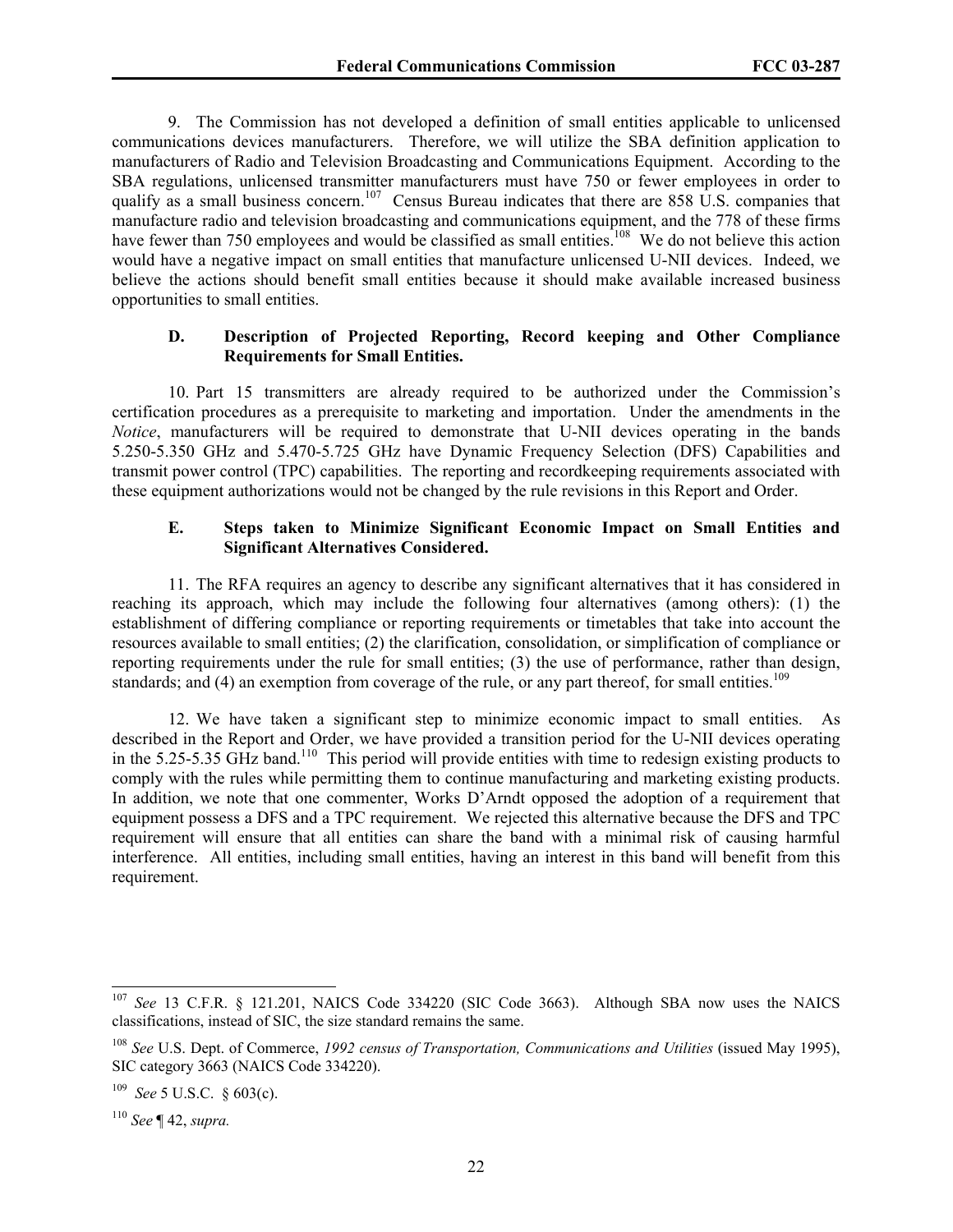## **F. Report to Congress.**

13. The Commission will send a copy of the Report and Order, including the FRFA, in a report to be sent to Congress pursuant to the Congressional Review Act, *see* 5 U.S.C. § 801(a)(1)(A). In addition, the Commission will send a copy of the Report and Order, including the FRFA, to the Chief Counsel for Advocacy of the Small Business Administration. A copy of the Report and Order and FRFA (or summaries thereof) will also be published in the Federal Register. *See* 5 U.S.C. § 604(b).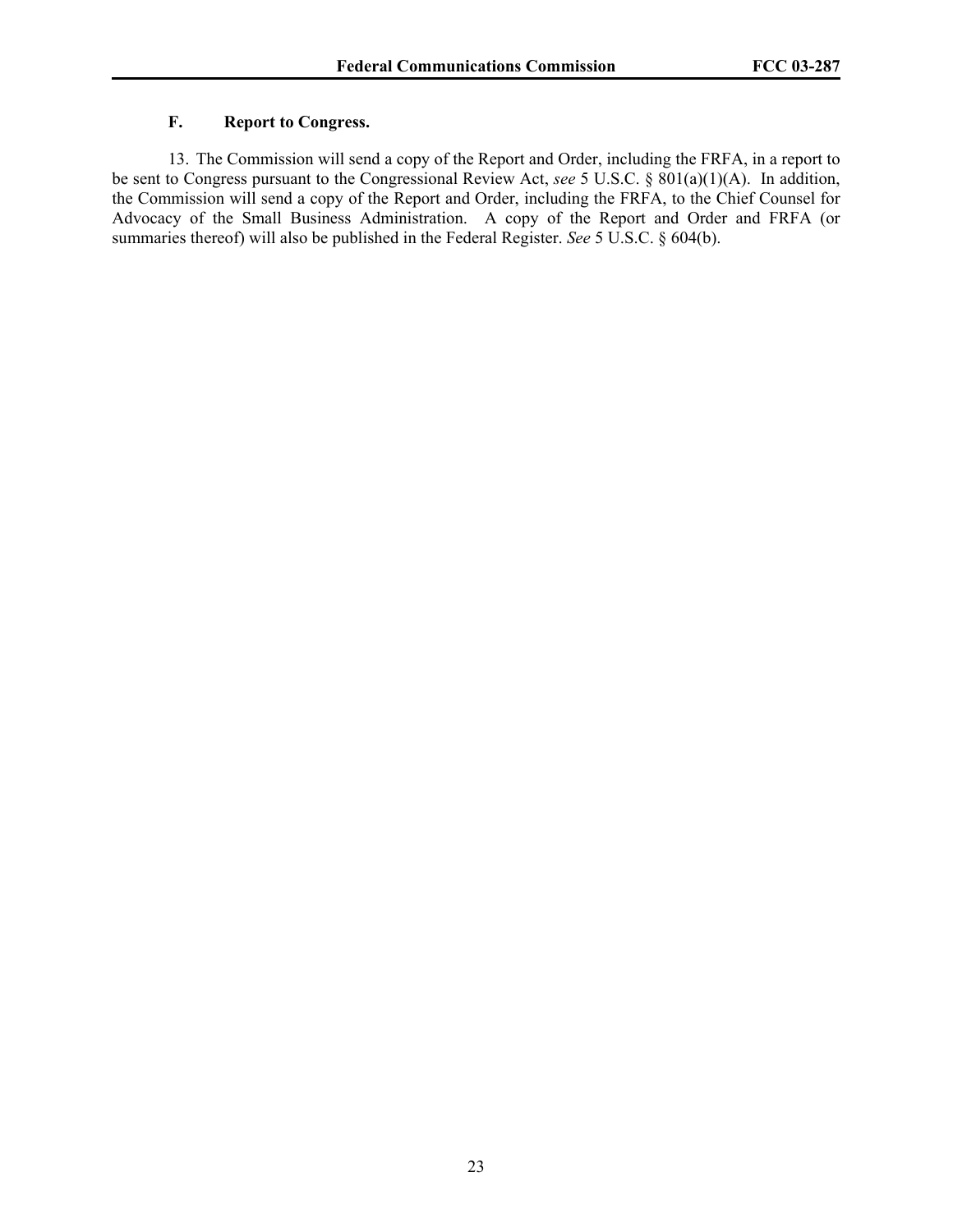#### **APPENDIX B**

### **FINAL RULES**

For the reasons discussed in the preamble, the Federal Communications Commission amends 47 C.F.R. parts 2 and 15 as follows:

#### **PART 2 – FREQUENCY ALLOCATIONS AND RADIO TREATY MATTERS; GENERAL RULES AND REGULATIONS**

1. The authority citation for part 2 continues to read as follows:

#### **Authority: 47 U.S.C. 154, 302a, 303, and 336, unless otherwise noted.**

- 2. Section 2.106, the Table of Frequency Allocations, is amended as follows:
	- a. Revise pages 55, 56, 57, and 58.

b. In the list of International footnotes, add footnotes 5.446A, 5.446B, 5.447E, 5.447F, 5.448C, 5.448D, 5.450A, and 5.450B; and revise footnotes 5.447, 5.448, 5.448A, 5.448B, 5.450, 5.453, 5.454, and 5.455.

c. In the list of United States (US) footnotes, add footnote US390.

d. In the list of Federal Government (G) footnotes, revise footnotes US50 and US51; and add footnotes G130 and G131.

#### **§ 2.106 Table of Frequency Allocations.**

The revisions and additions read as follows:

\* \* \* \* \*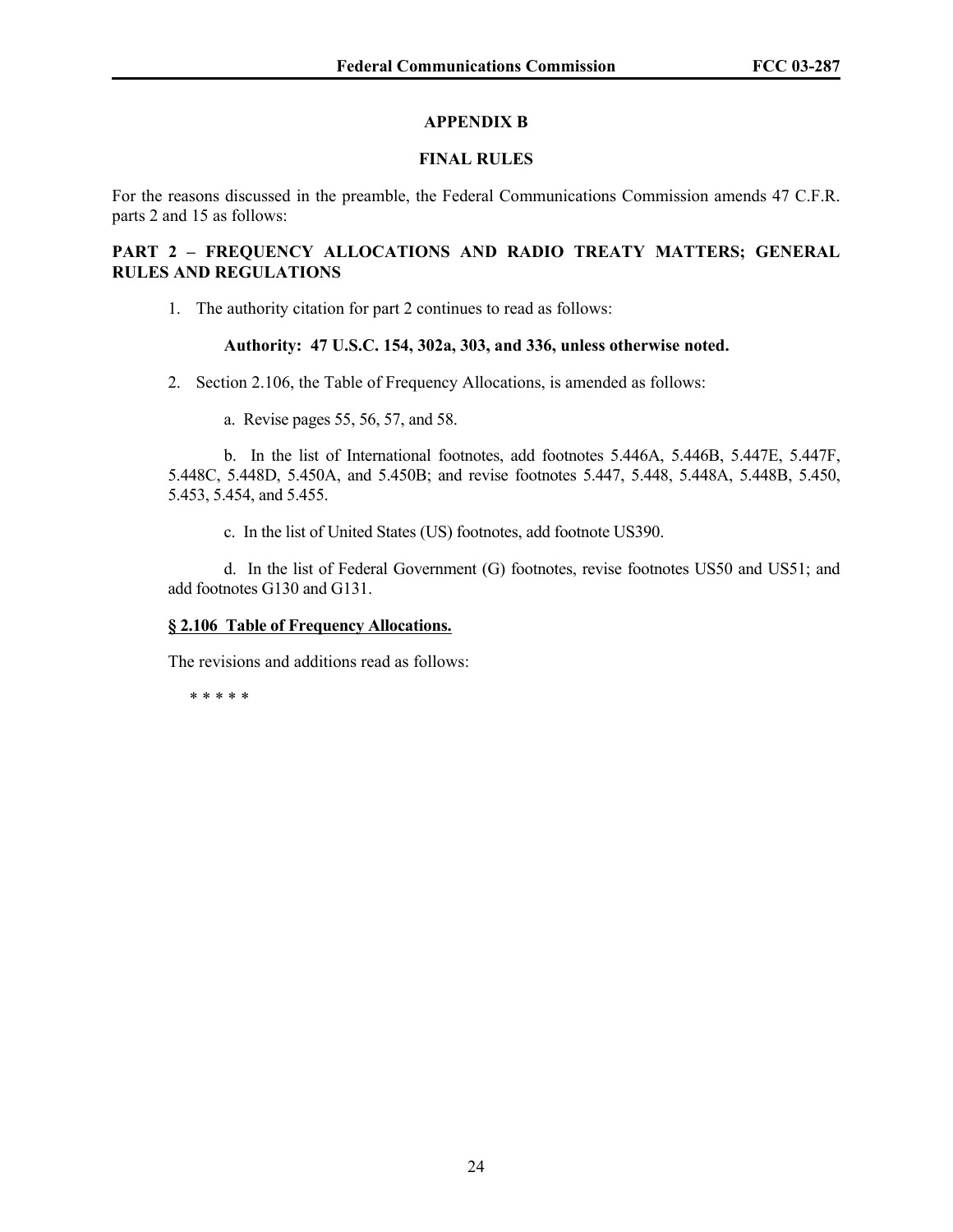| 5150-5250<br>AERONAUTICAL RADIONAVIGATION<br>FIXED-SATELLITE (Earth-to-space) 5.447A<br>MOBILE except aeronautical mobile 5.446A 5.446B<br>5.446 5.447 5.447B 5.447C<br>5250-5255                                                | 5.367 US211 US307 US344<br><b>US370</b><br>5250-5255                                                                                                                                            | 5150-5250<br>AERONAUTICAL RADIO-<br>NAVIGATION US260<br>FIXED-SATELLITE (Earth-<br>to-space) 5.447A US344<br>5.447C US211 US307<br>5250-5255                                     | RF Devices (15)<br>Satellite<br>Communications (25)<br>Aviation (87) |
|----------------------------------------------------------------------------------------------------------------------------------------------------------------------------------------------------------------------------------|-------------------------------------------------------------------------------------------------------------------------------------------------------------------------------------------------|----------------------------------------------------------------------------------------------------------------------------------------------------------------------------------|----------------------------------------------------------------------|
| EARTH EXPLORATION-SATELLITE (active)<br><b>RADIOLOCATION</b><br>SPACE RESEARCH 5.447D<br>MOBILE except aeronautical mobile 5.446A 5.447F                                                                                         | <b>EARTH EXPLORATION-</b><br>SATELLITE (active)<br>RADIOLOCATION G59<br>SPACE RESEARCH (active)<br>5.447D<br>5.448A                                                                             | Earth exploration-satellite<br>(active)<br>Radiolocation<br>Space research<br>5.558A                                                                                             | RF Devices (15)<br>Private Land Mobile (90)                          |
| 5.448 5.448A 5.447E<br>5255-5350<br>EARTH EXPLORATION-SATELLITE (active)<br><b>RADIOLOCATION</b><br>SPACE RESEARCH (active)<br>MOBILE except aeronautical mobile 5.446A 5.447F                                                   | 5255-5350<br><b>EARTH EXPLORATION-</b><br>SATELLITE (active)<br>RADIOLOCATION G59<br>SPACE RESEARCH (active)                                                                                    | 5255-5350<br>Earth exploration-satellite<br>(active)<br>Radiolocation<br>Space research (active)                                                                                 |                                                                      |
| 5.448 5.448A 5.447E<br>5350-5460<br>EARTH EXPLORATION-SATELLITE (active) 5.448B<br>SPACE RESEARCH (active) 5.448C<br>AERONAUTICAL RADIONAVIGATION 5.449<br>RADIOLOCATION 5.448D                                                  | 5.448A<br>5350-5460<br><b>EARTH EXPLORATION-</b><br>SATELLITE (active) 5.448B<br>SPACE RESEARCH (active)<br>AERONAUTICAL RADIO-<br>NAVIGATION 5.449<br>RADIOLOCATION G56                        | 5.448A<br>5350-5460<br>AERONAUTICAL RADIO-<br>NAVIGATION 5.449<br>Earth exploration-satellite<br>(active) 5.448B<br>Space research (active)<br>Radiolocation                     | Aviation (87)<br>Private Land Mobile (90)                            |
| 5460-5470<br>RADIONAVIGATION 5.449<br>EARTH EXPLORATION-SATELLITE (active)<br>SPACE RESEARCH (active)<br>RADIOLOCATION 5.448D                                                                                                    | US390 G130<br>5460-5470<br>RADIONAVIGATION 5.449<br><b>US65</b><br><b>EARTH EXPLORATION-</b><br>SATELLITE (active)<br>SPACE RESEARCH (active)<br>RADIOLOCATION G56                              | <b>US390</b><br>5460-5470<br>RADIONAVIGATION 5.449<br><b>US65</b><br>Earth exploration-satellite<br>(active)<br>Space research (active)<br>Radiolocation                         | Private Land Mobile (90)                                             |
| 5.448B<br>5470-5570<br><b>MARITIME RADIONAVIGATION</b><br>MOBILE except aeronautical mobile 5.446A 5.450A<br>EARTH EXPLORATION-SATELLITE (active)<br>SPACE RESEARCH (active)<br>RADIOLOCATION 5.450B<br>5.450 5.451 5.452 5.448B | 5.448B US49 G130<br>5470-5570<br><b>MARITIME</b><br>RADIONAVIGATION US65<br><b>EARTH EXPLORATION-</b><br>SATELLITE (active)<br>SPACE RESEARCH (active)<br>RADIOLOCATION G56<br>5.448B US50 G131 | 5.448B US49<br>5470-5570<br><b>MARITIME</b><br>RADIONAVIGATION US65<br><b>RADIOLOCATION</b><br>Earth exploration-satellite<br>(active)<br>Space research (active)<br><b>US50</b> | RF Devices (15)<br>Maritime (80)<br>Private Land Mobile (90)         |
|                                                                                                                                                                                                                                  |                                                                                                                                                                                                 |                                                                                                                                                                                  |                                                                      |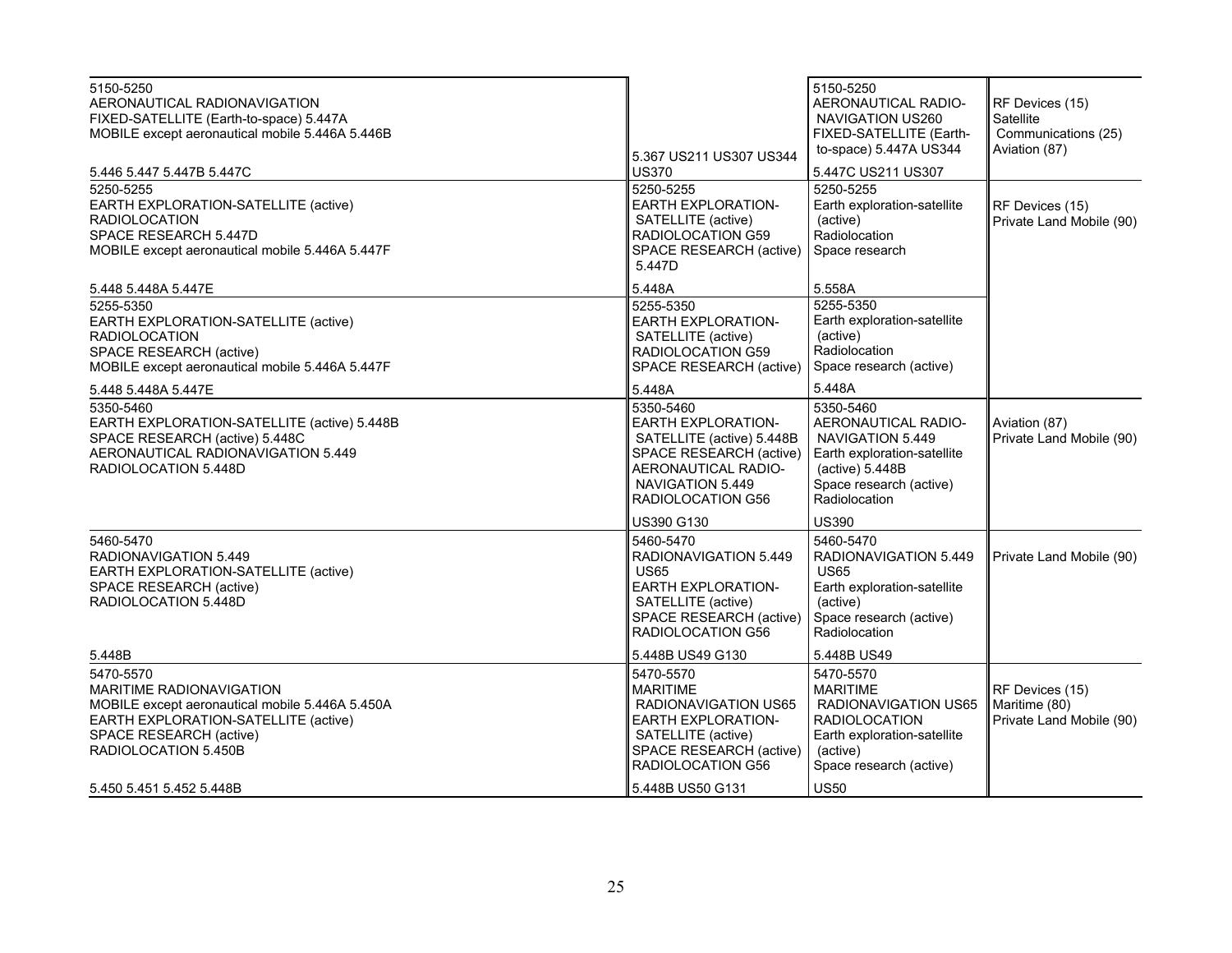| 5570-7250 MHz (SHF)                                                                                                                 |                                                                                                                      |                                                                                                           |                                                                                                  |                                                                                                            | Page 57                                                                     |
|-------------------------------------------------------------------------------------------------------------------------------------|----------------------------------------------------------------------------------------------------------------------|-----------------------------------------------------------------------------------------------------------|--------------------------------------------------------------------------------------------------|------------------------------------------------------------------------------------------------------------|-----------------------------------------------------------------------------|
| <b>International Table</b>                                                                                                          |                                                                                                                      |                                                                                                           |                                                                                                  | <b>United States Table</b>                                                                                 | FCC Rule Part(s)                                                            |
| Region 1                                                                                                                            | Region 2                                                                                                             | Region 3                                                                                                  | <b>Federal Government</b>                                                                        | Non-Federal Government                                                                                     |                                                                             |
| 5570-5650<br><b>MARITIME RADIONAVIGATION</b><br>MOBILE except aeronautical mobile 5.446A 5.450A<br>RADIOLOCATION 5.450B             |                                                                                                                      |                                                                                                           | 5570-5600<br><b>MARITIME</b><br>RADIONAVIGATION US65<br>RADIOLOCATION G56                        | 5570-5600<br><b>MARITIME</b><br>RADIONAVIGATION US65<br><b>RADIOLOCATION</b>                               | RF Devices (15)<br>Maritime (80)<br>Private Land Mobile (90)                |
|                                                                                                                                     |                                                                                                                      |                                                                                                           | US50 G131                                                                                        | <b>US50</b>                                                                                                |                                                                             |
|                                                                                                                                     |                                                                                                                      |                                                                                                           | 5600-5650<br><b>MARITIME</b><br>RADIONAVIGATION US65<br>METEOROLOGICAL AIDS<br>RADIOLOCATION G56 | 5600-5650<br><b>MARITIME</b><br><b>RADIONAVIGATION US65</b><br>METEOROLOGICAL AIDS<br><b>RADIOLOCATION</b> |                                                                             |
| 5.450 5.451 5.452                                                                                                                   |                                                                                                                      |                                                                                                           | 5.452 US50 G131                                                                                  | 5.452 US50                                                                                                 |                                                                             |
| 5650-5725<br><b>RADIOLOCATION</b><br>MOBILE except aeronautical mobile 5.446A 5.450A<br>Amateur<br>Space research (deep space)      |                                                                                                                      |                                                                                                           | 5650-5925<br>RADIOLOCATION G2                                                                    | 5650-5830<br>Amateur                                                                                       | RF Devices (15)<br>ISM Equipment (18)<br>Amateur (97)                       |
| 5.282 5.451 5.453 5.454 5.455                                                                                                       |                                                                                                                      |                                                                                                           |                                                                                                  |                                                                                                            |                                                                             |
| 5725-5830<br><b>FIXED-SATELLITE</b><br>(Earth-to-space)<br><b>RADIOLOCATION</b><br>Amateur                                          | 5725-5830<br><b>RADIOLOCATION</b><br>Amateur                                                                         |                                                                                                           |                                                                                                  |                                                                                                            |                                                                             |
| 5.150 5.451 5.453 5.455 5.456 5.150 5.453 5.455                                                                                     |                                                                                                                      |                                                                                                           |                                                                                                  | 5.150 5.282                                                                                                |                                                                             |
| 5830-5850<br><b>FIXED-SATELLITE</b><br>(Earth-to-space)<br><b>RADIOLOCATION</b><br>Amateur<br>Amateur-satellite<br>(space-to-Earth) | 5830-5850<br><b>RADIOLOCATION</b><br>Amateur<br>Amateur-satellite (space-to-Earth)                                   |                                                                                                           |                                                                                                  | 5830-5850<br>Amateur<br>Amateur-satellite<br>(space-to-Earth)                                              | ISM Equipment (18)<br>Amateur (97)                                          |
| 5.150 5.451 5.453 5.455 5.456 5.150 5.453 5.455                                                                                     |                                                                                                                      |                                                                                                           |                                                                                                  | 5.150                                                                                                      |                                                                             |
| 5850-5925<br><b>FIXED</b><br><b>FIXED-SATELLITE</b><br>(Earth-to-space)<br><b>MOBILE</b>                                            | 5850-5925<br><b>FIXED</b><br><b>FIXED-SATELLITE</b><br>(Earth-to-space)<br><b>MOBILE</b><br>Amateur<br>Radiolocation | 5850-5925<br><b>FIXED</b><br><b>FIXED-SATELLITE</b><br>(Earth-to-space)<br><b>MOBILE</b><br>Radiolocation |                                                                                                  | 5850-5925<br><b>FIXED-SATELLITE</b><br>(Earth-to-space) US245<br>MOBILE NG160<br>Amateur                   | ISM Equipment (18)<br>Private Land Mobile (90)<br>Amateur (97)              |
| 5.150                                                                                                                               | 5.150                                                                                                                | 5.150                                                                                                     | 5.150 US245                                                                                      | 5.150                                                                                                      |                                                                             |
| 5925-6700<br><b>FIXED</b><br>FIXED-SATELLITE (Earth-to-space)<br><b>MOBILE</b>                                                      |                                                                                                                      |                                                                                                           | 5925-6425                                                                                        | 5925-6425<br>FIXED NG41<br><b>FIXED-SATELLITE</b><br>(Earth-to-space)                                      | International Fixed (23)<br>Satellite Commun. (25)<br>Fixed Microwave (101) |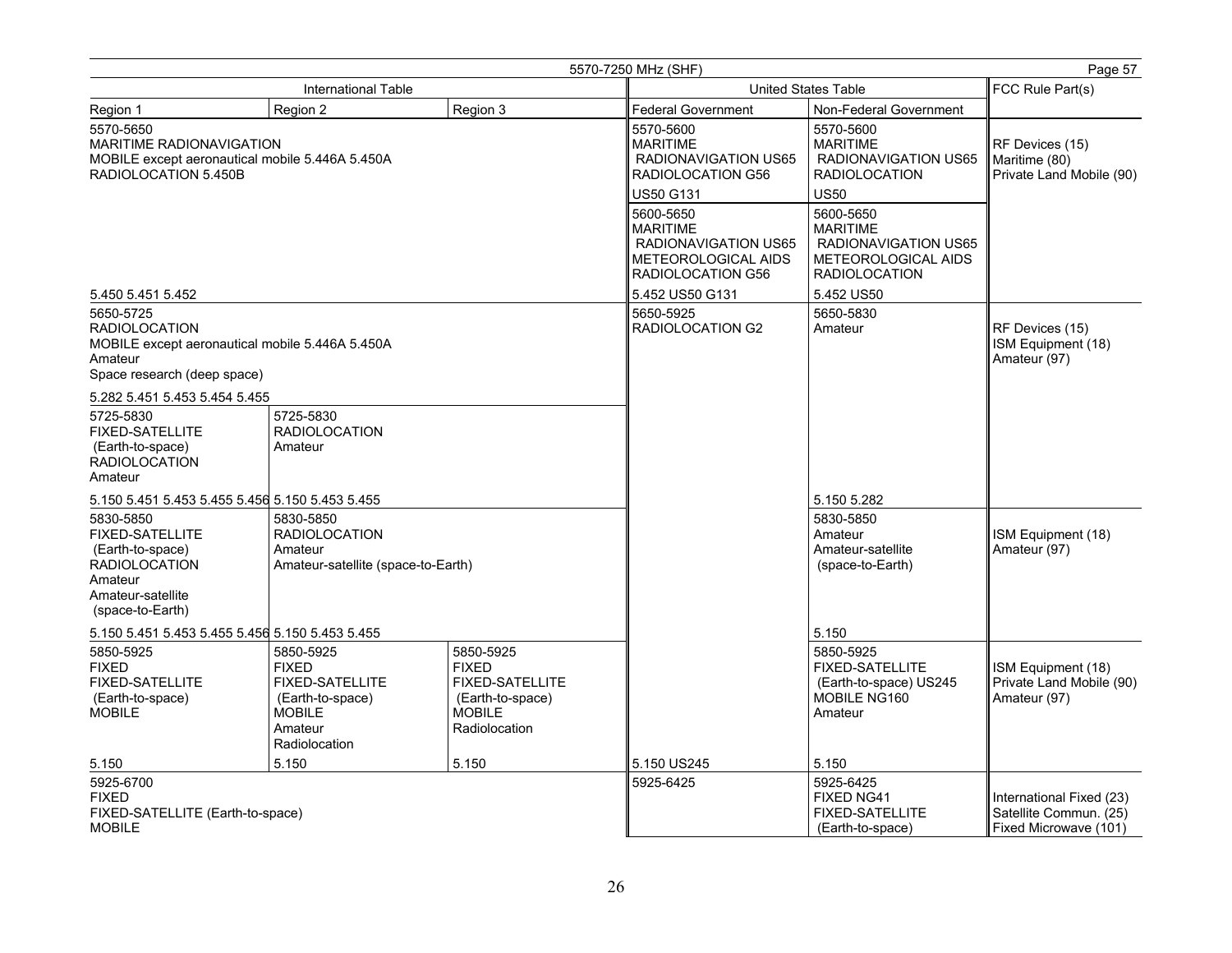|                                                                                                       | 6425-6525                                                              | 6425-6525<br><b>FIXED-SATELLITE</b><br>(Earth-to-space)<br><b>MOBILE</b>                                  | <b>Auxiliary Broadcasting</b><br>(74)<br>Cable TV Relay (78)                                     |
|-------------------------------------------------------------------------------------------------------|------------------------------------------------------------------------|-----------------------------------------------------------------------------------------------------------|--------------------------------------------------------------------------------------------------|
|                                                                                                       | 5.440 5.458                                                            | 5.440 5.458                                                                                               | Fixed Microwave (101)                                                                            |
|                                                                                                       | 6525-6700                                                              | 6525-6700<br><b>FIXED</b><br><b>FIXED-SATELLITE</b><br>(Earth-to-space)                                   | Satellite<br>Communications (25)<br>Fixed Microwave (101)                                        |
| 5.149 5.440 5.458                                                                                     | 5.458 US342                                                            | 5.458 US342                                                                                               |                                                                                                  |
| 6700-7075<br><b>FIXED</b><br>FIXED-SATELLITE (Earth-to-space) (space-to-Earth) 5.441<br><b>MOBILE</b> | 6700-7125                                                              | 6700-6875<br><b>FIXED</b><br>FIXED-SATELLITE<br>(Earth-to-space)<br>(space-to-Earth) 5.441                |                                                                                                  |
|                                                                                                       |                                                                        | 5.458 5.458A 5.458B                                                                                       |                                                                                                  |
|                                                                                                       |                                                                        | 6875-7025<br>FIXED NG118<br>FIXED-SATELLITE<br>(Earth-to-space)<br>(space-to-Earth) 5.441<br>MOBILE NG171 | Satellite<br>Communications (25)<br><b>Auxiliary Broadcasting</b><br>(74)<br>Cable TV Relay (78) |
|                                                                                                       |                                                                        | 5.458 5.458A 5.458B                                                                                       |                                                                                                  |
|                                                                                                       |                                                                        | 7025-7075<br>FIXED NG118<br>FIXED-SATELLITE<br>(Earth-to-space) NG172<br>MOBILE NG171                     |                                                                                                  |
| 5.458 5.458A 5.458B 5.458C                                                                            |                                                                        | 5.458 5.458A 5.458B                                                                                       |                                                                                                  |
| 7075-7250<br><b>FIXED</b><br><b>MOBILE</b>                                                            |                                                                        | 7075-7125<br>FIXED NG118<br>MOBILE NG171                                                                  | <b>Auxiliary Broadcasting</b><br>(74)                                                            |
|                                                                                                       | 5.458                                                                  | 5.458                                                                                                     | Cable TV Relay (78)                                                                              |
|                                                                                                       | 7125-7190<br><b>FIXED</b>                                              | 7125-7190                                                                                                 |                                                                                                  |
|                                                                                                       | 5.458 US252 G116                                                       | 5.458 US252                                                                                               |                                                                                                  |
|                                                                                                       | 7190-7235<br><b>FIXED</b><br><b>SPACE RESEARCH</b><br>(Earth-to-space) | 7190-7250                                                                                                 |                                                                                                  |
|                                                                                                       | 5.458                                                                  |                                                                                                           |                                                                                                  |
|                                                                                                       | 7235-7250<br><b>FIXED</b>                                              |                                                                                                           |                                                                                                  |
| 5.458 5.459 5.460                                                                                     | 5.458                                                                  | 5.458                                                                                                     |                                                                                                  |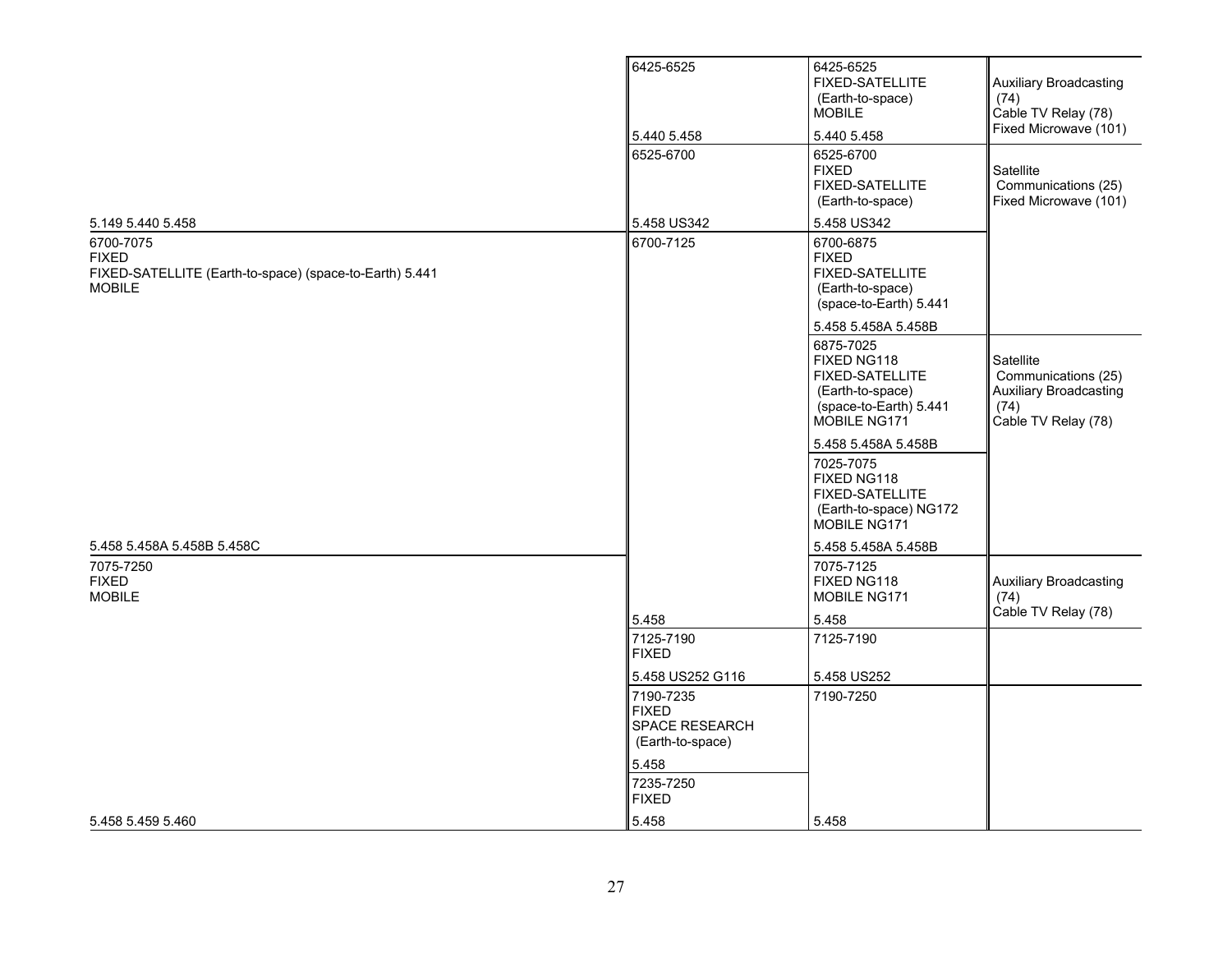\* \* \* \* \*

#### INTERNATIONAL FOOTNOTES

\* \* \* \* \*

 5.446A The use of the bands 5150-5350 MHz and 5470-5725 MHz by the stations in the mobile service shall be in accordance with Resolution 229 (WRC-03).

 5.446B In the band 5150-5250 MHz, stations in the mobile service shall not claim protection from earth stations in the fixed-satellite service. No. 5.43A does not apply to the mobile service with respect to fixed-satellite service earth stations.

 5.447Additional allocation:in Israel, Lebanon, Pakistan, the Syrian Arab Republic and Tunisia, the band 5150-5250 MHz is also allocated to the mobile service, on a primary basis, subject to agreement obtained under No. 9.21. In this case, the provisions of Resolution 229 (WRC-03) do not apply.

\* \* \* \* \*

 5.447E Additional allocation:The band 5250-5350 MHz is also allocated to the fixed service on a primary basis in the following countries in Region 3: Australia, Korea (Rep. of), India, Indonesia, Iran (Islamic Republic of), Japan, Malaysia, Papua New Guinea, Philippines, Sri Lanka, Thailand and Viet Nam. The use of this band by the fixed service is intended for the implementation of fixed wireless access (FWA) systems and shall comply with Recommendation ITU-R F.1613. In addition, the fixed service shall not claim protection from the radiodetermination, Earth exploration-satellite (active) and space research (active) services, but the provisions of No. 5.43A do not apply to the fixed service with respect to the Earth exploration-satellite (active) and space research (active) services. After implementation of FWA systems in the fixed service with protection for the existing radiodetermination systems, no more stringent constraints should be imposed on the FWA systems by future radiodetermination implementations.

 5.447F In the band 5250-5350 MHz, stations in the mobile service shall not claim protection from the radiolocation service, the Earth exploration-satellite service (active) and the space research service (active). These services shall not impose on the mobile service more stringent protection criteria, based on system characteristics and interference criteria, than those stated in Recommendations ITU-R M.1638 and ITU-R SA.1632.

5.448 Additional allocation:in Azerbaijan, Libyan Arab Jamahiriya, Mongolia, Kyrgyzstan, Slovakia, Romania and Turkmenistan, the band 5250-5350 MHz is also allocated to the radionavigation service on a primary basis.

5.448A The Earth exploration-satellite (active) and space research (active) services in the frequency band 5250-5350 MHz shall not claim protection from the radiolocation service. No. 5.43A does not apply.

 5.448B The Earth exploration-satellite service (active) operating in the band 5350-5570 MHz and space research service (active) operating in the band 5460-5570 MHz shall not cause harmful interference to the aeronautical radionavigation service in the band 5350-5460 MHz, the radionavigation service in the band 5460-5470 MHz and the maritime radionavigation service in the band 5470- 5570 MHz.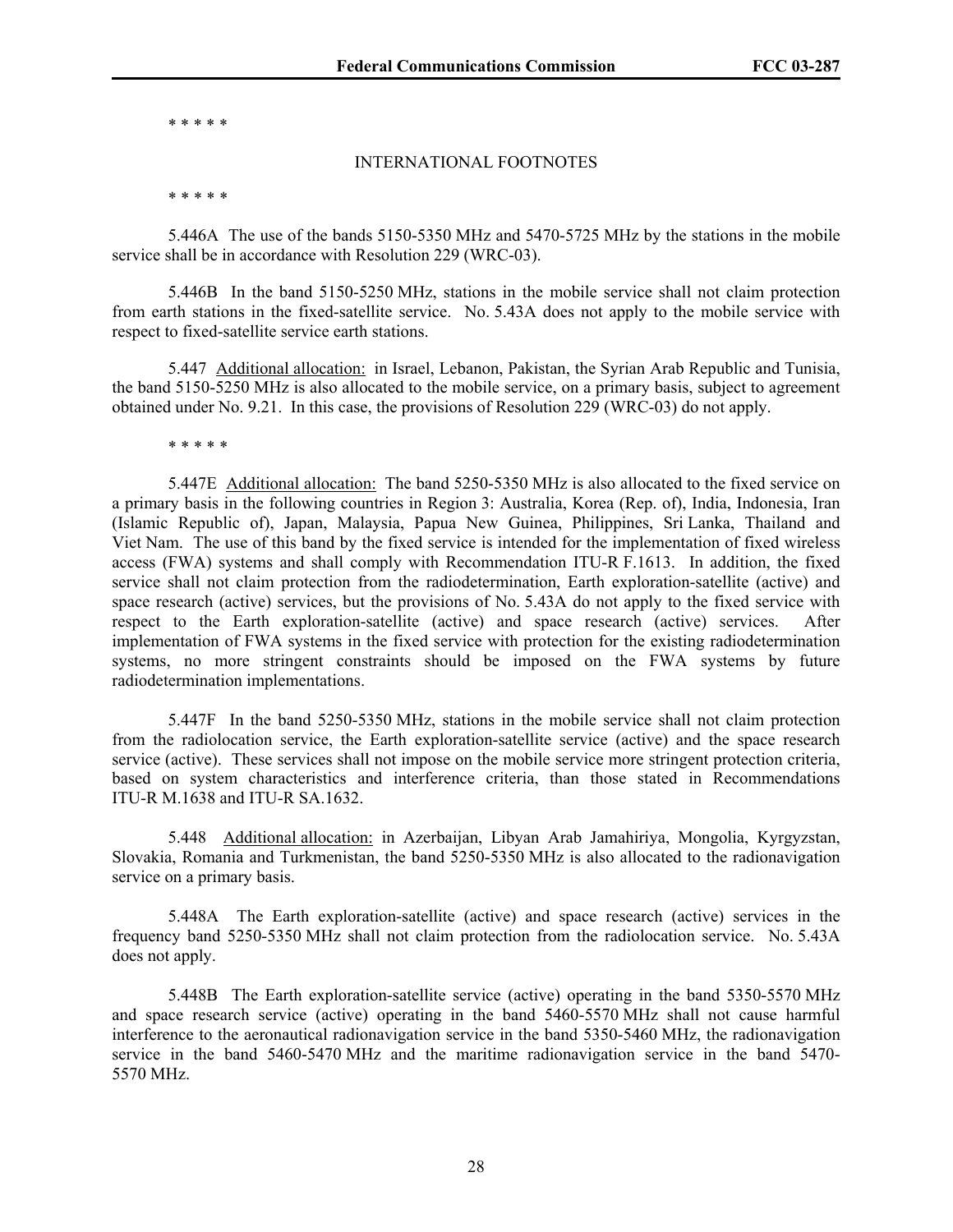5.448C The space research service (active) operating in the band 5350-5460 MHz shall not cause harmful interference to nor claim protection from other services to which this band is allocated.

 5.448D In the frequency band 5350-5470 MHz, stations in the radiolocation service shall not cause harmful interference to, nor claim protection from, radar systems in the aeronautical radionavigation service operating in accordance with No. 5.449.

\* \* \* \* \*

5.450 Additional allocation:in Austria, Azerbaijan, Iran (Islamic Republic of), Mongolia, Kyrgyzstan, Romania, Turkmenistan and Ukraine, the band 5470-5650 MHz is also allocated to the aeronautical radionavigation service on a primary basis.

5.450A In the band 5470-5725 MHz, stations in the mobile service shall not claim protection from radiodetermination services. Radiodetermination services shall not impose on the mobile service more stringent protection criteria, based on system characteristics and interference criteria, than those stated in Recommendation ITU-R M.1638.

 5.450B In the frequency band 5470-5650 MHz, stations in the radiolocation service, except ground-based radars used for meteorological purposes in the band 5600-5650 MHz, shall not cause harmful interference to, nor claim protection from, radar systems in the maritime radionavigation service.

\* \* \* \* \*

 5.453 Additional allocation:in Saudi Arabia, Bahrain, Bangladesh, Brunei Darussalam, Cameroon, China, Congo, Côte d'Ivoire, Korea (Rep. of), Egypt, the United Arab Emirates, Gabon, Guinea, Equatorial Guinea, India, Indonesia, Iran (Islamic Republic of), Iraq, Israel, Japan, Jordan, Kenya, Kuwait, Lebanon, the Libyan Arab Jamahiriya, Madagascar, Malaysia, Nigeria, Oman, Pakistan, the Philippines, Qatar, the Syrian Arab Republic, the Dem. People's Rep. of Korea, Singapore, Sri Lanka, Swaziland, Tanzania, Chad, Thailand, Togo, Viet Nam and Yemen, the band 5650-5850 MHz is also allocated to the fixed and mobile services on a primary basis. In this case, the provisions of Resolution 229 (WRC-03) do not apply.

5.454 Different category of service:in Azerbaijan, Georgia, Mongolia, Uzbekistan, Kyrgyzstan, the Russian Federation, Tajikistan and Turkmenistan, the allocation of the band 5670-5725 MHz to the space research service is on a primary basis (*see* No. 5.33).

5.455 Additional allocation:in Armenia, Azerbaijan, Belarus, Cuba, Georgia, Hungary, Kazakhstan, Latvia, Moldova, Mongolia, Uzbekistan, Kyrgyzstan, the Russian Federation, Tajikistan, Turkmenistan and Ukraine, the band 5670-5850 MHz is also allocated to the fixed service on a primary basis.

\* \* \* \* \*

#### UNITED STATES (US) FOOTNOTES

\* \* \* \* \*

 US50 In the band 5470-5650 MHz, the radiolocation service may be authorized for non-Federal Government use on the condition that harmful interference is not caused to the maritime radionavigation service or to the Federal Government radiolocation service.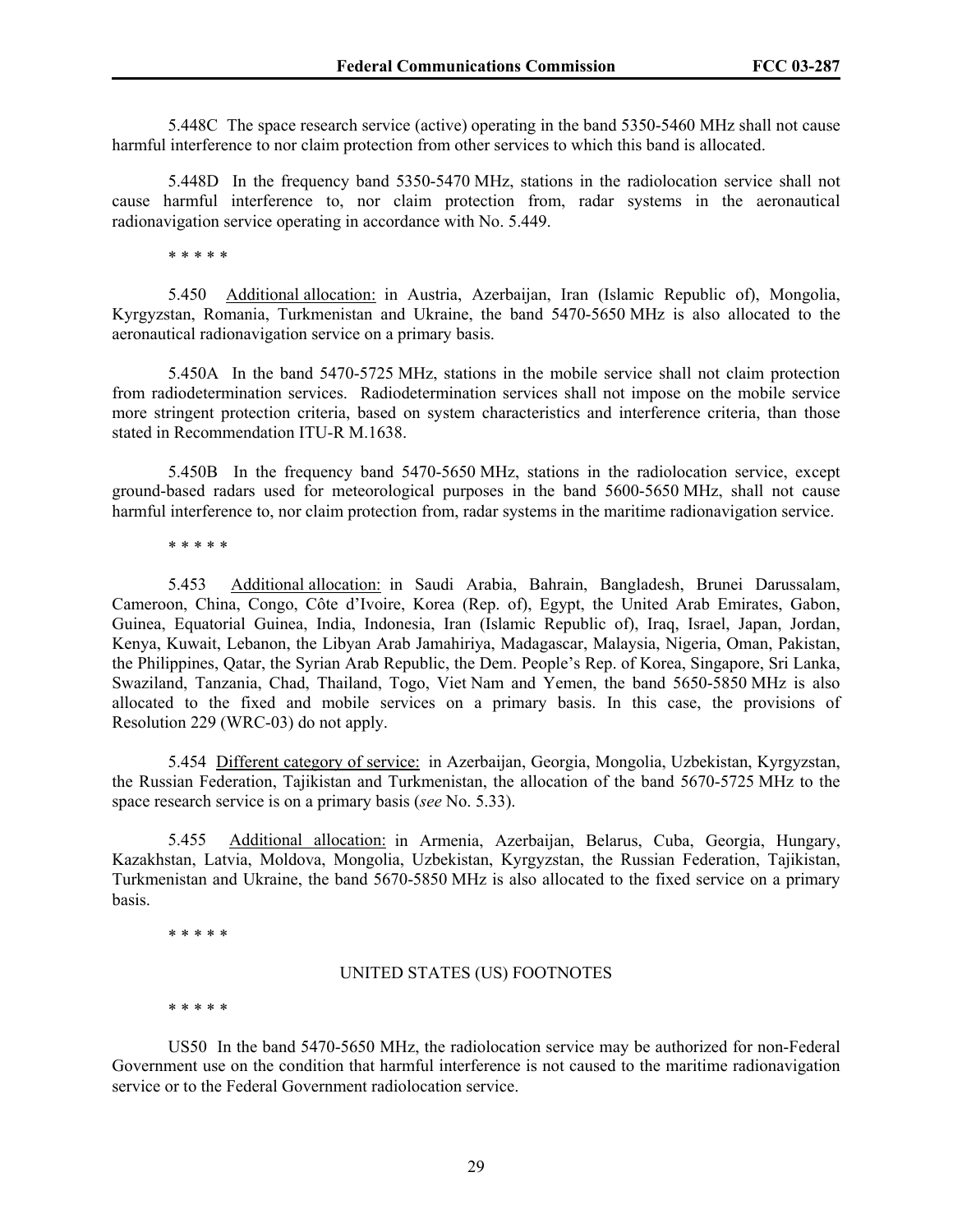US51 In the band 9300-9500 MHz, the radiolocation service may be authorized for non-Federal Government use on the condition that harmful interference is not caused to the Federal Government radiolocation service.

 US390 Federal Government stations in the space research service (active) operating in the band 5350-5460 MHz shall not cause harmful interference to, nor claim protection from, Federal and non-Federal Government stations in the aeronautical radionavigation service nor Federal Government stations in the radiolocation service.

\* \* \* \* \*

#### GOVERNMENT (G) FOOTNOTES

\* \* \* \* \*

 G130Federal Government stations in the radiolocation service operating in the band 5350-5470 MHz, shall not cause harmful interference to, nor claim protection from, Federal stations in the aeronautical radionavigation service operating in accordance with ITU Radio Regulation No. 5.449.

 G131 Federal Government stations in the radiolocation service operating in the band 5470-5650 MHz, with the exception of ground-based radars used for meteorological purposes operating in the band 5600-5650 MHz, shall nor cause harmful interference to, nor claim protection from, Federal Government stations in the maritime radionavigation service.

\* \* \* \* \*

#### **PART 15 – RADIO FREQUENCY DEVICES**

3. The authority citation for part 15 continues to read as follows:

**AUTHORITY:** 47 U.S.C. 154, 302, 303, 304, 307 and 544A.

4. Section 15.37 is amended by adding paragraph (l), to read as follows:

#### **§15.37 Transition provisions for compliance with the rules.**

\*\*\*\*\*

 (l) U-NII equipment operating in the 5.25-5.35 GHz band for which applications for certification are filed on or after [**1 year after publication of R&O in ET Docket No. 03-122 in the Federal Register**] shall comply with the DFS and TPC requirements specified in Section 15.407 of this part. U-NII equipment operating in the 5.25-5.35 GHz band that are imported or marketed [**2 years after publication of R&O in ET Docket No. 03-122 in the Federal Register**] shall comply with the DFS and TPC requirements in Section 15.407 of this part.

\*\*\*\*\*

5. Section 15.401 is amended as follows:

#### **§15.401 Scope.**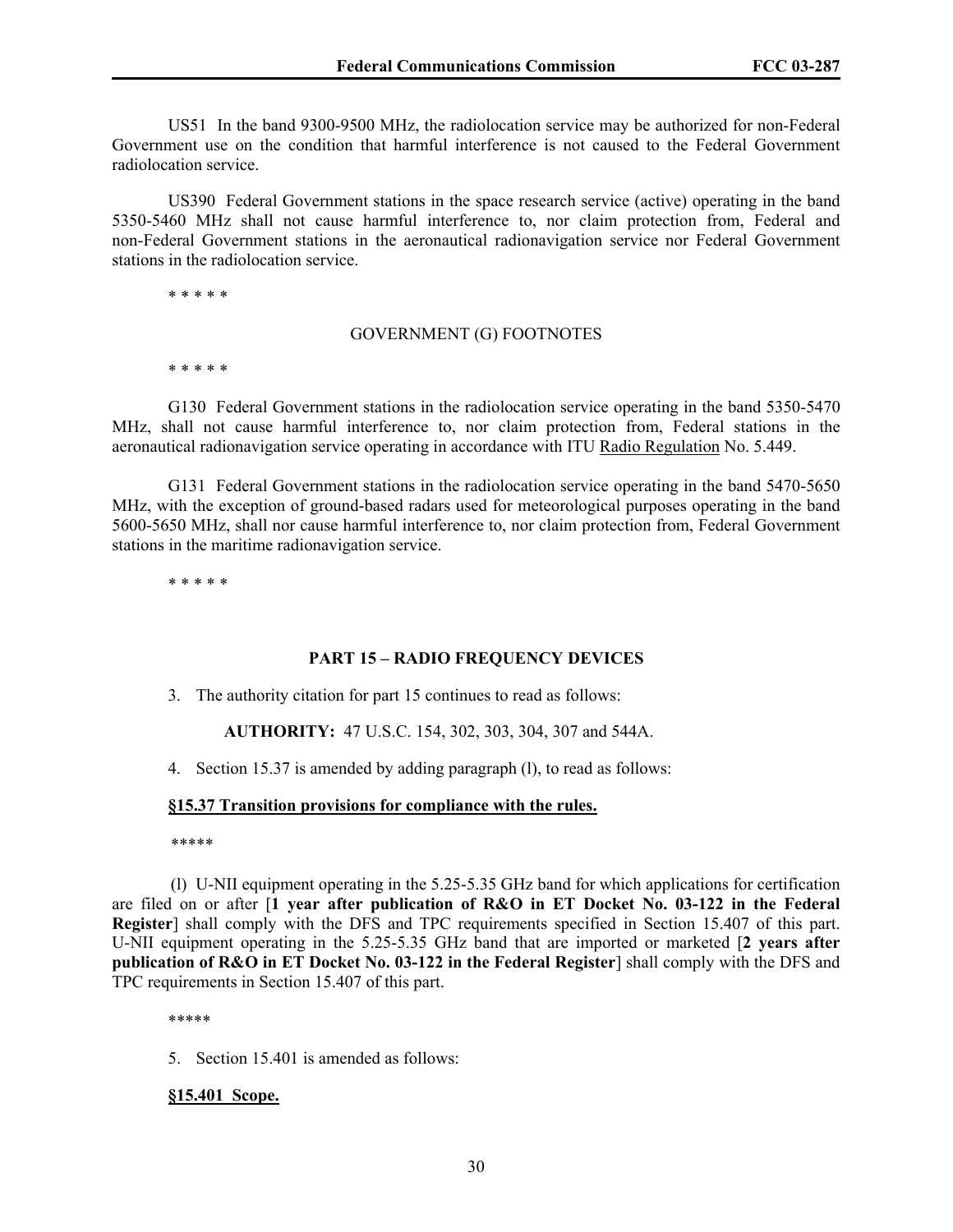This subpart sets out the regulations for unlicensed National Information Infrastructure (U-NII) devices operating in the 5.15 - 5.35 GHz, 5.47 - 5.725 GHz and 5.725 - 5.825 GHz bands.

\*\*\*\*\*

6. Section 15.403 is revised to read as follows:

#### **§15.403 Definitions.**

 (a) Access Point (AP). A U-NII transceiver that operates either as a bridge in a peer-to-peer connection or as a connector between the wired and wireless segments of the network.

 (b) Available Channel. A radio channel on which a *Channel Availability Check* has not identified the presence of a radar.

 (c) Average Symbol Envelope Power. The average symbol envelope power is the average, taken over all symbols in the signaling alphabet, of the envelope power for each symbol.

 (d) Channel Availability Check. A check during which the U-NII device listens on a particular radio channel to identify whether there is a radar operating on that radio channel.

 (e) Channel Move Time. The time needed by a U-NII device to cease all transmissions on the current channel upon detection of a radar signal above the DFS detection threshold.

 (f) Digital modulation. The process by which the characteristics of a carrier wave are varied among a set of predetermined discrete values in accordance with a digital modulating function as specified in document ANSI C63.17-1998.

 (g) Dynamic Frequency Selection (DFS) is a mechanism that dynamically detects signals from other systems and avoids co-channel operation with these systems, notably radar systems.

 (h) DFS Detection Threshold. The required detection level defined by detecting a received signal strength (RSS) that is greater than a threshold specified, within the U-NII device channel bandwidth.

 (i) Emission bandwidth. For purposes of this subpart the emission bandwidth shall be determined by measuring the width of the signal between two points, one below the carrier center frequency and one above the carrier center frequency, that are 26 dB down relative to the maximum level of the modulated carrier. Determination of the emissions bandwidth is based on the use of measurement instrumentation employing a peak detector function with an instrument resolution bandwidth approximately equal to 1.0 percent of the emission bandwidth of the device under measurement.

 (j) In-Service Monitoring. A mechanism to check a channel in use by the U-NII device for the presence of a radar.

 (k) Non-Occupancy Period. The required period in which, once a channel has been recognized as containing a radar signal by a U-NII device, the channel will not be selected as an available channel.

 (l) Operating Channel. Once a U-NII device starts to operate on an *Available Channel* then that channel becomes the *Operating Channel*.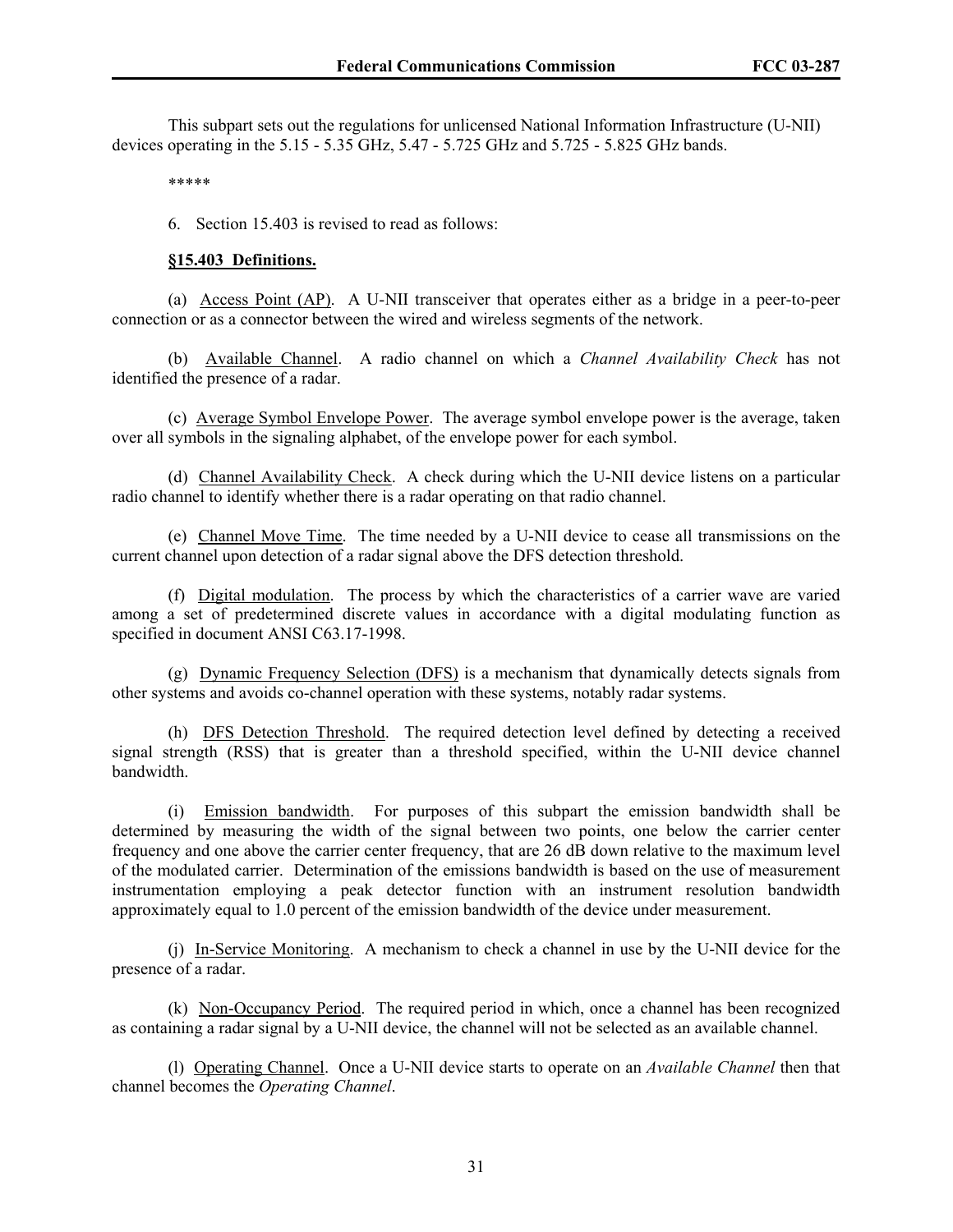(m) Peak Power Spectral Density. The peak power spectral density is the maximum power spectral density, within the specified measurement bandwidth, within the U-NII device operating band.

 (n) Peak Transmit Power. The maximum transmit power as measured over an interval of time of at most 30/B (where B is the 26 dB emission bandwidth of the signal in hertz) or the transmission pulse duration of the device, whichever is less, under all conditions of modulation. The peak transmit power may be averaged across symbols over an interval of time equal to the transmission pulse duration of the device or over successive pulses. The averaging must include only time intervals during which the transmitter is operating at its maximum power and must not include any time intervals during which the transmitter is off or is transmitting at a reduced power level

 (o) Power Spectral Density. The power spectral density is the total energy output per unit bandwidth from a pulse or sequence of pulses for which the transmit power is at its peak or maximum level, divided by the total duration of the pulses. This total time does not include the time between pulses during which the transmit power is off or below its maximum level.

 (p) Pulse. A pulse is a continuous transmission of a sequence of modulation symbols, during which the average symbol envelope power is constant.

(q) RLAN. Radio Local Area Network.

 (r) Transmit Power. The total energy transmitted over a time interval of at most 30/B (where B is the 26 dB emission bandwidth of the signal in hertz) or the duration of the transmission pulse, whichever is less, divided by the interval duration.

 (s) Transmit Power Control (TPC). A feature that enables a U-NII device to dynamically switch between several transmission power levels in the data transmission process.

 (t) U-NII devices. Intentional radiators operating in the frequency bands 5.15 - 5.35 GHz and 5.470 - 5.825 GHz that use wideband digital modulation techniques and provide a wide array of high data rate mobile and fixed communications for individuals, businesses, and institutions.

7. Section 15.407 is amended by revising paragraphs (a)(2), by redesignating paragraphs  $(b)(3)-(7)$  as paragraphs  $(b)(4)-(8)$ , by adding a new paragraph  $(b)(3)$ , and by adding paragraph (h) to read as follows:

#### **§15.407 General Technical Requirements.**

(a) Power limits:

\*\*\*\*\*

(2) For the 5.25-5.35 GHz and 5.47-5.725 GHz bands, the peak transmit power over the frequency bands of operation shall not exceed the lesser of 250 mW or 11 dBm + 10log B, where B is the 26 dB emission bandwidth in megahertz. In addition, the peak power spectral density shall not exceed 11 dBm in any 1 megahertz band. If transmitting antennas of directional gain greater than 6 dBi are used, both the peak transmit power and the peak power spectral density shall be reduced by the amount in dB that the directional gain of the antenna exceeds 6 dBi.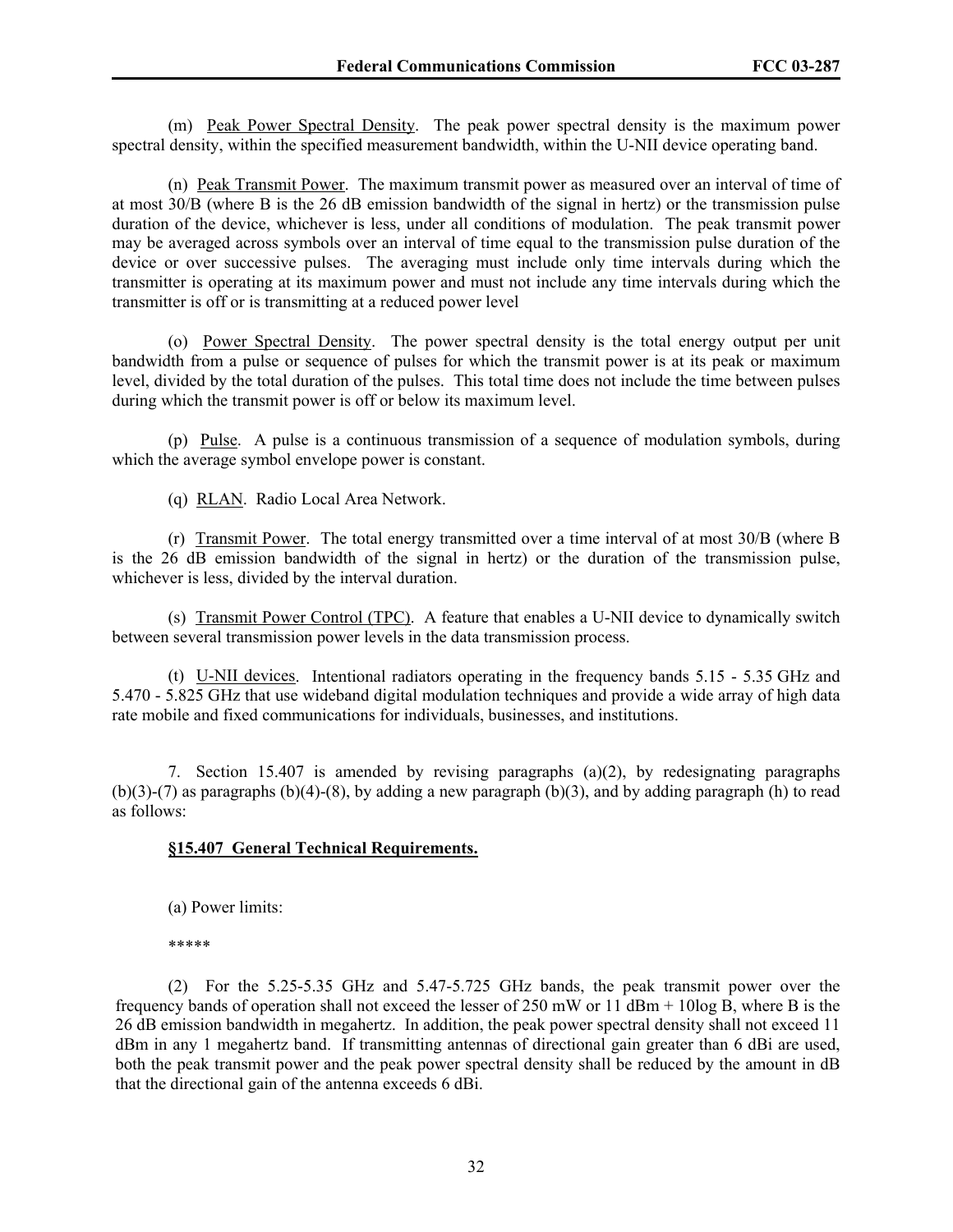\*\*\*\*\*

(b) Undesirable Emission Limits:

\*\*\*\*\*

 (3) For transmitters operating in the 5.47-5.725 GHz band: all emissions outside of the 5.47- 5.725 GHz band shall not exceed an EIRP of -27 dBm/MHz**.** 

\*\*\*\*\*

(h) Transmit Power Control (TPC) and Dynamic Frequency Selection (DFS).

(1) Transmit power control (TPC). U-NII devices operating in the 5.25-5.35 GHz band and the 5.47- 5.725 GHz band shall employ a TPC mechanism. The U-NII device is required to have the capability to operate at least 6 dB below the mean EIRP value of 30 dBm. A TPC mechanism is not required for systems with an e.i.r.p. of less than 500 mW.

(2) Radar Detection Function of Dynamic Frequency Selection (DFS). U-NII devices operating in the 5.25-5.35 GHz and 5.47-5.725 GHz bands shall employ a DFS radar detection mechanism to detect the presence of radar systems and to avoid co-channel operation with radar systems. The minimum DFS detection threshold for devices with a maximum e.i.r.p. of 200 mW to 1 W is -64 dBm. For devices that operate with less than 200 mW e.i.r.p. the minimum detection threshold is -62 dBm. The detection threshold is the received power averaged over 1 microsecond referenced to a 0 dBi antenna. The DFS process shall be required to provide a uniform spreading of the loading over all the available channels.

(i) Operational Modes. The DFS requirement applies to the following operational modes:

(A) The requirement for channel availability check time applies in the master operational mode.

(B) The requirement for channel move time applies in both the master and slave operational modes.

(ii) Channel Availability Check Time. A U-NII device shall check if there is a radar system already operating on the channel before it can initiate a transmission on a channel and when it has to move to a new channel. The U-NII device may start using the channel if no radar signal with a power level greater than the interference threshold values listed above is detected within 60 seconds.

(iii) Channel Move Time. After a radar's presence is detected, all transmissions shall cease on the operating channel within 10 seconds. Transmissions during this period shall consist of normal traffic for a maximum of 200 ms after detection of the radar signal. In addition, intermittent management and control signals can be sent during the remaining time to facilitate vacating the operating channel.

(iv) Non-occupancy Period*.* A channel that has been flagged as containing a radar system, either by a channel availability check or in-service monitoring, is subject to a non-occupancy period of at least 30 minutes. The non-occupancy period starts at the time when the radar system is detected.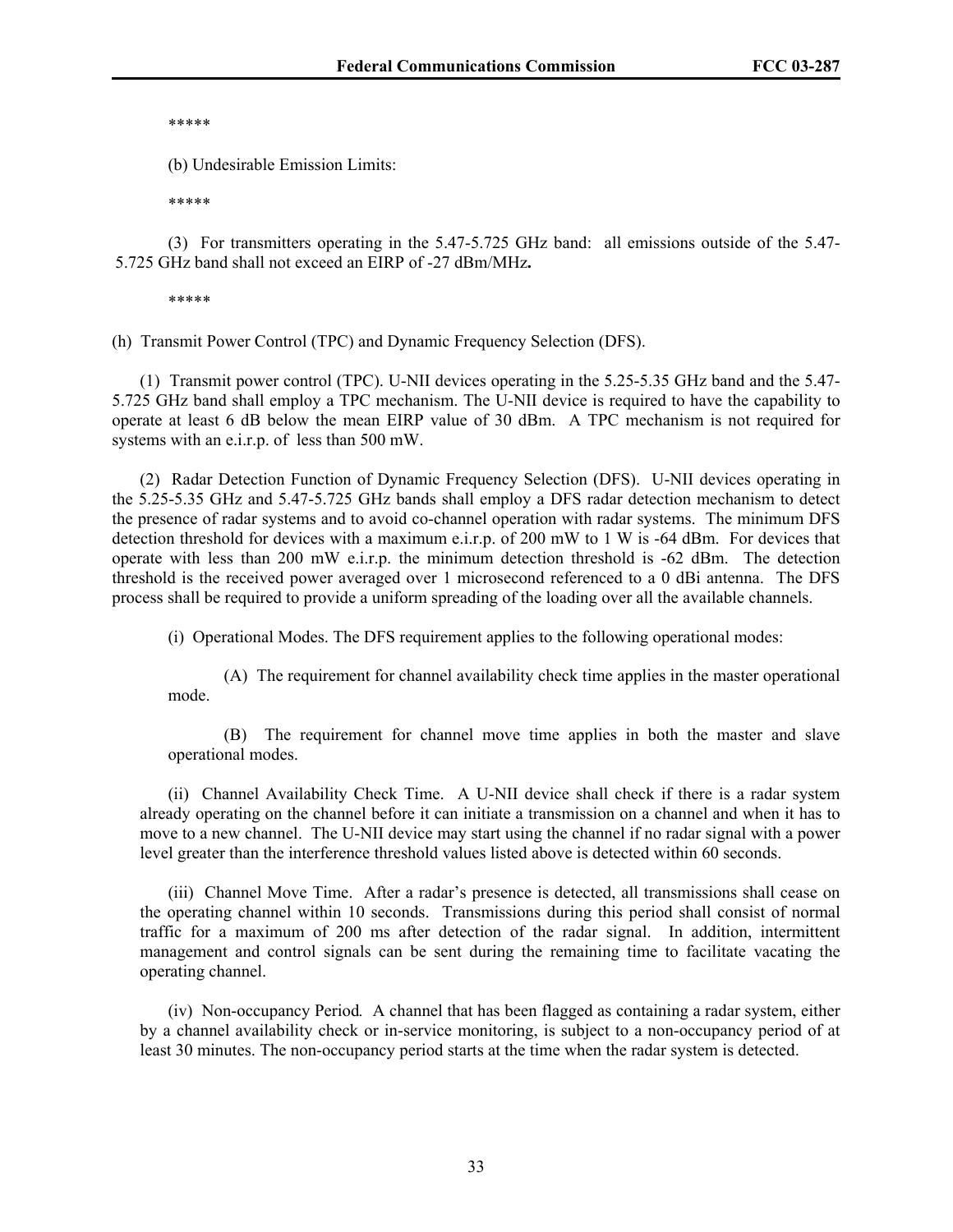# **APPENDIX C**

# **INTERIM MEASUREMENT PROCEDURES FOR DFS-EQUIPPED U-NII DEVICES**

#### **I. INTRODUCTION**

 The purpose of this appendix is to define procedures for testing of the radar detection capability referred to as Dynamic Frequency Selection (DFS) of unlicensed U-NII equipment operating in the frequency bands 5250 MHz to 5350 MHz and 5470 MHz to 5725 MHz. These procedures will be used to test the efficacy of DFS as an interference mitigation mechanism as formulated by the International Telecommunication Union-Radiocommunications Sector (ITU-R) and documented in Recommendation ITU-R M.1652 and called for in the U-NII Notice of Proposed Rulemaking (*Notice*).<sup>1</sup> A major source for the content of this document is the European Telecommunication Standards Institute (ETSI) draft EN 301 893 version 1.2.2, which is the approved final European conformance standard for 5 GHz operation. Using ETSI EN-301- 893 and its associated reference documents as baseline for developing this test plan does not infer that the United States confers with all of the standards, practices, procedures, and tolerances set within them.

### **II. SCOPE**

 The scope of this document includes an overview of DFS operational requirements, the detection and response criteria and methods of measuring compliance with these criteria. The methods include calibration and test procedures for conducted and radiated measurements. Conducted measurements are preferred over radiated measurements because they are more precise and contain less measurement errors. Equipment with an integral antenna may be equipped with a temporary antenna connector in order to facilitate the conducted tests. When the antenna can not be separated from the device and a radio frequency (RF) test port is not provided, radiated measurements may be performed.

 General information about test sites and measurement techniques are assumed to be known and not covered here.

 Procedures for equipment submission; certification and other regulatory aspects are not covered in this document.

### **III. REFERENCES**

 $\overline{a}$ 

[1] Draft New Recommendation ITU-R M.1652

<sup>1</sup>*Revision of Parts 2 and 15 of the Commission's Rules to Permit Unlicensed National Information Infrastructure (U-NII) Devices in the 5 GHz Band*, Notice of Proposed Rulemaking, ET Docket No. 03-122, (released June 4, 2003) (U-NII *Notice*).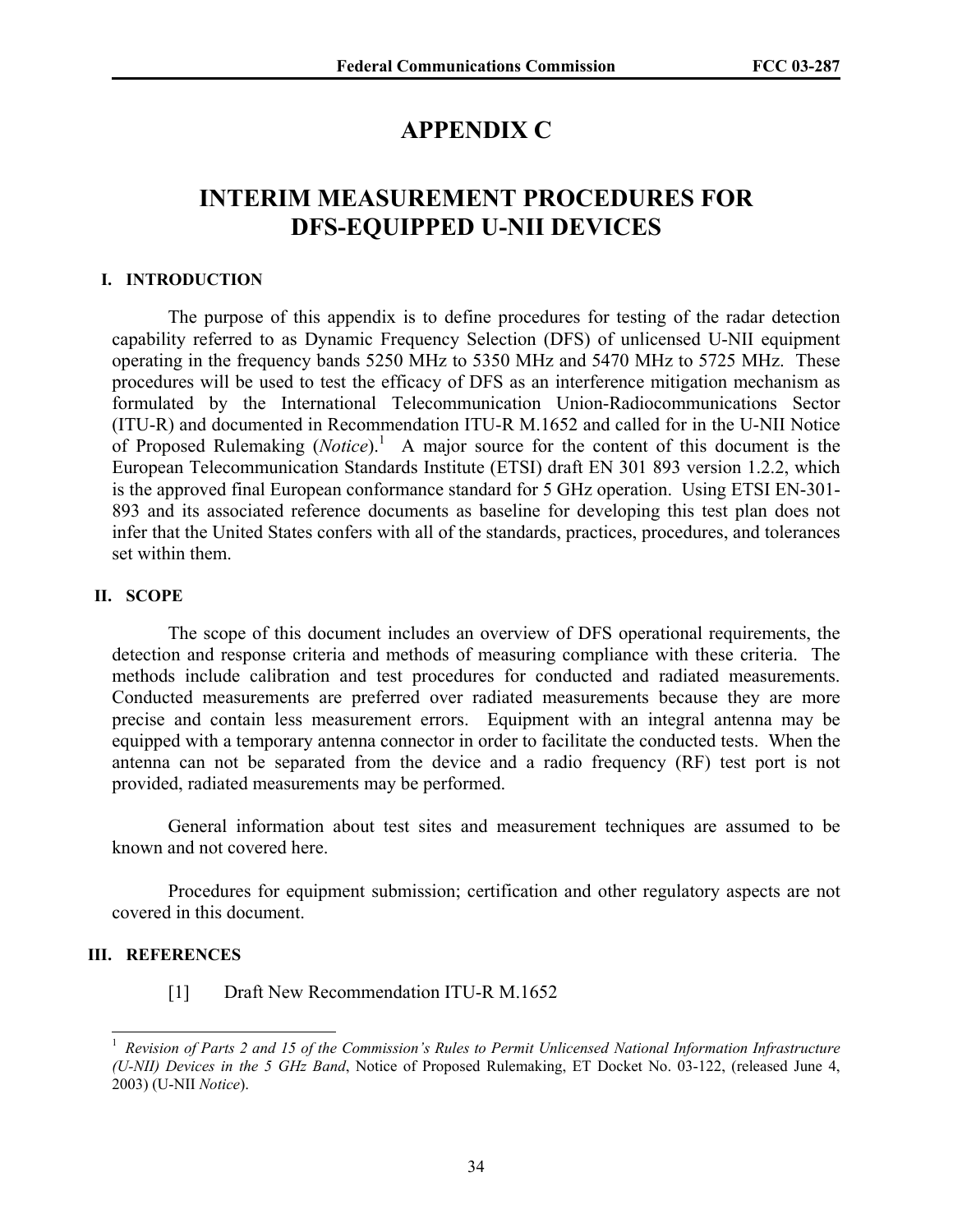[2] Draft EN 301 893 ETSI (RLAN Radio Conformance Test standard)

## **IV. DEFINITIONS, SYMBOLS AND ABBREVIATIONS**

## **Definitions**

For the purposes of the present document, following terms and definitions apply.

**5 GHz U-NII bands:** Frequency ranges: 5150-5250 MHz, 5250-5350 MHz, 5470-5725 MHz and 5725-5825 MHz.

**Association:** an active relationship between two wireless devices in which one device (referred to as "Master device" in this document) exercises certain control functions to which the other device (referred to as "Client device" in this document) has to respond.

**Burst:** a period during which radio waves are intentionally transmitted, preceded and succeeded by periods during which no intentional transmission is made.

**Channel:** amount of spectrum used by a single unlicensed U-NII device operating on one of the specified carrier frequencies

**Channel Availability Check Time:** the time during which a channel shall be checked for the presence of a radar signal with a level above the Interference Detection Threshold. No transmissions shall occur during this time.

**Channel Closing Transmission Time:** the aggregate duration of transmissions of control information by unlicensed U-NII devices during the Channel Move Time which starts upon detection of an interfering signal above the Interference Detection Threshold*.* The aggregate duration of all transmissions shall not count quiet periods in between transmissions.

**Channel Move Time:** the time taken by an unlicensed U-NII device to cease all transmissions on the current channel upon detection of an interfering signal above the Interference Detection **Threshold** 

**Client Device:** an unlicensed U-NII device operating in Client mode.

**Client mode:** operating mode in which the transmissions of the unlicensed U-NII device are under control of the Master. An unlicensed U-NII device in Client mode is not able to initiate a network.

**In-Service Monitoring:** a mechanism to check a channel in use by the unlicensed U-NII device for the presence of a radar signal with a level above the Interference Detection Threshold.

**Interference Detection Threshold** is the level to be used by the DFS function to detect radar interference.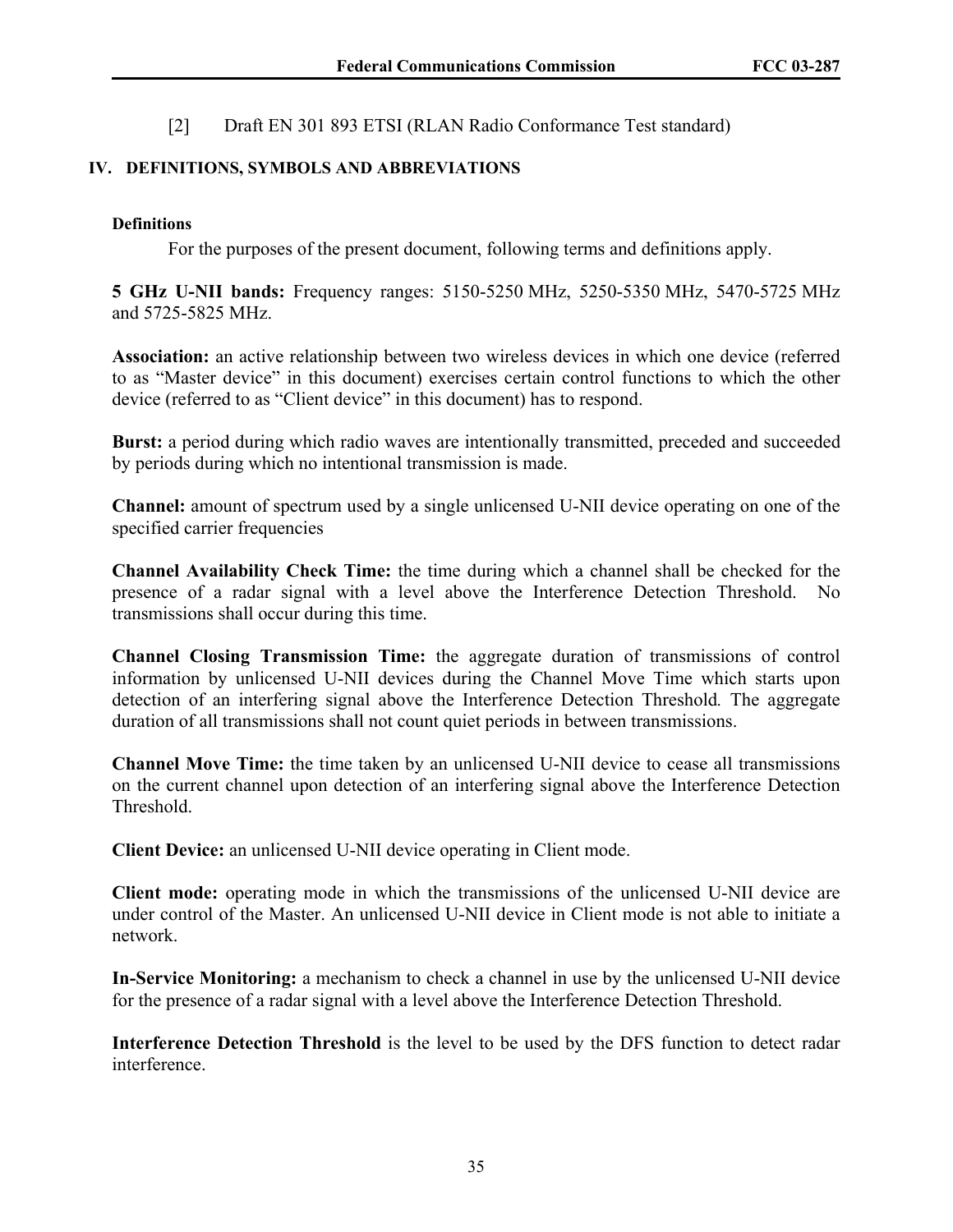**Master Device:** an unlicensed U-NII device operating in Master mode.

**Master mode:** operating mode in which the unlicensed U-NII device has the capability to transmit without receiving an enabling signal. In this mode it is able to select a channel and initiate a network by sending enabling signals to other unlicensed U-NII devices. An unlicensed U-NII network always has at least one unlicensed device operating in Master mode.

**Simulated Radar burst:** a series of periodic radio wave pulses, separated by a period during which no pulses are transmitted.

## **Symbols**

For the purposes of the present document, the following symbols apply:

- A Measured power output (dBm)
- B Radar burst period
- $Ch_f$  Channel free from radars
- Ch<sub>r</sub> Channel occupied by a radar
- D Measured power density
- E Field strength
- Eo Reference field strength
- f<sub>c</sub> Carrier frequency
- G Antenna gain (dBi)
- L Radar burst length
- n Number of channels
- P<sub>H</sub> Calculated EIRP at highest power level
- PL Calculated EIRP at lowest power level
- PD Calculated power density
- R Distance
- R<sub>o</sub> Reference distance
- S0 Signal power
- T0 Time instant
- T<sub>1</sub> Time instant
- T2 Time instant
- T3 Time instant
- W Radar pulse width
- x Observed duty cycle

## **Abbreviations**

For the purposes of the present document, the following abbreviations apply:

- DFS Dynamic Frequency Selection
- EMC Electro-Magnetic Compatibility
- EIRP Equivalent Isotropic Radiated Power
- LV Low Voltage
- PRF Pulse Repetition Frequency
- RE Radio Equipment
- UUT Unit Under Test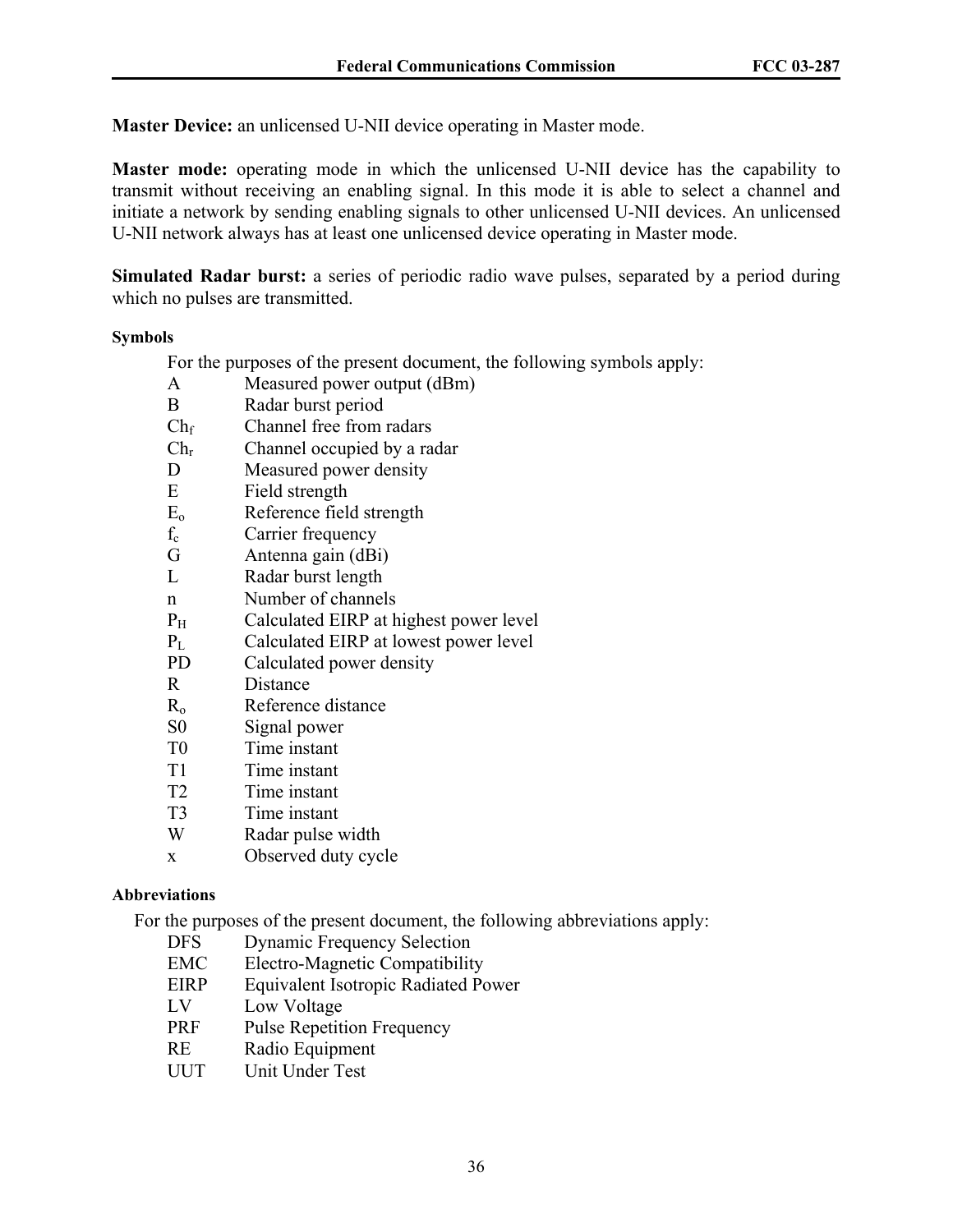## **V. TECHNICAL REQUIREMENTS FOR DFS**

### **DFS Overview**

An unlicensed U-NII network shall employ a DFS function to:

- detect interference from other systems and to avoid co-channel operation with these systems, notably radar systems.
- provide on aggregate a uniform loading of the spectrum across all devices by selecting at startup, at random, on one of the channels that the unlicensed device is capable of operating.

 The DFS function as described in the present document is not tested for its ability to detect frequency agile radars. Within the context of the operation of the DFS function, an unlicensed U-NII device shall operate in either Master mode or Client mode. Unlicensed devices operating in Client mode (Client device) can only operate in a network controlled by a unlicensed U-NII device operating in Master mode (Master device).

 The operational behavior and individual DFS requirements that are associated with these modes are as follows:

## **Master Devices**

- a) The Master device shall use a Radar Interference Detection function in order to detect radar signals with a level above the *Interference Detection Threshold* in the frequency ranges 5250 − 5350 MHz and 5470 − 5725 MHz. Radar detection is not required in the frequency range 5150 − 5250 MHz or 5725 − 5825 MHz.
- b) The Master device initiates an unlicensed U-NII network by transmitting control signals that will enable other unlicensed U-NII devices to Associate (participate in a wireless network) with the Master device.
- c) Before initiating a network on a Channel, the master shall perform a C*hannel Availability Check* for a certain duration (*Channel Availability Check Time*) to ensure that there is no radar operating on the Channel, using the Radar Interference Detection function described under a).
- d) During normal operation, the Master shall monitor the operating channel *(In-Service Monitoring*) to ensure that there is no radar operating on the channel, using the Radar Interference Detection function described under a).
- e) If the Master device has detected a radar signal, during In-Service Monitoring as described under d), the operating Channel of the unlicensed U-NII network is made unavailable. The Master shall instruct all associated devices to stop transmitting on this Channel, which they shall do within the *Channel Move Time*. The Aggregate Transmissions during the *Channel Move Time* should be limited to the *Channel Closing Transmission Time*.
- f) A Master device shall not attempt to initiate a network on a Channel in the frequency range 5600-5650 MHz during a period defined as the *Non-Occupancy Period* after a radar has been detected in that Channel, regardless of the outcome of any In-Service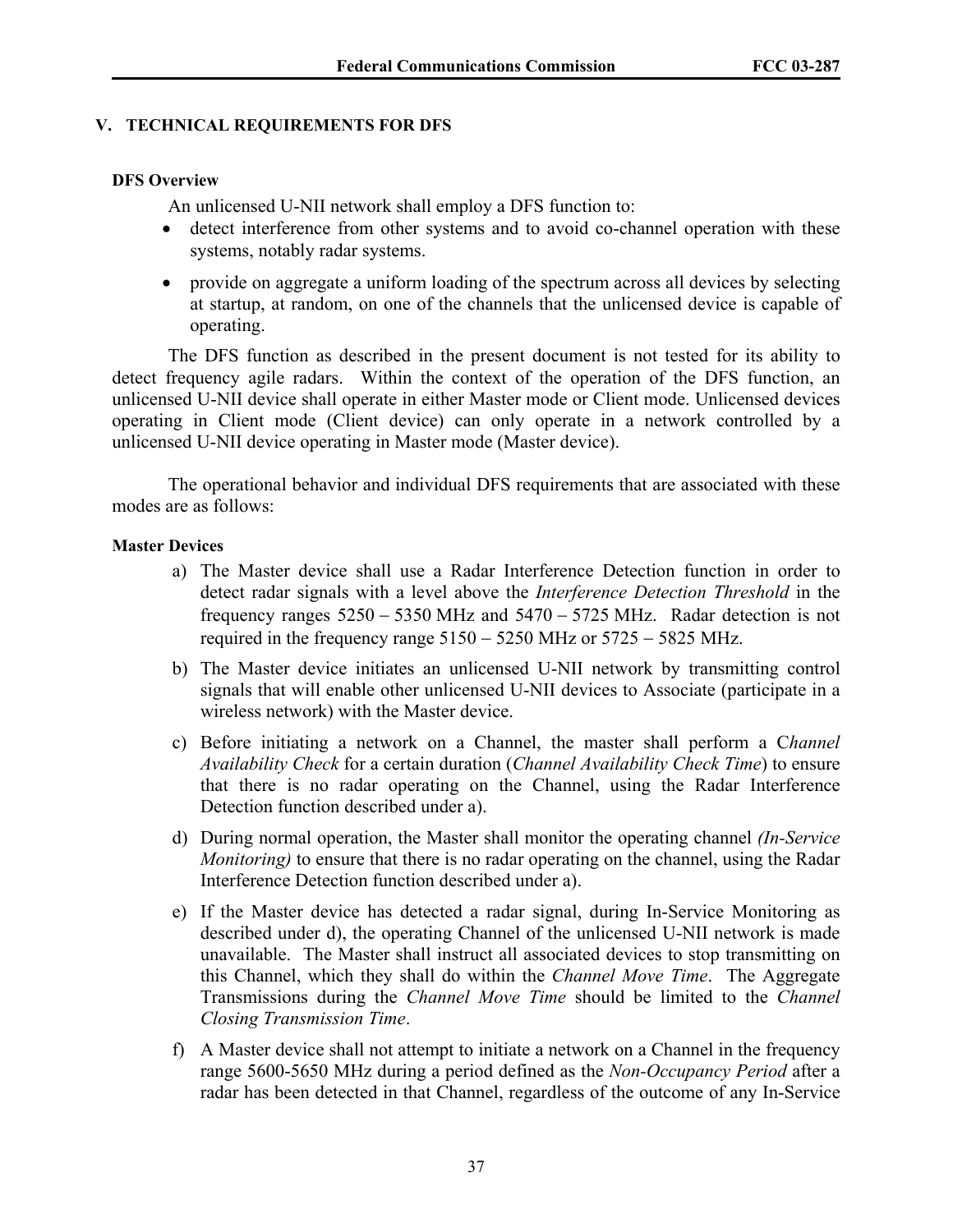Monitoring or Channel Availability Check procedures. The *Non-Occupancy Period* commences at the time the radar was detected in the Channel.

## **Client devices**

- a) An unlicensed U-NII Client device shall not transmit before having received an appropriate enabling signal from a Master device.
- b) An unlicensed U-NII Client device shall stop all its transmissions whenever instructed by a Master device to which it is associated. The device shall not resume any transmissions until it has again received enabling signals from a Master device.
- c) An unlicensed U-NII Client device that incorporates a Radar Interference Detection function shall inform the Master device and stop its networks transmission if it detects a radar.

 The Master device may implement the Radar Interference Detection function referred to under a) using another device Associated with the Master. In such a case, the combination should be tested against the requirements applicable to the Master.

## **Applicability**

 In Tables 1 and 2 shown below, the applicability of DFS requirements prior to use of a channel *(Channel Availability Check)* and during normal operation *(In-Service Monitoring)* for each of the above mentioned operational modes.

 The manufacturer shall state whether the UUT is capable of operating as a Master and/or as a Client. If the UUT is capable of operating in more than one operating mode then each operating mode shall be tested separately.

| Requirement                                                                     | <b>Operational Mode</b> |                                                  |                                            |
|---------------------------------------------------------------------------------|-------------------------|--------------------------------------------------|--------------------------------------------|
|                                                                                 | <b>Master</b>           | <b>Client</b><br>(without<br>radar<br>detection) | <b>Client</b><br>(with radar<br>detection) |
| Non-occupancy period<br>(required for band 5250-5350)<br>MHz and 5470-5725 MHz) | V                       | <b>Not</b><br>required                           | $\sqrt{}$                                  |
| Interference Detection Threshold                                                |                         | <b>Not</b><br>required                           | $\mathcal{A}$                              |
| <b>Channel Availability Check Time</b>                                          | ٦                       | <b>Not</b><br>required                           | <b>Not</b><br>required                     |
| Uniform Spreading                                                               |                         | <b>Not</b><br>required                           | <b>Not</b><br>required                     |

**Table 1: Applicability of DFS requirements prior to use of a channel**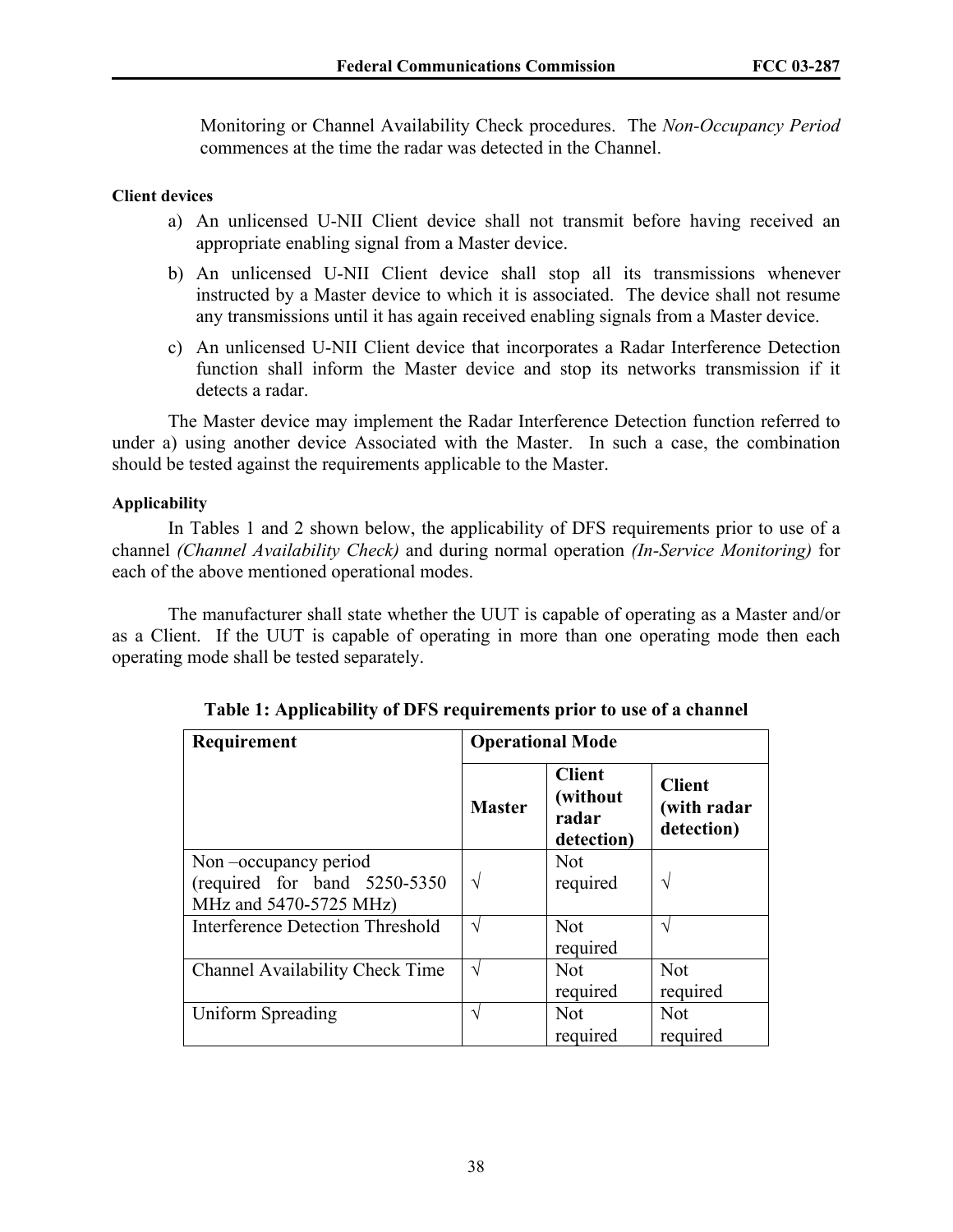| Requirement               | <b>Operational Mode</b> |               |               |  |
|---------------------------|-------------------------|---------------|---------------|--|
|                           | <b>Master</b>           | <b>Client</b> | <b>Client</b> |  |
|                           |                         | (without      | (with         |  |
|                           |                         | radar         | radar         |  |
|                           |                         | detection)    | detection)    |  |
| Interference<br>Detection |                         | <b>Not</b>    |               |  |
| Threshold                 |                         | required      |               |  |
| Closing<br>Channel        |                         |               |               |  |
| <b>Transmission Time</b>  |                         |               |               |  |
| <b>Channel Move Time</b>  |                         |               |               |  |

| Table 2: Applicability of DFS requirements during normal operation |  |  |  |  |  |  |  |  |
|--------------------------------------------------------------------|--|--|--|--|--|--|--|--|
|--------------------------------------------------------------------|--|--|--|--|--|--|--|--|

## **Detection Threshold values**

The following tables give the DFS thresholds for Master devices and for Client devices.

**Table 3A: Interference Threshold values, Master** 

| <b>Maximum</b> Transmit                 | Value      |  |  |  |  |
|-----------------------------------------|------------|--|--|--|--|
| Power                                   | (see note) |  |  |  |  |
| $>$ 200 mW                              | $-64$ dBm  |  |  |  |  |
| $<$ 200 mW                              | $-62$ dBm  |  |  |  |  |
| Note: This is the level at the input of |            |  |  |  |  |
| the receiver assuming a 0 dBi receive   |            |  |  |  |  |
| antenna                                 |            |  |  |  |  |

**Table 3B: Interference Threshold values, Client** 

| Maximum Transmit   Value                |           |  |  |  |  |
|-----------------------------------------|-----------|--|--|--|--|
| <b>Power</b>                            |           |  |  |  |  |
| $\geq$ 200 mW                           | $-64$ dBm |  |  |  |  |
| $<$ 200 mW                              | $-62$ dBm |  |  |  |  |
| Note: This is the level at the input of |           |  |  |  |  |
| the receiver assuming a 0 dBi receive   |           |  |  |  |  |
| antenna                                 |           |  |  |  |  |

### **Response Requirements**

The following table gives the response requirements for DFS implementation.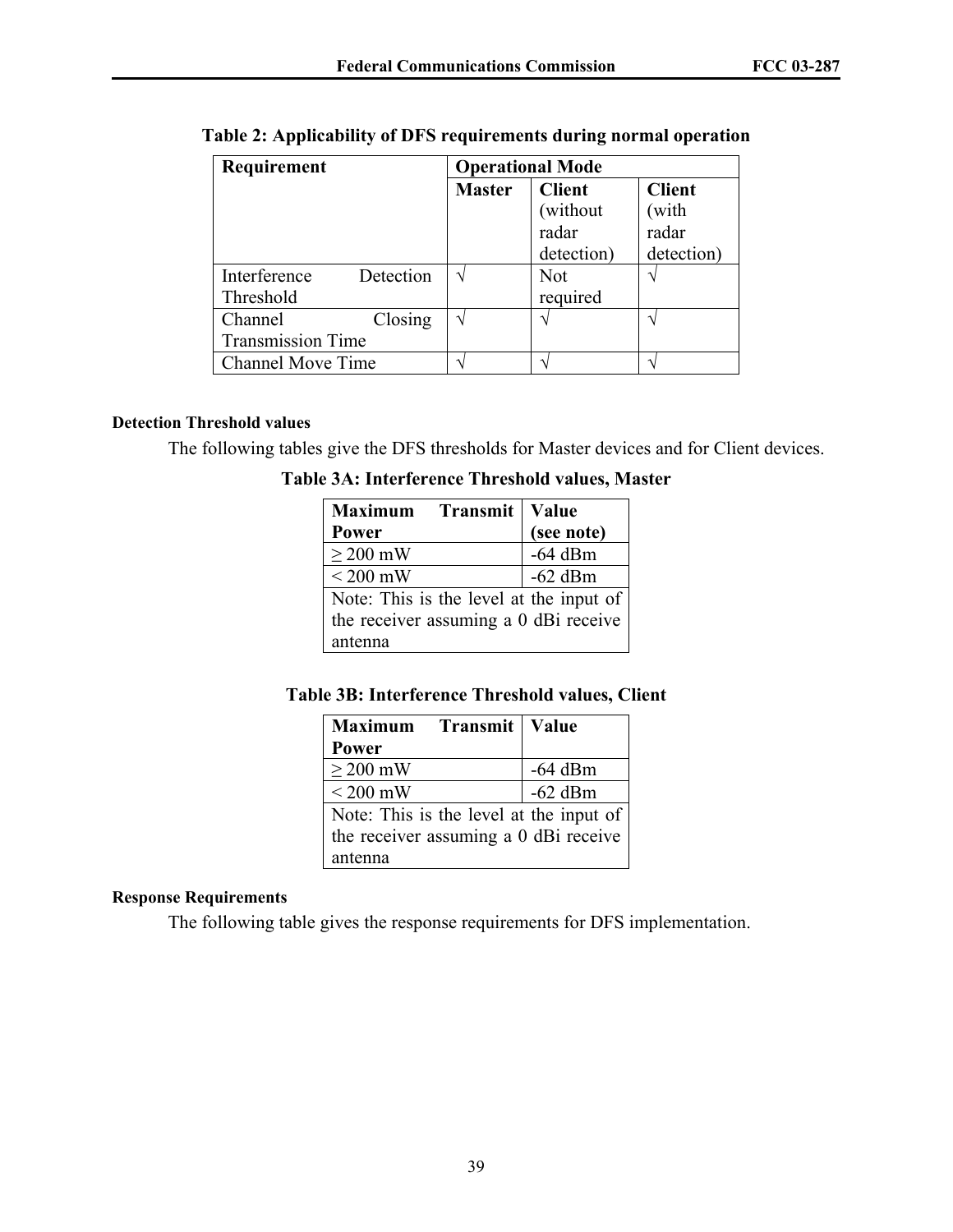| Parameter                             | Value           |
|---------------------------------------|-----------------|
| Non-occupancy period                  | 30 minutes      |
| Channel Availability Check   60 s     |                 |
| Time                                  |                 |
| <b>Channel Move Time</b>              | 10 <sub>s</sub> |
| Channel Closing Transmission   260 ms |                 |
| Time                                  |                 |

**Table 4: DFS Response requirement values** 

## **VI. TESTING FOR COMPLIANCE WITH TECHNICAL REQUIREMENTS**

## **Radar Test Signals**

The DFS test signals shown in Table 5 shall be used.

| Radar test signal                       | <b>Pulse</b><br>repetition<br>frequency<br><b>PRF</b> [pps] | <b>Pulse</b><br>width<br>W<br>$[\mu s]$ | <b>Burst</b> length<br>L $[ms] / No.$<br>of pulses<br>(Note 1) | <b>Burst</b><br>Period<br>[sec]<br>В<br>(Note<br>2) | <b>Hopping</b><br>Rate<br>(Note 4) |
|-----------------------------------------|-------------------------------------------------------------|-----------------------------------------|----------------------------------------------------------------|-----------------------------------------------------|------------------------------------|
| Fixed<br>Radar<br>Frequency<br>signal 1 | 700                                                         |                                         | 26/18                                                          | 10                                                  | Na                                 |
| Fixed<br>Radar<br>Frequency<br>signal 2 | 1800                                                        |                                         | 5/10                                                           | 2                                                   | Na                                 |
| Frequency Hopping Radar                 | 3000                                                        |                                         | 100/300                                                        | 10                                                  | $1$ kHz                            |

#### **Table 5: Parameters of DFS test signals**

Note 1: This represents the number of pulses seen at the unit under test (UUT) per radar scan N =  $[\{\text{antenna beamwidth (deg)}\} \times \{\text{pulse repetition rate (pps)}\}]/[\{\text{scan rate}$  $(\text{deg/s})\}$ ]

Note 2: Burst period represents the time between successive scans of the radar beam  $B = 360/\{scan\ rate\ (deg/s)\}$ 

- Note 3: Radar bandwidth is less than that of the unlicensed U-NII device.
- Note 4: The characteristics of this frequency hopping radar do not correspond to any specific system. It can hop across the 5250-5725 MHz band. The frequencies will be selected by using a random without replacement algorithm until all 475 frequencies have been used. After all have been used, the pattern is reset and a new random set is generated.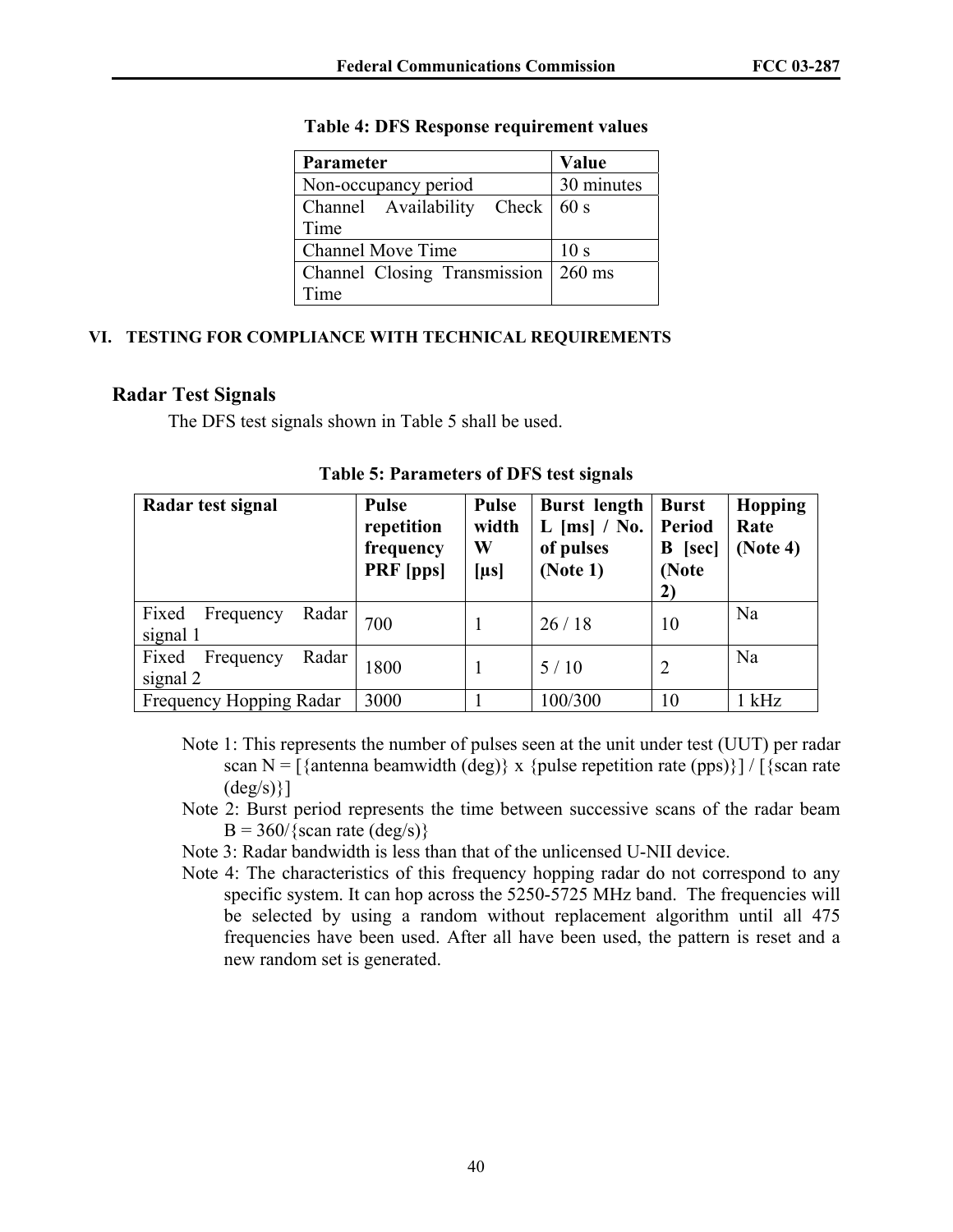

**Figure 1: General structure of the DFS test transmission sequences** 

## **Test Procedures**

### **DFS Testing**

### **Conducted Test conditions**

 The conformance requirements given in the section on Technical Requirements for DFS shall be verified under normal operating conditions, and in each of the stated frequency range(s), and with each of the applicable radar signals defined in Table 5.

 For a UUT with antenna connector(s) and using external antenna(s), or for a UUT with integral antenna(s) but with a temporary antenna connector provided, conducted measurements shall be used. In this case, and if the UUT has a Radar Interference Detection Function, the output power of the signal generator producing the radar test signals shall provide a received signal power at the antenna connector of the UUT with a level equal to (*Interference Detection Threshold* + G), see Tables 3A and 3B. Parameter G  $[dBi]$  corresponds to the gain of the antenna assembly stated by the manufacturer. If more than one antenna assembly is intended, the gain of the antenna assembly with the lowest gain shall be used.

 For a UUT with integral antenna(s) and without temporary antenna connector, radiated measurements shall be used. In this case, and if the UUT has a Radar Interference Detection Function, the output power of the signal generator shall provide a signal power at the antenna with a level equal to *Interference Detection Threshold.* 

 Some of the tests may be performed more readily if the channel selection mechanism for the uniform spreading requirement can be disabled, for example, to ensure selection of a channel outside the 5150-5250 MHz and 5725-5825 MHz bands.

 It should be noted that once a UUT is powered on, it will not start its normal operating functions immediately, as it will have to finish its power-up cycle first  $(T_{power\text{ up}})$ . As such, the UUT, as well as any other device used in the set-up, may be equipped with a feature that will indicate its status during the testing, including, for example, power-up mode, normal operation mode, channel check status and radar detection event.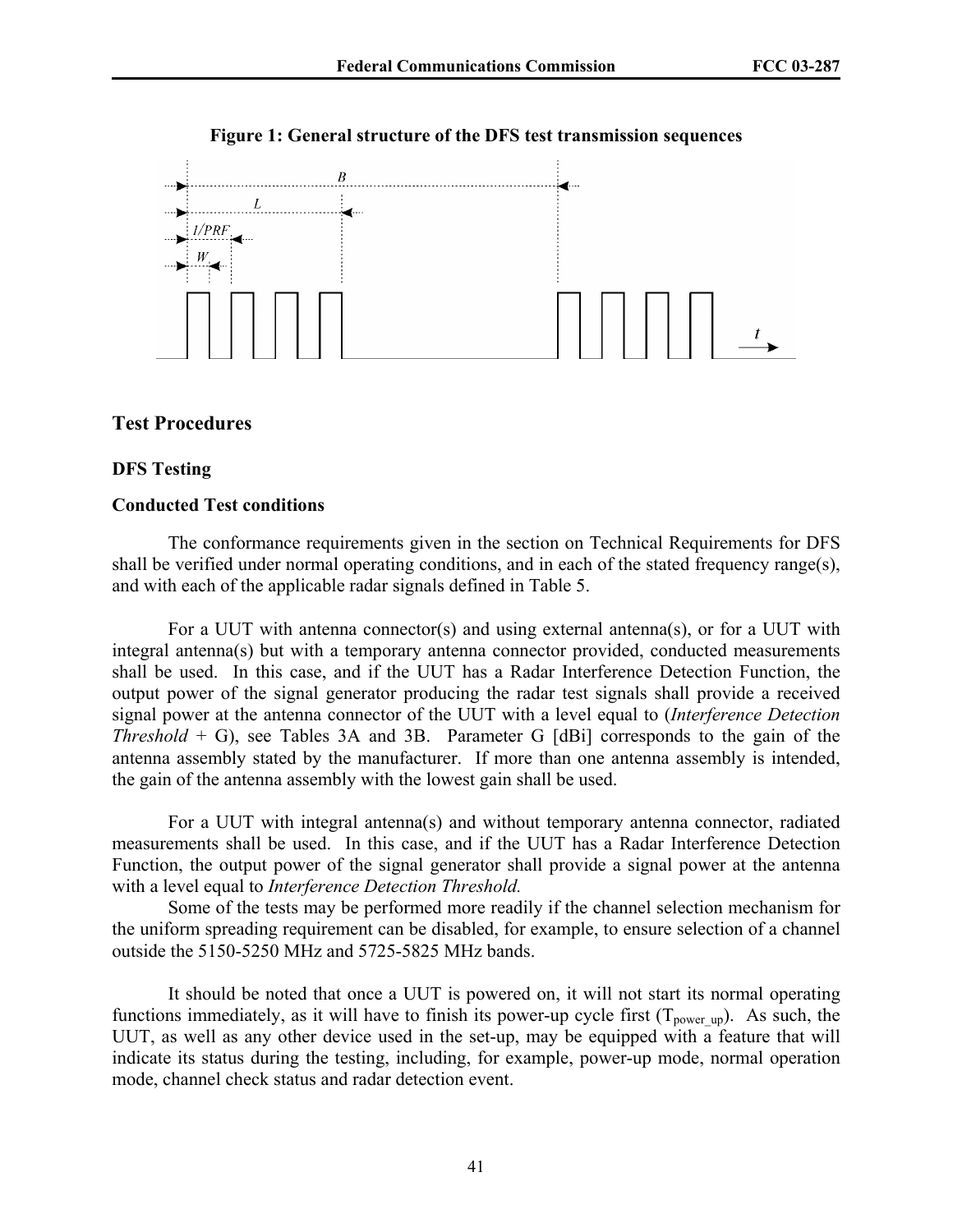## **Conducted Test Configurations**

 The sections below contain simplified block diagrams that focus on the radar signal injection path for each of the different conducted set-ups to be used. The basic set-up is identical for all cases. Full details of this setup, including calibration, can be found in Annex B to this document.

## **Test of the DFS functions of the Master**

Set-up A: Master with injection at the Master

 When the UUT is an unlicensed device operating as a Master, the test set-up, further referred to as *"Set-up A"* shall be used.

*"Set-up A"* consists of a signal generator connected to the UUT and an unlicensed device operating as a Client. The latter is assumed to associate with the UUT (Master).

Figure 2 shows a block diagram for *'Set-up A.'*

## **Figure 2: Conducted Set-Up where UUT is a Master and Radar Test Signals are injected into the Master**



## **Test of DFS functions of the Client**

Set-up B: Client with injection at the Master

When the UUT is an unlicensed device operating as a Client, with or without a Radar Interference Detection Function (RIDF), the test set-up, further referred to as "*Set-up B"* shall be used*.* 

 *"Set-up B"* consists of a signal generator connected to an unlicensed device operating as a Master and the UUT. The latter is assumed to associate with the Master.

 Figure 3 shows an example for *''Set-up B".* The set-up used shall be documented in the test report.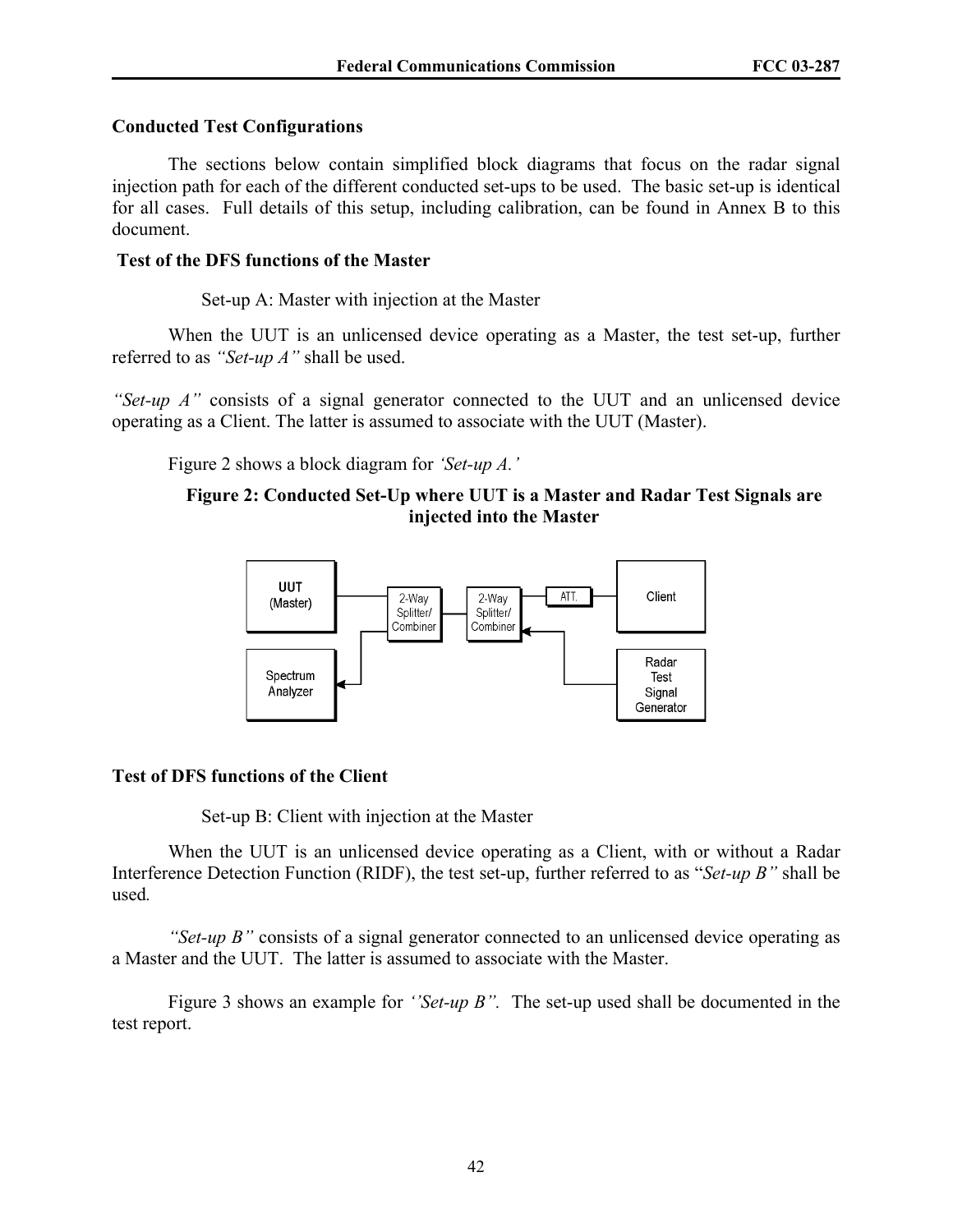## **Figure 3: Conducted Set-Up B where UUT is a Client and Radar Test Signals are injected into the Master**



Set-up C: Client with injection at the Client

When the UUT is an unlicensed device operating as a Client with a Radar Interference Detection Function (RIDF), the tests described in the section on Test of DFS Function of the Client need to be repeated using a set-up, further referred to as '*Set-up C.'* 

 *'Set-up C' consists of a* signal generator connected to the UUT (Client). Figure 4 shows an example for *'Set-up C.'*

**Figure 4: Conducted Set-Up C where UUT is a Client and Radar Test Signals are injected into the Client**



 For the purposes of the test, the UUT as well as other unlicensed U-NII devices used in the set-up may be equipped with a specific user interface to allow monitoring of the behavior of the different devices of the set-up during the tests.

 The UUT is capable of transmitting a test transmission sequence. The signal generator is capable of generating any of the radar test signals defined in Table 5. Adequate measurement equipment, *e.g.*, spectrum analyzer, shall be used to measure the aggregate transmission time of the UUT.

## **Radiated Test conditions**

 The conformance requirements given in the section on Technical Requirements for DFS shall be verified under normal operating conditions, and in each of the stated frequency range(s), and with each of the applicable radar signals defined in Table 5.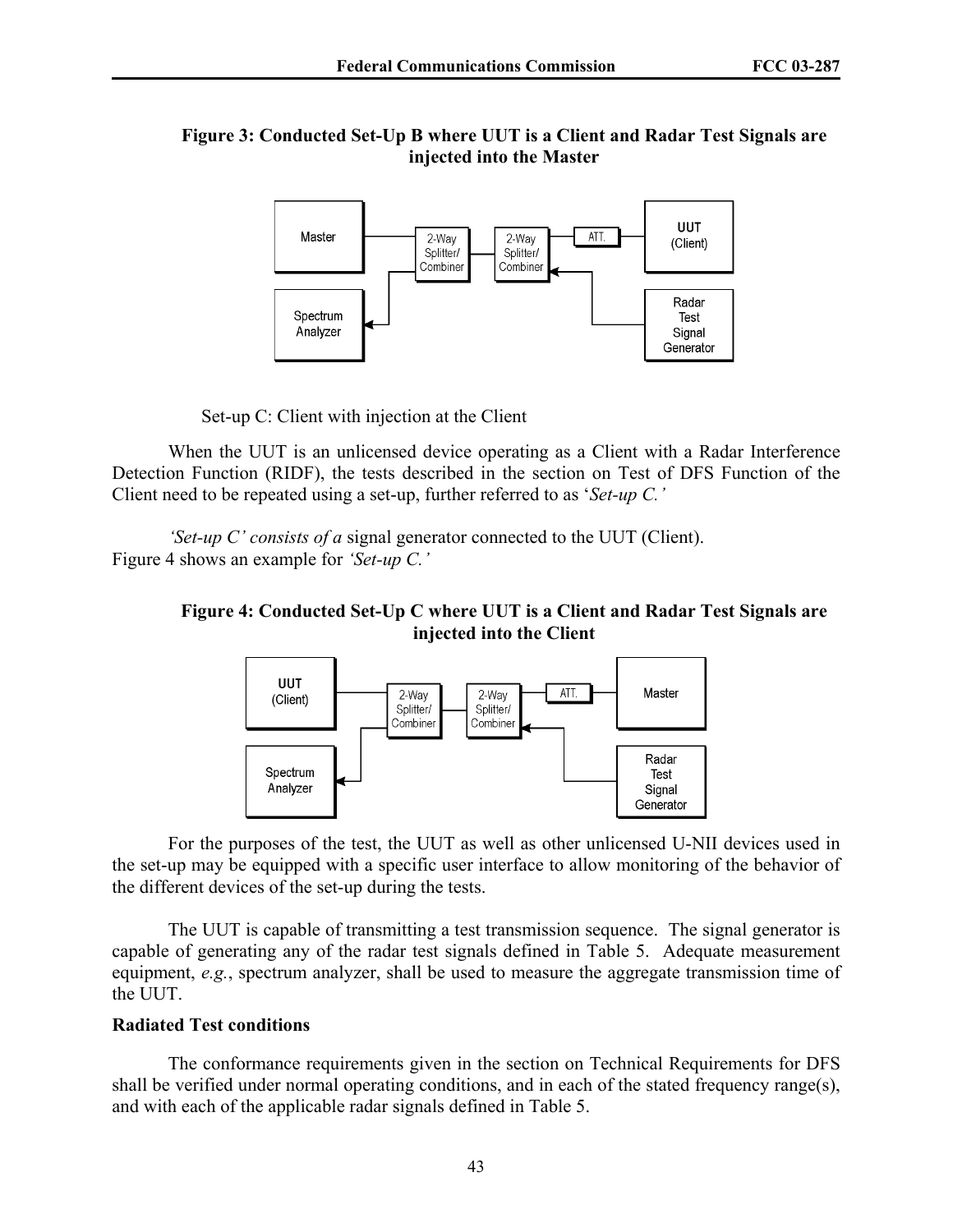For a UUT with integral antenna(s) and without temporary antenna connector, radiated measurements shall be used. In this case, and if the UUT has a Radar Interference Detection Function, the output power of the signal generator shall provide a signal power at the antenna with a level equal to *Interference Detection Threshold .* 

 Some of the tests may be performed more readily if the channel selection mechanism for the uniform spreading requirement can be disabled, for example, to ensure selection of a channel outside the 5150-5250 MHz and 5725-5825 MHz bands. It should be noted that once a UUT is powered on, it will not start its normal operating functions immediately, as it will have to finish its power-up cycle first  $(T_{power up})$ . As such, the UUT, as well as any other device used in the setup, may be equipped with a feature that will indicate its status during the testing, including, for example, power-up mode, normal operation mode, channel check status and radar detection event.

## **Radiated Test Configurations**

 The sections below contain simplified block diagrams that focus on the radar signal injection path for each of the different radiated set-ups to be used. The basic set-up is identical for all cases. Full details of this setup, including calibration, can be found in Annex C to this document.

## **Test of the DFS functions of the Master**

Set-up A: Master with injection at the Master

When the UUT is an unlicensed U-NII device operating as a Master, the test set-up, further referred to as *'Set-up A'* shall be used.

 *'Set-up A'* consists of a signal generator connected to the UUT and an unlicensed U-NII device operating as a Client. The latter is assumed to be associated with the UUT (Master).

Figure 5 shows a block diagram for *'Set-up A.'*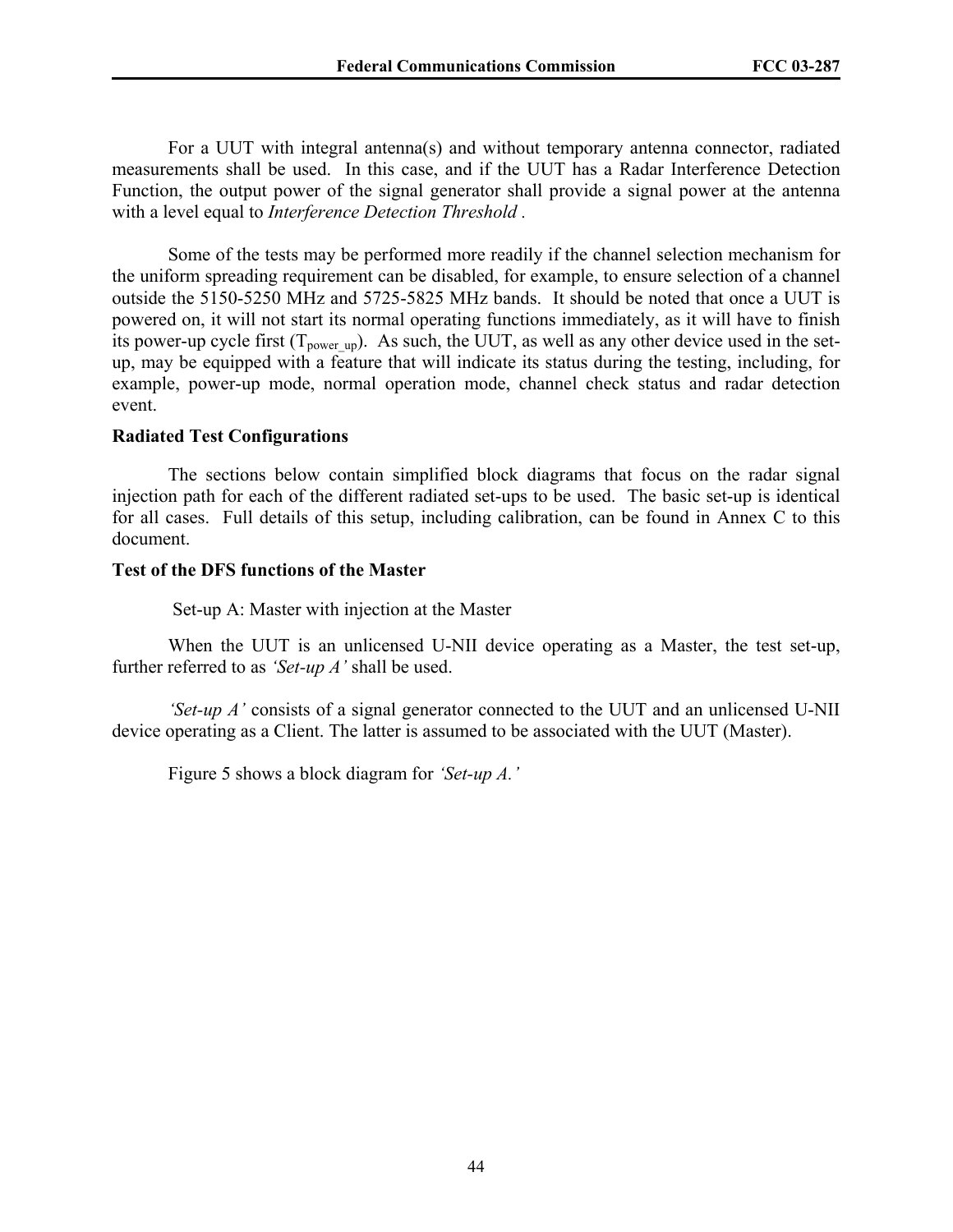## **Figure 5: Radiated Set-Up where UUT is a Master and Radar Test Signals are injected into the Master**



## **Test of DFS functions of the Client**

Set-up B: Client with injection at the Master

 When the UUT is an unlicensed U-NII device operating as a Client, with or without a RIDF, the test set-up, further referred to as '*Set-up B'* shall be used*.* 

 *'Set-up B'* consists of a signal generator connected to an unlicensed U-NII device operating as a Master and the UUT. The latter is assumed to be associated with the Master.

 Figure 6 shows an example for *'Set-up B.'* The set-up used shall be documented in the test report.

## **Figure 6: Radiated Set-Up B where UUT is a Client and Radar Test Signals are injected into the Master**

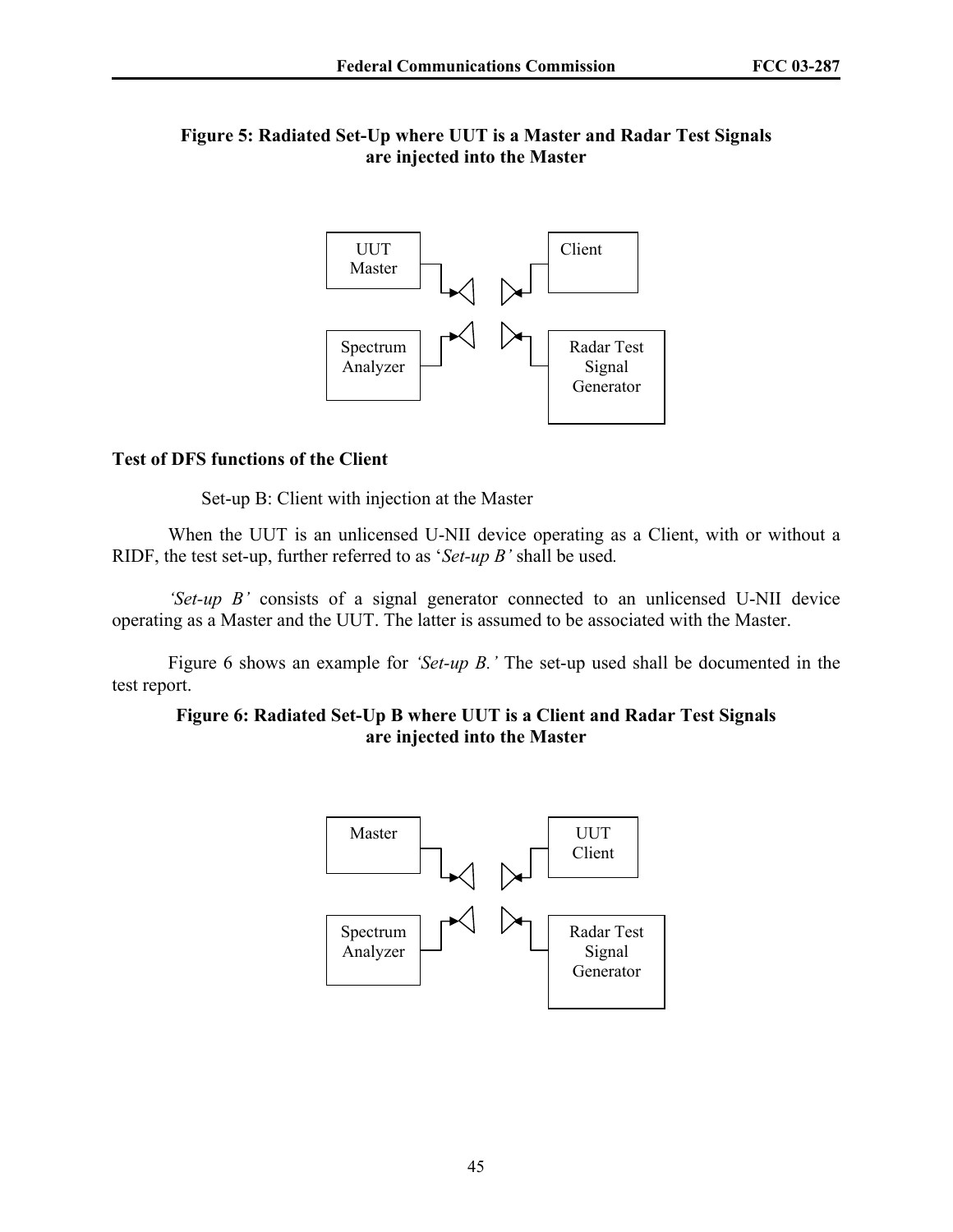Set-up C: Client with injection at the Client

When the UUT is an unlicensed U-NII device operating as a Client with a RIDF, the tests described in Test of DFS Functions as the Client need to be repeated using a set-up, further referred to as '*Set-up C.'* 

 *'Set-up C' consists of a* signal generator connected to the UUT (Client). Figure 7 shows an example for *'Set-up C.'*

## **Figure 7: Radiated Set-Up C - where UUT is a Client and Radar Test Signals are injected into the Client**



 For the purposes of the test, the UUT as well as other unlicensed U-NII devices used in the set-up may be equipped with a specific user interface to allow monitoring of the behavior of the different devices of the set-up during the tests.

 The UUT is capable of transmitting a test transmission sequence. The signal generator is capable of generating any of the radar test signals defined in Table 5.

 Adequate measurement equipment, *e.g.*, spectrum analyzer, shall be used to measure the aggregate transmission time of the UUT.

## **Radar Signal Generation and Calibration**

Detailed set-up and instructions for calibration are given in Annexes B and C.

## **Unlicensed U-NII device initialization**

 This section describes the verification procedure for the Channel Availability Check to be performed at initialization of an unlicensed U-NII device. See section on DFS overview.

 One channel, outside the 5150-5250 MHz and 5725-5825 MHz range, is selected from the stated operating frequency range(s) of the UUT. This channel is designated as  $Ch<sub>r</sub>$  (channel occupied by a radar).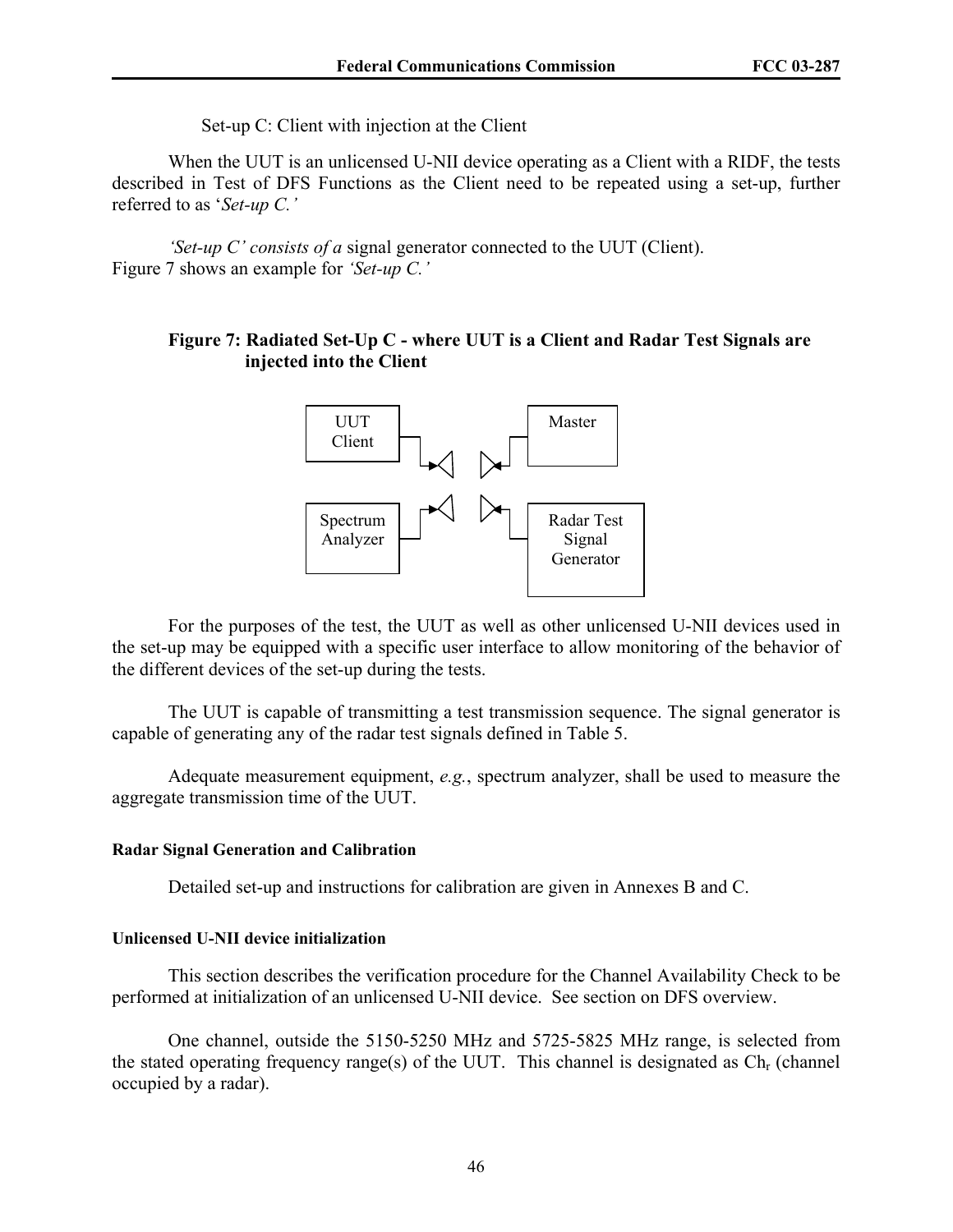The UUT shall be configured to select  $Ch<sub>r</sub>$  as the first operating channel. T<sub>ch avail check</sub> is the minimum Channel Availability Check Time as specified in Table 4.

 The different steps below define the procedure to verify the response behavior parameters when a radar burst is generated on the selected channel at the beginning or at the end of the Channel Availability Check Time.

## **Radar burst at the beginning of the Channel Availability Check Time**

The steps below define the procedure to verify successful radar detection on the selected channel during a period equal to the *Channel Availability Check Time* and avoidance of operation on that channel when a radar burst with a level equal to the *Interference Detection Threshold* occurs at the beginning of the Channel Availability Check Time.

- a) The signal generator and UUT are connected using the applicable test set-ups described in section on Conducted Tests and the power of the UUT is switched off.
- b) The UUT is powered on at T0. T1 denotes the instant when the UUT has completed its power-up sequence  $(T_{power up})$ . The channel availability check is expected to commence on  $Ch_r$  at instant T1 and is expected to end no sooner than T1 + T<sub>ch</sub> avail check unless a radar is detected sooner.
- c) Radar bursts are generated on Chr using one of the test patterns defined in Table 5. Radar bursts should commence at time T1 and should continue for approximately 6 seconds.
- d) Visual indication on the UUT of successful detection of the radar burst (if indication is available) should be recorded. Observation of  $Ch<sub>r</sub>$  shall continue until the UUT starts transmitting on another channel. *(In the example given below, the UUT performs a channel availability check on a new channel after it has detected a radar on Chr).* It shall be verified and recorded that during the above steps no transmissions occurred on Chr.
- e) A timing trace or description of the observed timing and behavior of the UUT should be reported.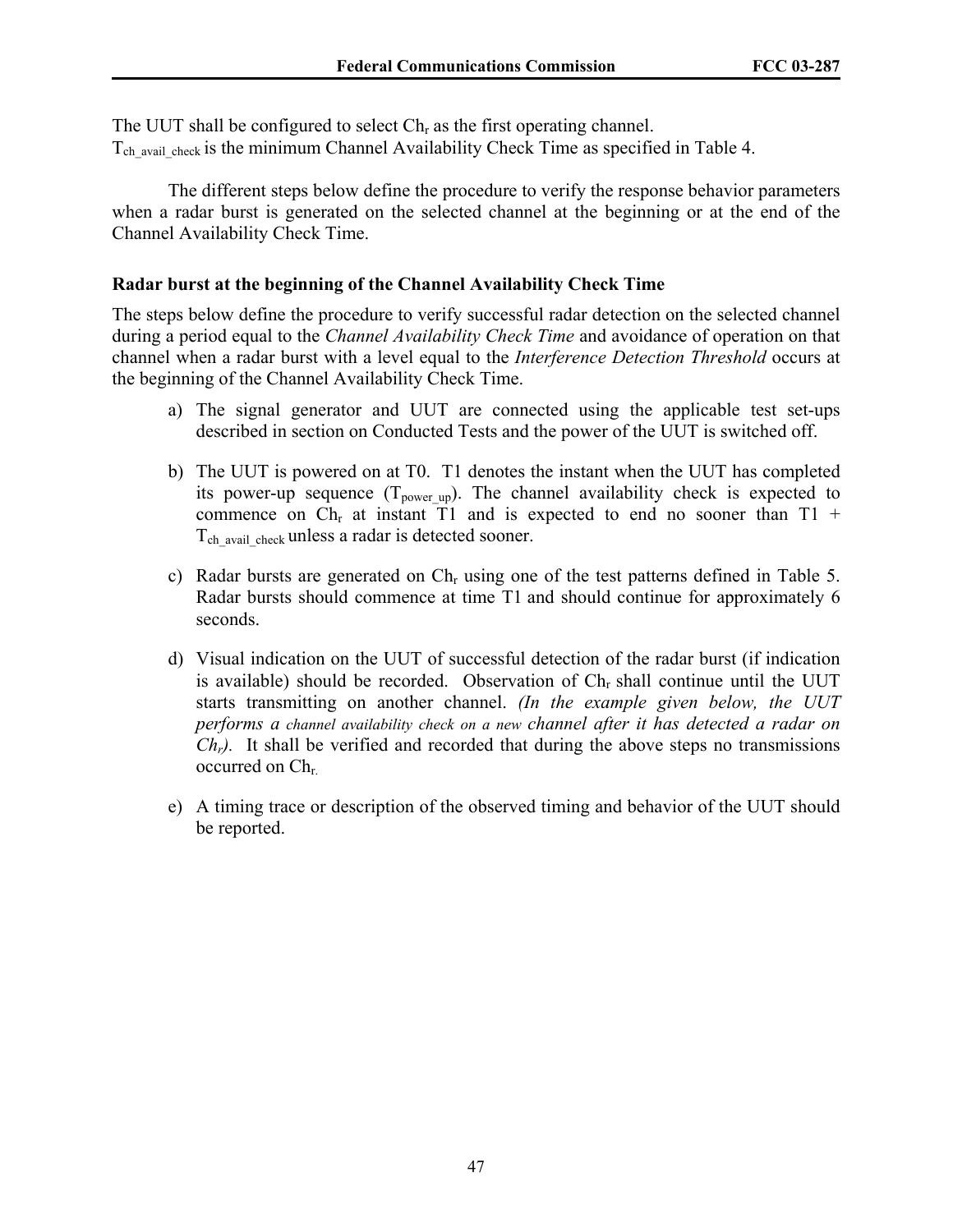

## **Figure 8: Example of timing for radar testing at the beginning of the Channel Availability Check Time**

### **Radar burst at the end of the Channel Availability Check Time**

 The steps below define the procedure to verify successful radar detection on the selected channel during a period equal to the *Channel Availability Check Time* and avoidance of operation on that channel when a radar burst with a level equal to the *Interference Detection Threshold* occurs at the end of the Channel Availability Check Time.

- a) The signal generator and UUT are connected using the applicable test set-ups referred to in section on Conducted Test Configurations and the power of the UUT is switched off.
- b) The UUT is powered up at T0. T1 denotes the instant when the UUT has completed its power-up sequence  $(T_{power\text{ up}})$ . The channel availability check is expected to commence on  $Ch_r$  at instant T1 and is expected to end no sooner than T1 + T<sub>ch</sub> avail check unless a radar is detected sooner.
- c) Radar bursts are generated on  $Ch<sub>r</sub>$  using one of the test patterns defined in section 5.1 at a level defined in the DFS Overview section. Radar bursts should commence near the end of the minimum required Channel Availability Check Time at time T1 +  $T_{ch}$  avail check – 6 [sec] and should continue for the duration of this test.
- d) Visual indication on the UUT of successful detection of the radar burst (if indication is available) should be recorded. Observation of  $Ch<sub>r</sub>$  shall continue until the UUT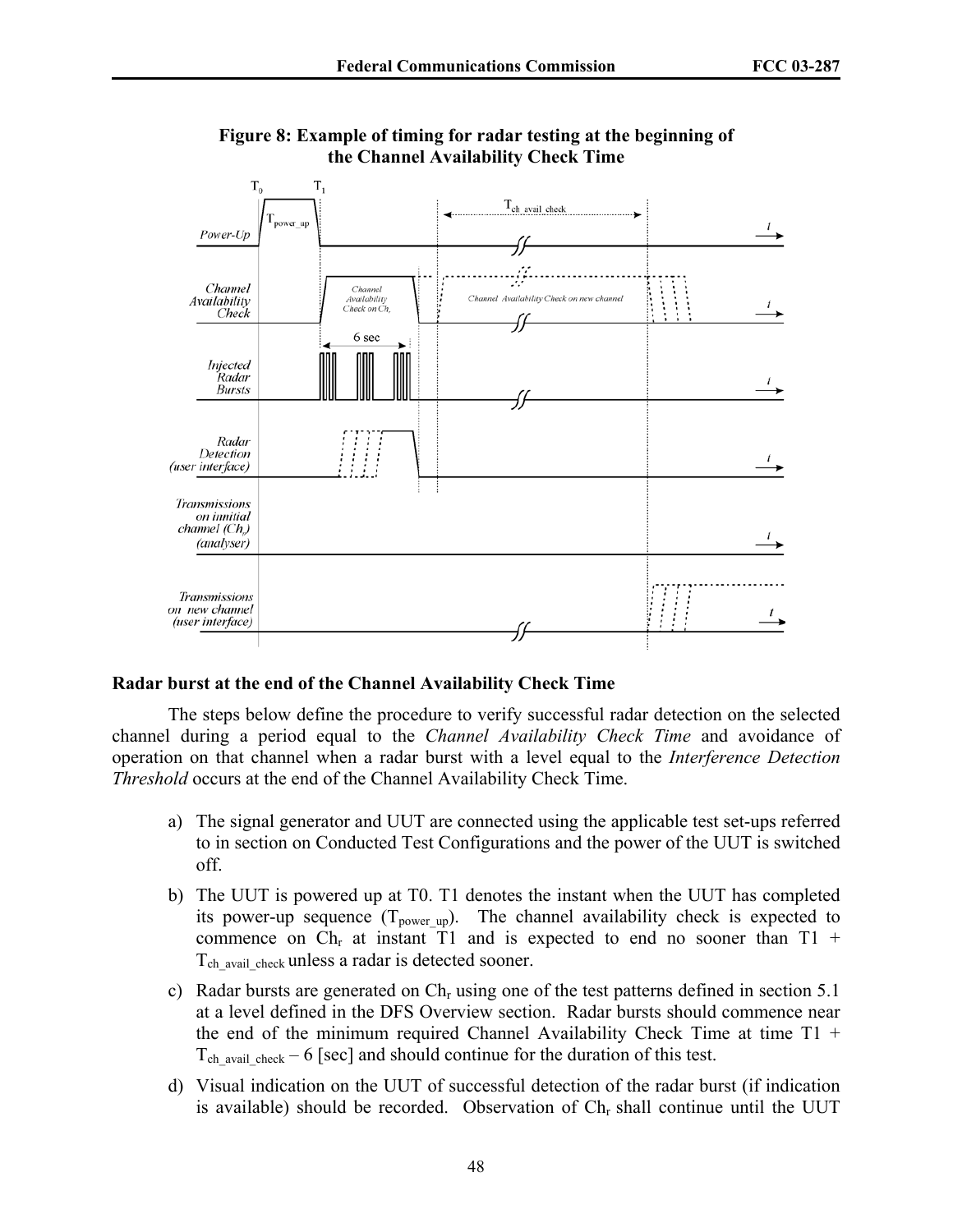starts transmitting on another channel. *(In the example given below, the UUT performs a channel availability check on a new channel after it has detected a radar on Chr).* It shall be verified and recorded that during the above steps no transmissions occurred on Chr.

e) A timing trace or description of the observed timing and behavior of the UUT should be recorded.

## **Figure 9: Example of timing for radar testing towards the end of the Channel Availability Check Time**



## **In-Service Monitoring**

 These tests define how the following DFS parameters can be verified during In-Service Monitoring

- Interference Detection Threshold
- Channel Closing Transmission Time
- Channel Move Time
- Non-Occupancy Period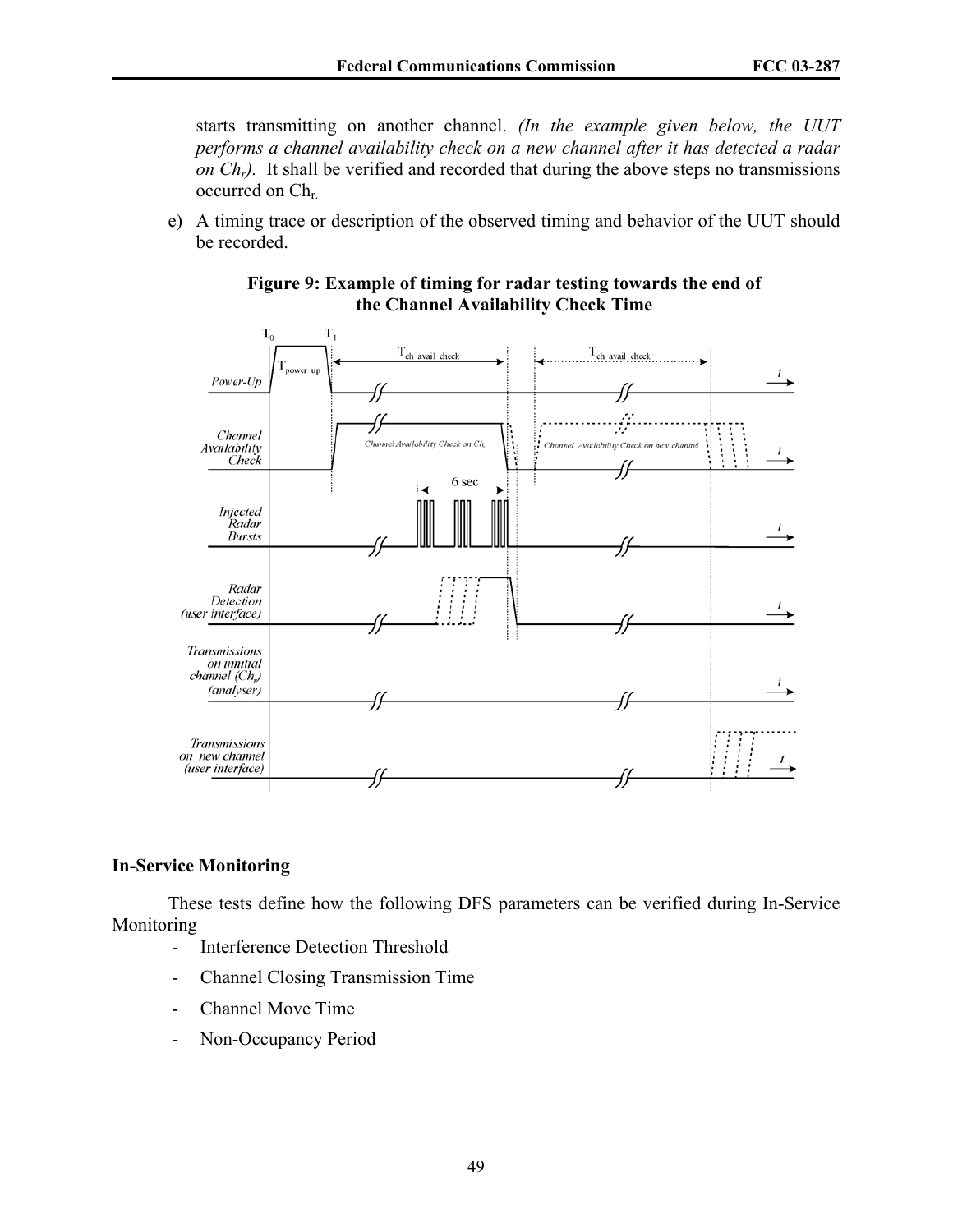The steps below define the procedure to determine the above mentioned parameters when a radar burst with a level equal to the *Interference Detection Threshold* is generated on the channel of operation of the unlicensed U-NII device *(In- Service Monitoring).* 

- a) A channel outside 5150-5250 MHz and 5725-5825 MHz bands is selected from the stated operating frequency range(s).
- b) In case the UUT is an unlicensed U-NII device operating as a Client (with or without Radar Interference Detection Function), an unlicensed U-NII device operating as a Master will be used to allow the UUT to associate with the Master. In case the UUT is a Master, an unlicensed U-NII device operating as a Client will be used and it is assumed that the Client will associate with the UUT (Master). In both cases, the signal generator shall be connected to the Master.
- c) The UUT transmits a test transmission sequence on the selected channel.
- d) At a certain time T0 the signal generator starts generating one of the radar test patterns defined in Table 5 at a level defined in the section on Response Requirements on the selected channel. T1 denotes the end of the first radar burst.
- e) The transmissions of the UUT following instant T1 on the selected channel shall be observed for a duration of at least 10 seconds. The aggregate duration of all transmissions from the UUT during the observation time (*Channel Closing Transmission Time)* shall be noted and compared to the limit defined in Table 4.

 Note: the aggregate duration of all transmissions of the UUT does not include quiet periods in between transmissions of the UUT.

- f) T2 denotes the instant when the UUT has ceased all transmissions on the channel. The time difference between T1 and T2 shall be measured. This value *(Channel Move Time*) shall be noted and compared with the limit defined in Table 4.
- g) When the UUT is an unlicensed U-NII device operating as a Master, following instant T2, the selected channel shall be monitored for an additional 30 minutes (*Non-Occupancy Period*) until instant T3, to verify that the UUT does not resume any transmissions on this channel.
- h) The test shall be repeated using each of the radar signals defined in the section on Testing for Compliance with Technical Requirements;
- i) In case the UUT is an unlicensed U-NII device operating as a Client with a Radar Interference Detection Function, the steps a) to h) shall be repeated with the generator connected to the UUT.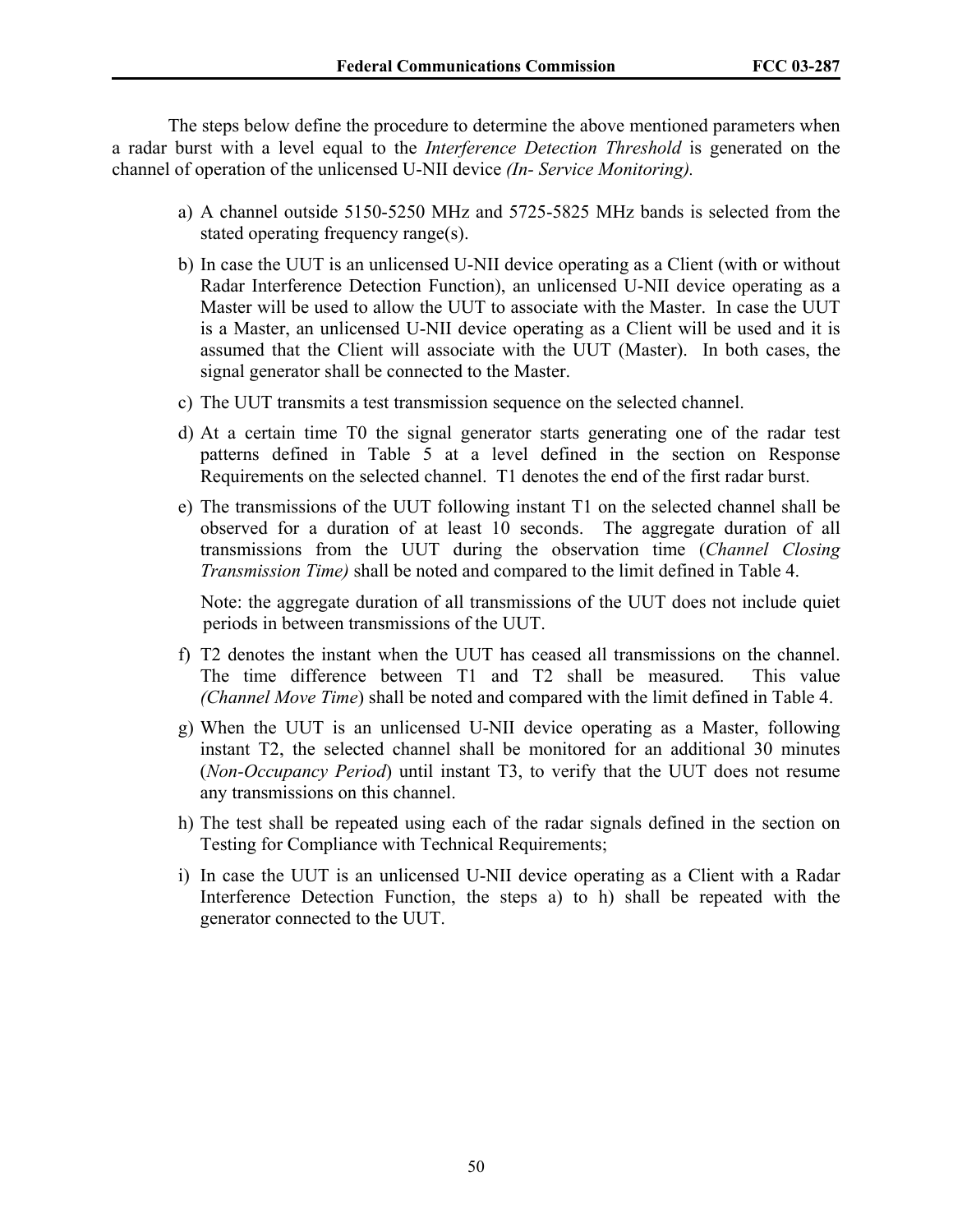

## **Figure 10: Channel Closing Transmission Time & Channel Clearing Time**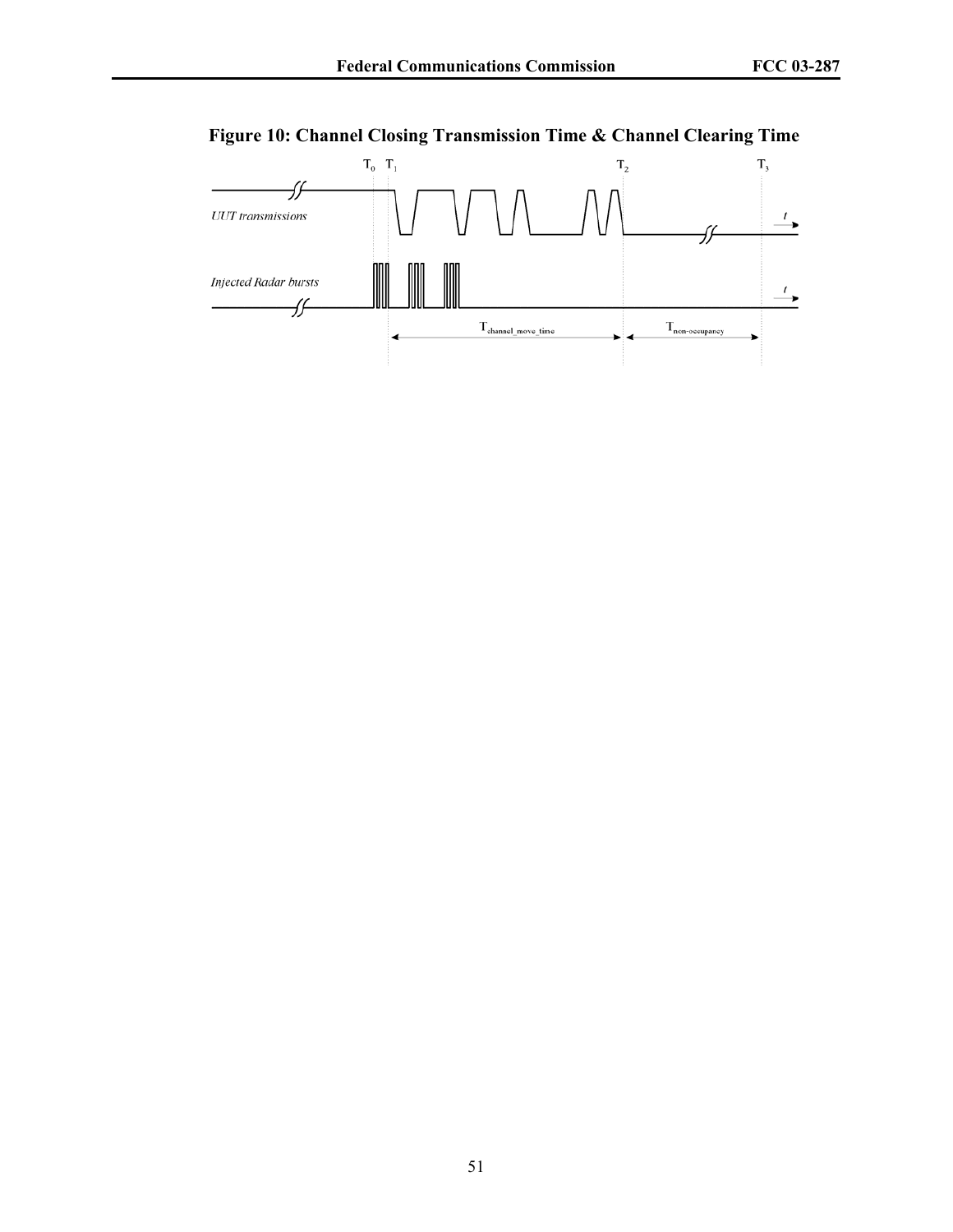# **Annex A**

# **General Requirements**

## *Product information*

 The following information shall be stated by the manufacturer in order to facilitate the execution of the test suites:

- a) the operating frequency range(s) of the equipment;
- b) the operating modes (Master and/or Client)
- c) the highest and the lowest possible power level (equivalent isotropically radiated power (EIRP)) of the equipment;
- d) the intended antenna assemblies and their corresponding gains;
- e) the test sequences or messages used for communication between Master and Client devices.

## *Interpretation of the measurement results*

 The interpretation of the results recorded in a test report for the measurements described in the present document shall be as follows:

- the measured value related to the corresponding limit will be used to decide whether an equipment meets the requirements of the present document;
- the value of the measurement uncertainty for the measurement of each parameter shall be included in the test report;
- the recorded value of the measurement uncertainty shall be, for each measurement, equal to or lower than the figures in Table A.1;
- the shared risk approach shall be applied for the interpreting of all measurement results.

| Parameter                     | Uncertainty            |
|-------------------------------|------------------------|
| RF frequency                  | $\pm 1 \times 10^{-5}$ |
| RF power conducted            | $\pm 1.5$ dB           |
| RF power radiated             | $\pm 2$ dB             |
| Spurious emissions, conducted | $\pm 3$ dB             |
| Spurious emissions, radiated  | $\pm 2$ dB             |
| Time                          | $\pm 5\%$              |

**Table A.1: Maximum measurement uncertainty**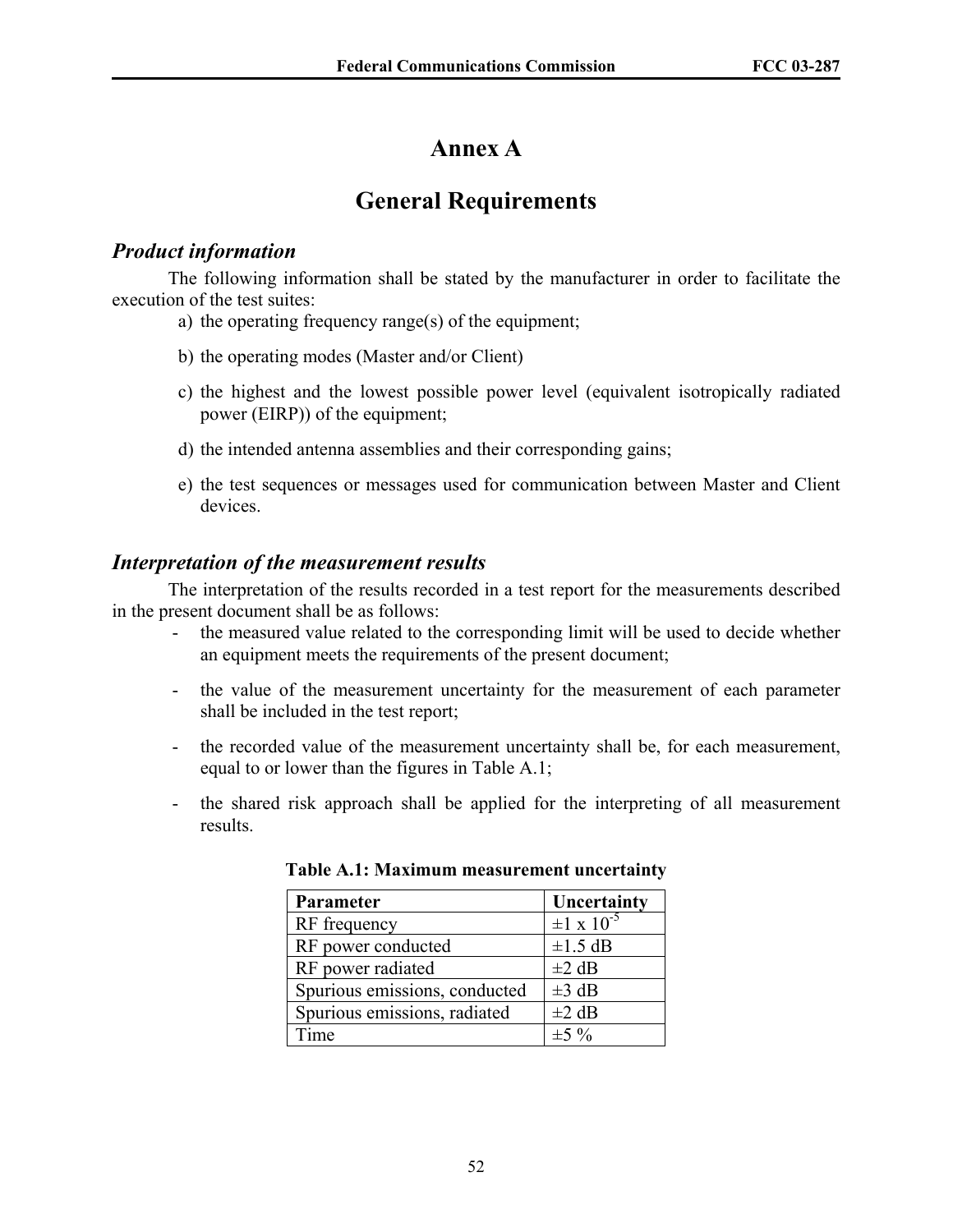## **Channel Loading**

 The data test file that is used for transmissions to/from the master and the client should be constructed so that the data packets are representative of the weighting factors shown in Table A2 for packet size and data rate (Annex 4 Table 4 of Recommendation ITU-R M. 1652).

## **Table A2 Weighting of data test file**

| Packet size<br>(bytes) | Weight | Data rate<br>(Mbit/s) |  |
|------------------------|--------|-----------------------|--|
| 64                     | 0.6    |                       |  |
| 538                    | 0.2    | 12                    |  |
| 1 500                  | 0.2    | 8 ا                   |  |

| <b>Packet size</b><br>(bytes) | Weight | Data rate<br>(Mbit/s) | Weight |
|-------------------------------|--------|-----------------------|--------|
| 64                            | 0.6    | 6                     | 0.1    |
| 538                           | 0.2    | 12                    | 0.1    |
| 1500                          | 0.2    | 18                    | 0.1    |
|                               |        | 24                    | 0.3    |
|                               |        | 36                    | 0.3    |
|                               |        | 54                    | 0.1    |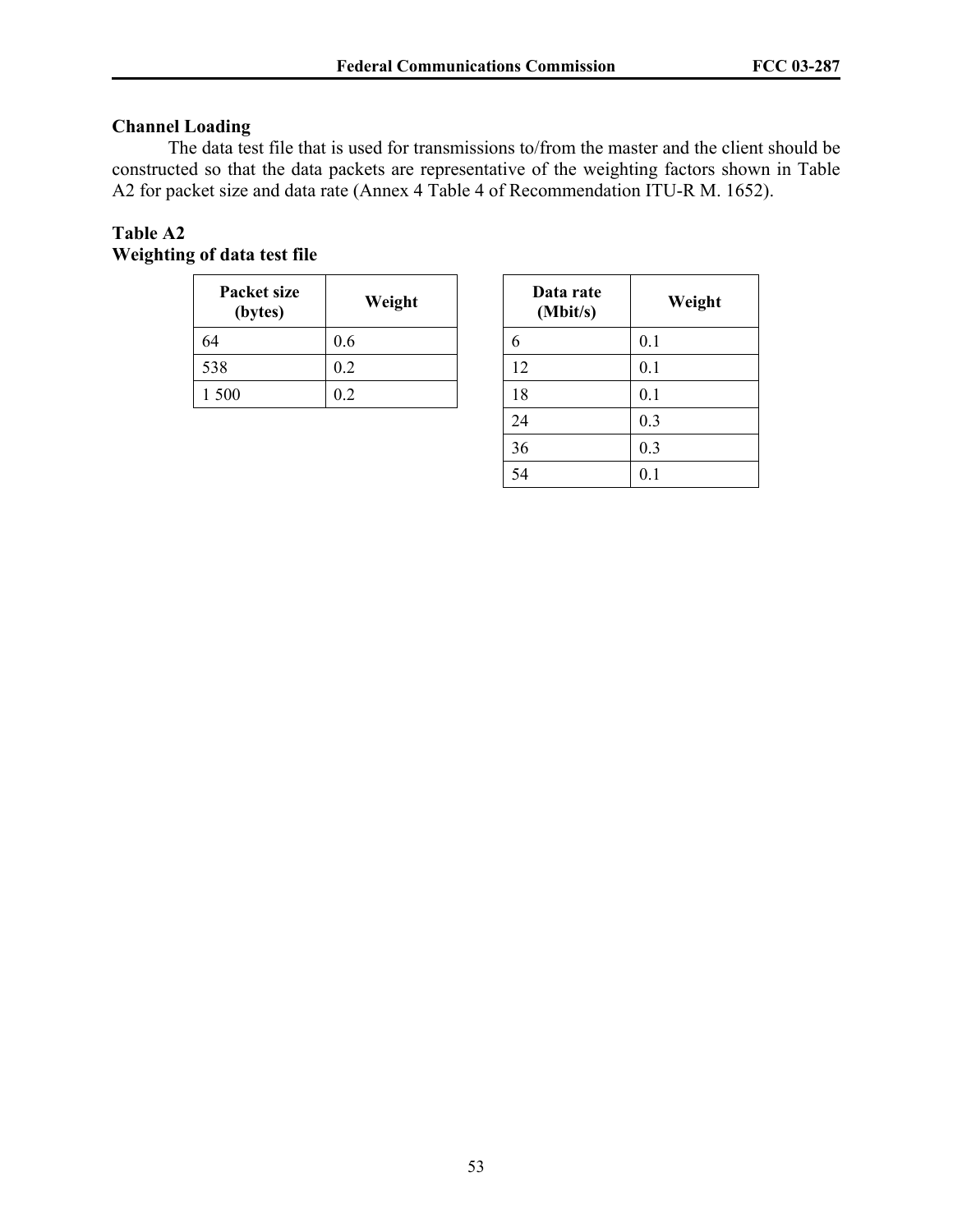## **Annex B**

## **Conducted Test Set-up and Calibration**

## *Block Diagram*

 Conducted measurements are the preferred method to perform these tests. In this method, cables are used to supply the unlicensed U-NII device signals to/from the devices under test and the test equipment. Equipment with an integral antenna may be equipped with a temporary antenna connector in order to facilitate the conducted tests. Figure B1 shows a detailed set-up for performing conducted measurements.



**Figure B1: Conducted DFS Measurements - Test Set-Up** 

 It is important to note that the Signal Generator used should have the 'Short Pulse' option to guarantee that the Automatic Level Control circuitry can also deal with short pulses (this will be verified during the calibration part.). It might be possible that the function of the Delay/Trigger unit is part of the features of Spectrum Analyzer #1.

The value of the attenuator  $#1$  and attenuator  $#2$  are chosen in such a way that the received unlicensed U-NII signal (unlicensed U-NII device #2) at the input of the UUT (unlicensed U-NII device #1) is minimum about 20 dB above the threshold level to be tested (the received unlicensed U-NII device signal should be much stronger than the radar test signals).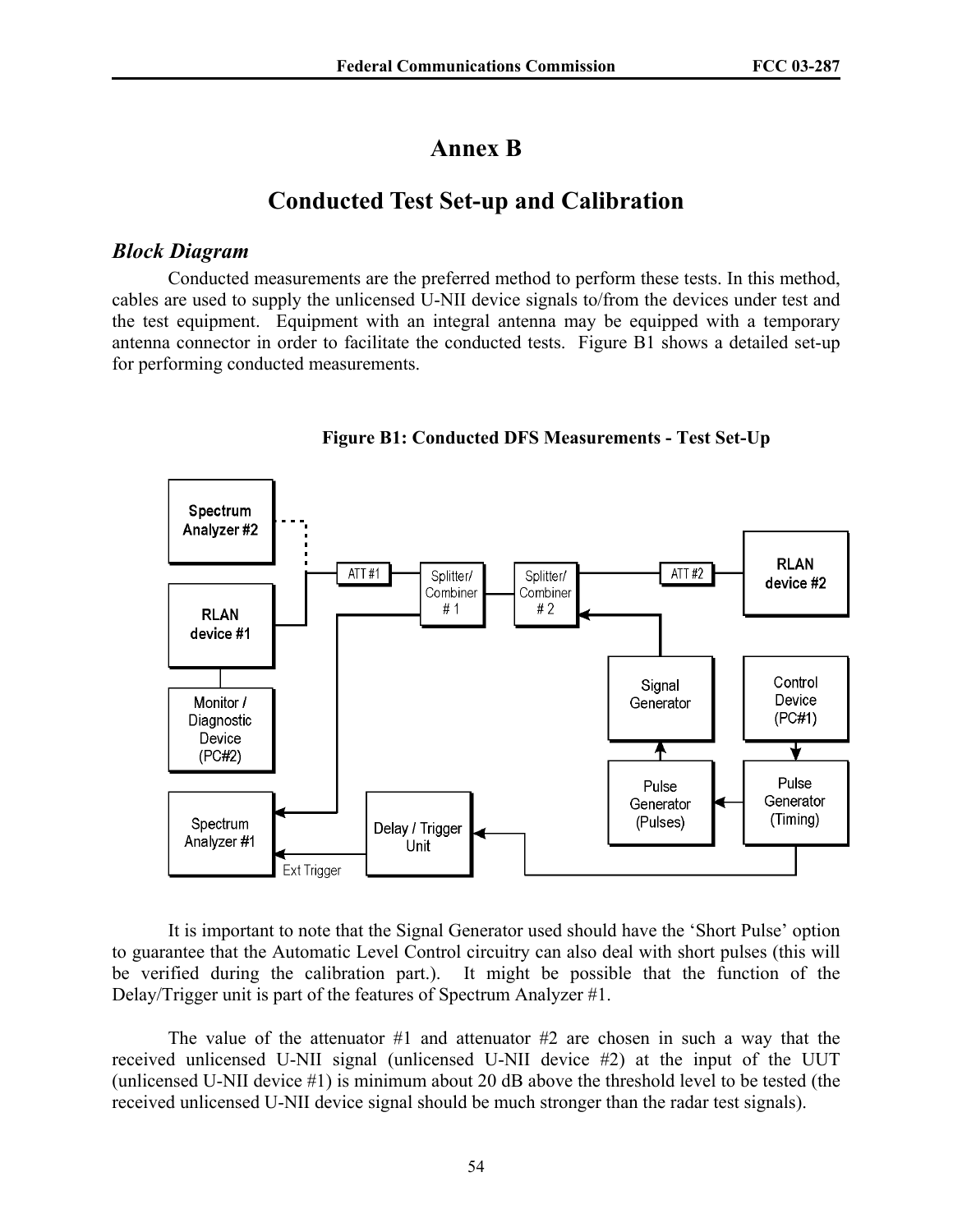The duty cycle of the unlicensed U-NII device transmissions should be sufficiently high. Also the duration of the unlicensed U-NII device transmissions should be sufficiently high to allow the measurements to be repeated a number of times (*e.g.*, 10 times). In order to allow some of the tests to be repeated on the same channel, it may be required for the diagnostic software to disable the 'move to a new channel feature' after a radar pulse was detected the first time, otherwise the whole set-up need to be re-calibrated on the new frequency.

## *Calibration procedure*

- 1) During this calibration, there are no transmissions initiated by the UUT.
- 2) For calibrating the test set-up (exact threshold level at the UUT, unlicensed device #1), the UUT is replaced by a Spectrum Analyzer with an accurate power level measurement feature.
- 3) The Spectrum Analyzer #2 is switched to "Zero Span" mode and to the 'Time Domain' mode and it shall be verified if the level of each of the Radar pulses is identical. This is required to verify the proper functioning of ALC circuit of the Signal Generator for short pulses. For each of the tests (different radar test signals), the level of the Signal Generator is adjusted until the appropriate level (*e.g.,* -62 dBm) is measured by the Spectrum Analyzer #2.
- 4) The Spectrum Analyzer #1 is switched to 'Zero Span' mode and to the 'Time Domain' mode with an adaptive sweep time. The time base of the Spectrum Analyzer is externally triggered by the Pulse Generator through a delay circuit so that the sweep is already started a few ms before the first pulse of the Signal Generator appears. This will bring the radar burst clearly within the view window of the analyzer.
- 5) A reference point, indicating the start of the first pulse of the radar test signal (often equal to the time of the external trigger) should be set (marker T1) before any UUT transmissions are initiated.
- 6) The Radar Test Signal is switched off.

## *Taking Measurements*

- The Monitor/Diagnostic Device (PC#2) starts transmissions between the 2 unlicensed U-NII devices.
- The Control Device #2 will switch on the Radar Test Signal at the instances indicated in the procedures in section 5
- The screen will now show the behavior of the unlicensed U-NII devices to the Radar Test Signal.

Note: it should be possible, with the above described set-up, to distinguish (on the spectrum analyzer screen) (1) the Radar Test Signals, (2) U-NII signal.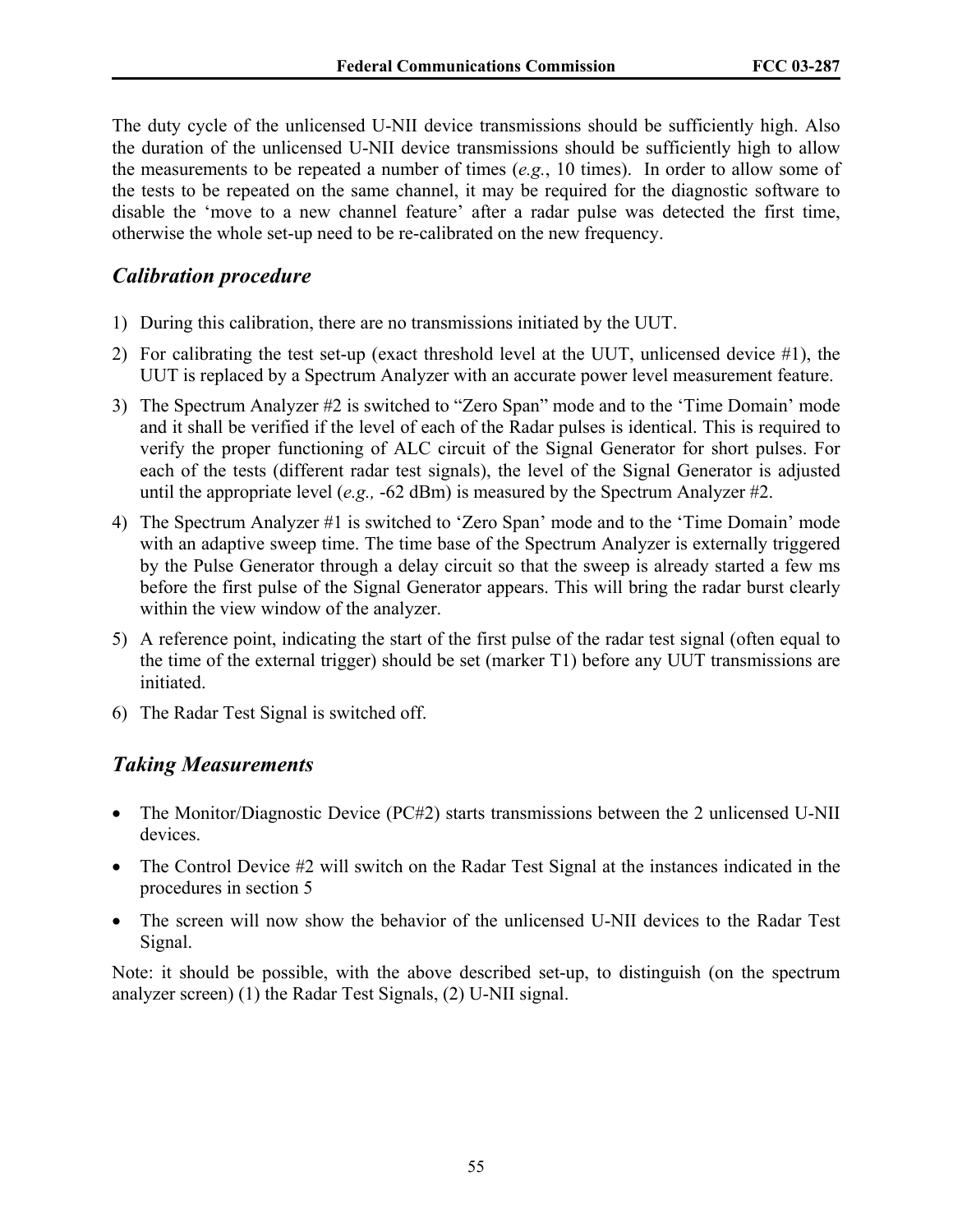# **Annex C**

# **Radiated Test Set-up and Calibration**

## *Block Diagram*

 Radiated tests may be performed when the antenna of the unlicensed U-NII device is integral (*i.e.*, the antenna cannot be separated from the device) and an external antenna port is not provided. Figure C1 shows a detailed set-up for performing the radiated test measurements.



## **Figure C-1.**

## **Calibration procedure**

During this calibration, there are no transmissions initiated by the UUT.

- 1) For calibrating the test set-up (exact threshold level at the UUT) Spectrum analyzer #2 will be used to measure the power output of the radar signal simulator for each type of signal in Table 5.
- 2) Spectrum Analyzer #2 will be set to Zero Span mode with the RMS detector at the frequency of the chosen unlicensed device channel. The resolution and video bandwidth will be set to 1 MHz. The unlicensed device integration time as defined by the ITU is 1 microsecond. In order to achieve this integration time, the sweep time of the analyzer must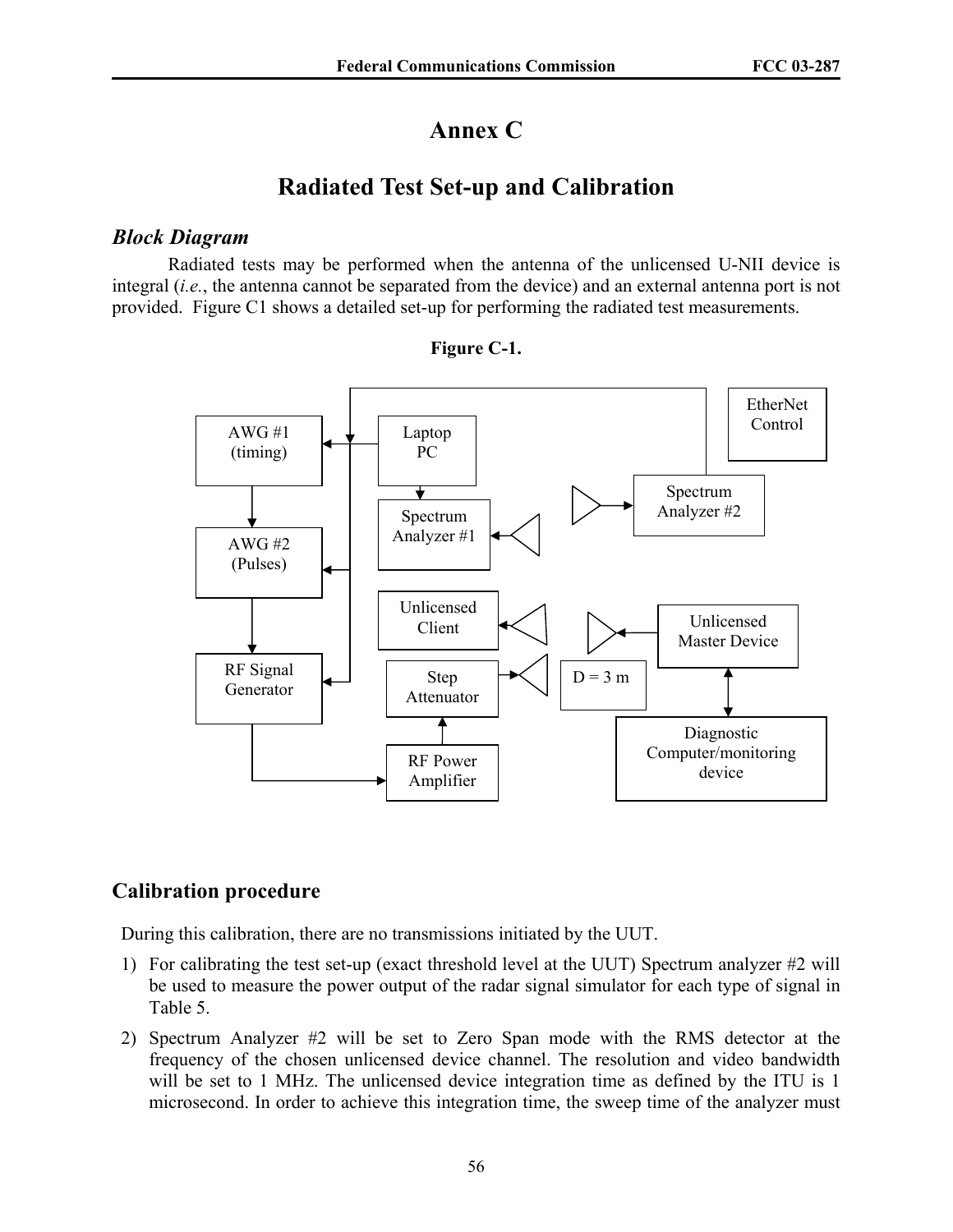be set appropriately as follows. If the analyzer has 1000 points or "bins" across its display, the sweep time is equal to that number multiplied by 1 microsecond, or 1 millisecond. For 8000 points the sweep time would be set to 8 milliseconds.

- 3) The radar signal generator will be turned on (for each radar type) and be allowed to "free run." The pulses will be constantly on and not generated in bursts. Note that the frequency hopping radar will be set to a fixed frequency.
- 4) The step attenuator will be used to adjust the power level at Spectrum Analyzer #2 to the level that is required for the tests. This value must be adjusted for the gain of the horn antenna connected to the analyzer and adjusted once again if the antenna on the unlicensed U-NII device has gain. The techniques for measuring pulsed emissions from radars can be found in ITU-R-M.1177-2.
- 5) After the attenuator has been adjusted to achieve the proper power level, the RF output of the simulator will be turned off.

## **Taking Measurements**

## **Fixed Frequency Radar Simulator**

- 1) The power level (-64, -62, -55 dBm) of the radar signal will be calibrated for the appropriate radar signal type in Table 5 at the antenna of the unlicensed U-NII device. The higher power level (-55 dBm) will be used to test the DFS functionality of the unlicensed device before the ITU detection thresholds are tested.
- 2) The unlicensed U-NII devices will be turned on and be instructed to operate on the appropriate unlicensed U-NII channel that must incorporate DFS functions. Attenuators or some type of power control will be used to set the power of the unlicensed link [to be determined] dB above the radar simulator power.
- 3) The radar simulator will be turned on and emulate one of the two fixed frequency radars in Table 5 with the appropriate parameters (pulsewidth, burst length, and burst period).
- 4) Spectrum analyzer #1 and a diagnostic computer/monitor will be used to monitor the output of the unit under test (UUT) to observe that its behavior is consistent with the channel occupancy and move times of ITU-R M.1652.
- 5) If the UUT does not properly detect the simulated radar pulses in [to be determined]<sup>1</sup> minutes, the device will not pass the test.

Note that both types of fixed frequency radars from Table 5 will be tested.

## **Frequency Hopping Radar Simulator**

<sup>&</sup>lt;sup>1</sup> This value is still under discussion within the government/industry project team and will be determined as part of finalizing the measurement procedures*.*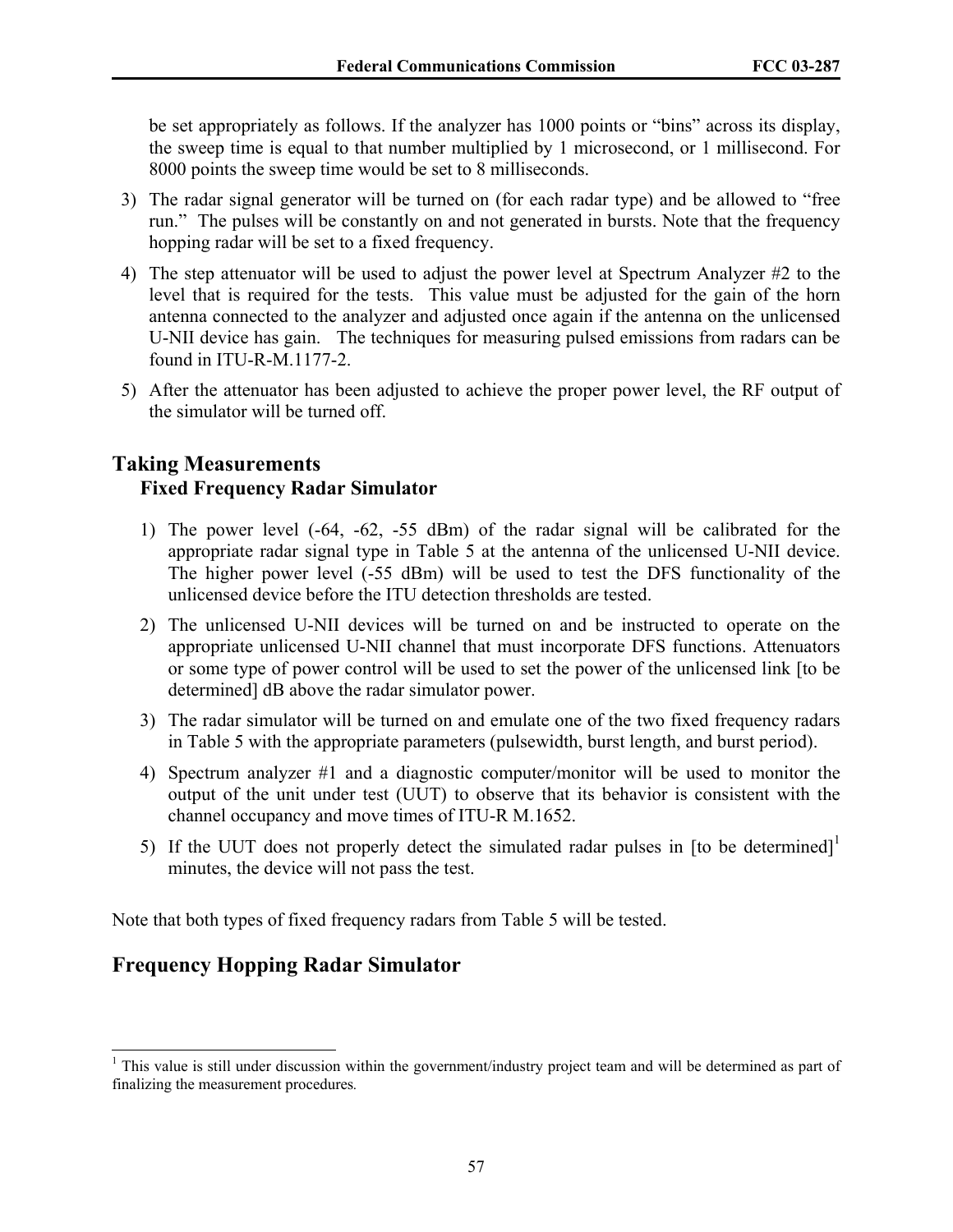- 1) The power level (-64, -62, -55 dBm) of the radar signal will be calibrated for the frequency hopping radar signal type in Table 5 at the antenna of the unlicensed U-NII device. The higher power level (-55 dBm) will be used to test the DFS functionality of the unlicensed device before the ITU detection thresholds are tested.
- 2) The unlicensed U-NII devices will be turned on and be instructed to operate on the appropriate U-NII channel that must incorporate DFS functions. Attenuators or some type of power control will be used to set the power of the unlicensed link [to be determined]<sup>2</sup> dB above the radar simulator power.
- 3) The radar simulator will be turned on and emulate the frequency hopping radar in Table 5 with the appropriate parameters (pulsewidth, burst length, burst period, and hopping rate).
- 4) Spectrum analyzer #1 and a diagnostic computer/monitor will be used to monitor the output of the unit under test (UUT) to observe that its behavior is consistent with the channel occupancy and move times of ITU-R M.1652.
- 5) The UUT will be monitored for [to be determined]<sup>3</sup> minutes to determine if it can detect the frequency hopping radar.

l <sup>2</sup> *Id.*

<sup>3</sup> *Id.*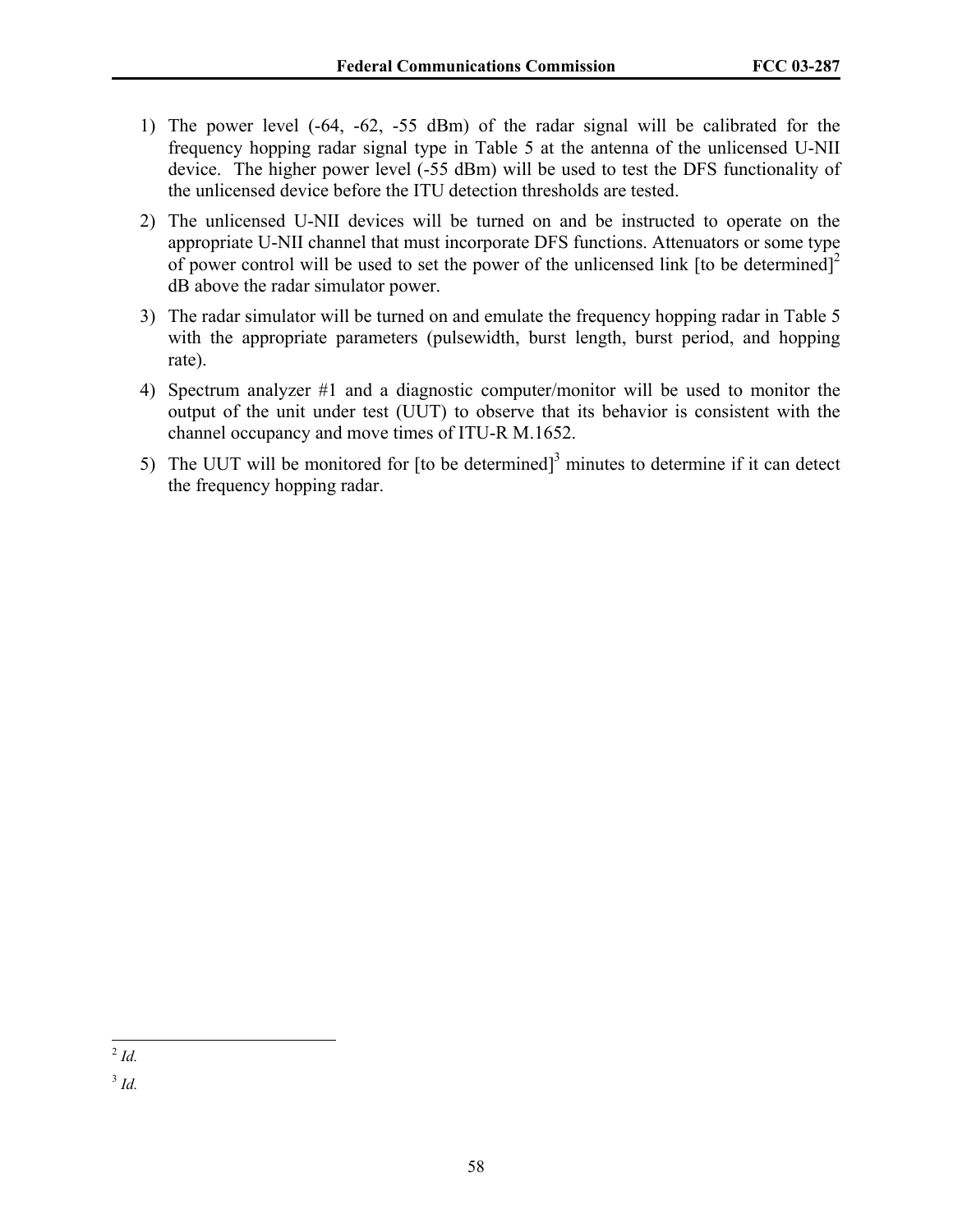# **APPENDIX D**

# **SCHEDULE OF PROJECTED MILESTONES FOR FINALIZED DFS MEASUREMENT PROCEDURES**

| <b>Task Name</b>                                | <b>Duration</b> | <b>Start Date</b> | <b>Finish Date</b> | <b>Status</b> |
|-------------------------------------------------|-----------------|-------------------|--------------------|---------------|
| <b>Bench Test Procedures</b>                    | 116 days        | $9-Jun-03$        | 14-Nov-03          | Incomplete    |
| <b>Draft Bench Test Procedures</b>              | 39 days         | $9$ -Jun-03       | $31-Jul-03$        | Yes           |
| Draft Deadline                                  | $1$ day         | $31 - Jul - 03$   | $31 - Jul - 03$    | Yes           |
| <b>DFS Project Team Meeting</b>                 | $1$ day         | $15-Aug-03$       | 15-Aug-03          | Yes           |
| <b>Finalize Bench Test Procedures</b>           | 11 days         | 18-Aug-03         | $31-Aug-03$        | Yes           |
| <b>Bench Test Procedure Deadline</b>            | $1$ day         | $31-Aug-03$       | $31-Aug-03$        | Yes           |
| <b>FCC</b><br><b>Notice</b><br>Comment<br>Reply |                 |                   |                    |               |
| Deadline                                        | $1$ day         | $3-Sep-03$        | $3-Sep-03$         | Yes           |
| <b>Bench Testing</b>                            | 10 days         | $3-Nov-03$        | $14-Nov-03$        | Confirmed     |
| <b>Bench Test Report</b>                        | 76 days         | $17-Nov-03$       | $1-Mar-04$         | Incomplete    |
| Draft Report                                    | 66 days         | 17-Nov-03         | 16-Feb-04          | Pending       |
| <b>DFS Project Team Meeting</b>                 | $1$ day         | 15-Jan-04         | 15-Jan-04          | Pending       |
| <b>DFS Project Team Meeting</b>                 | $1$ day         | 2-Feb-04          | $2$ -Feb-04        | Pending       |
| Submit to FCC                                   | 1 day           | $1-Mar-04$        | $1-Mar-04$         | Pending       |
| <b>Field Test Procedures</b>                    | 100 days        | $1-Mar-04$        | 15-Jul-04          | Incomplete    |
| <b>Outline Field Test Procedures</b>            | 34 days         | $1-Mar-04$        | $15$ -Apr-04       | Pending       |
| Draft Field Test Procedures                     | 22 days         | 16-Apr-04         | 16-May-04          | Pending       |
| Draft Deadline                                  | $1$ day         | 16-May-04         | 16-May-04          | Pending       |
| <b>DFS Project Team Meeting</b>                 | $1$ day         | $5-May-04$        | $5-May-04$         | Pending       |
| Radar Asset Confirmation Deadline               | $1$ day         | 31-May-04         | 31-May-04          | Pending       |
| <b>DFS Project Team Meeting</b>                 | $1$ day         | $1-Jun-04$        | $1-Jun-04$         | Pending       |
| <b>Finalize Field Test Procedures</b>           | 11 days         | $1-Jun-04$        | 15-Jun-04          | Pending       |
| <b>Field Test Procedures Deadline</b>           | $1$ day         | 15-Jun-04         | 15-Jun-04          | Pending       |
| <b>Field Testing</b>                            | 11 days         | $1-Jul-04$        | $15$ -Jul-04       | Pending       |
| <b>Field Test Report</b>                        | 66 days         | $16$ -Jul-04      | 15-Oct-04          | Incomplete    |
| Draft Report                                    | 13 days         | 16-Jul-04         | $3-Aug-04$         | Pending       |
| <b>DFS Project Team Meeting</b>                 | $1$ day         | 31-Jul-04         | 31-Jul-04          | Pending       |
| <b>DFS Project Team Meeting</b>                 | 1 day           | $3-Aug-04$        | $3-Aug-04$         | Pending       |
| Submit to FCC                                   | $1$ day         | 15-Oct-04         | 15-Oct-04          | Pending       |
| <b>Comprehensive NTIA Report</b>                | 65 days         | 19-Oct-04         | $17$ -Jan-05       | Incomplete    |
| Draft Report                                    | 57 days         | 19-Oct-04         | $5-Jan-05$         | Pending       |
| <b>Report Deadline</b>                          | $1$ day         | $3-Jan-05$        | $3-Jan-05$         | Pending       |
| Submit to FCC                                   | $1$ day         | 17-Jan-05         | 17-Jan-05          | Pending       |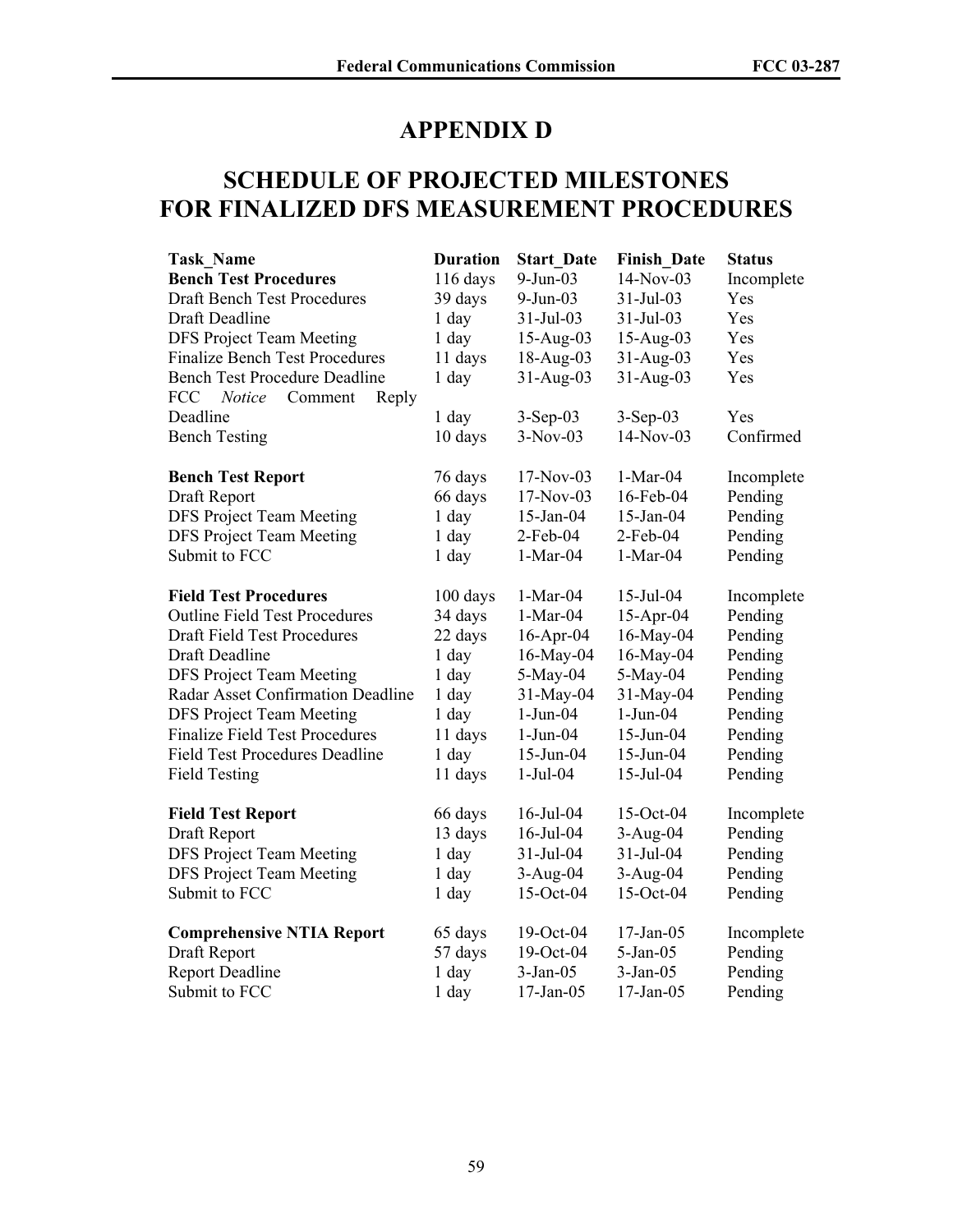# **APPENDIX E**

## **Comments**

- 1 Advanced Micro Devices, Inc. (AMD)
- 2 Agere Systems
- 3 Airespace, Inc.
- 4 Airrunner Technologies Inc.
- 5 Alvarion
- 6 American Petroleum Institute (API)
- 7 ARCWAVE
- 8 The National Association for Amateur Radio (ARRL).
- 9 Atheros Communications Inc.
- 10 Cellular Telecommunications & Internet Association
- 11 Cisco Systems, Inc.
- 12 D'ARDNT
- 13 Ensemble Communications
- 14 IceFyre Semiconductor, Inc.
- 15 IEEE 802
- 16 Information Technology Industry Council
- 17 Intel Corporation
- 18 License-Exempt Alliance
- 19 Magis Networks, Inc.
- 20 Microsoft Corporation
- 21 Microteq Corp.
- 22 Motorola, Inc.
- 23 Nickolaus E. Leggett
- 24 Nokia, Inc.
- 25 NTIA
- 26 Proxim Corporation
- 27 Telecommunications Industry Association
- 28 The Wi-Fi Alliance
- 29 TowerStream Corp.

## **Reply Comments**

- 1 AT&T Corp
- 2 Atheros Communications, Inc.
- 3 Cingular Wireless LLC
- 4 Cisco Systems, Inc.
- 5 Hewlett-Packard Company
- 6 IEEE 802.18
- 7 Intel Corporation
- 8 License-Exempt Alliance
- 9 Microsoft Corporation
- 10 Motorola, Inc.
- 11 Nextweb, Inc.
- 12 The WiFi Alliance

## **Ex-Parte Comments**

- 1 Paul Hastings
- 2 Atheros Communications, Inc.
- 3 Atheros Communications, Inc.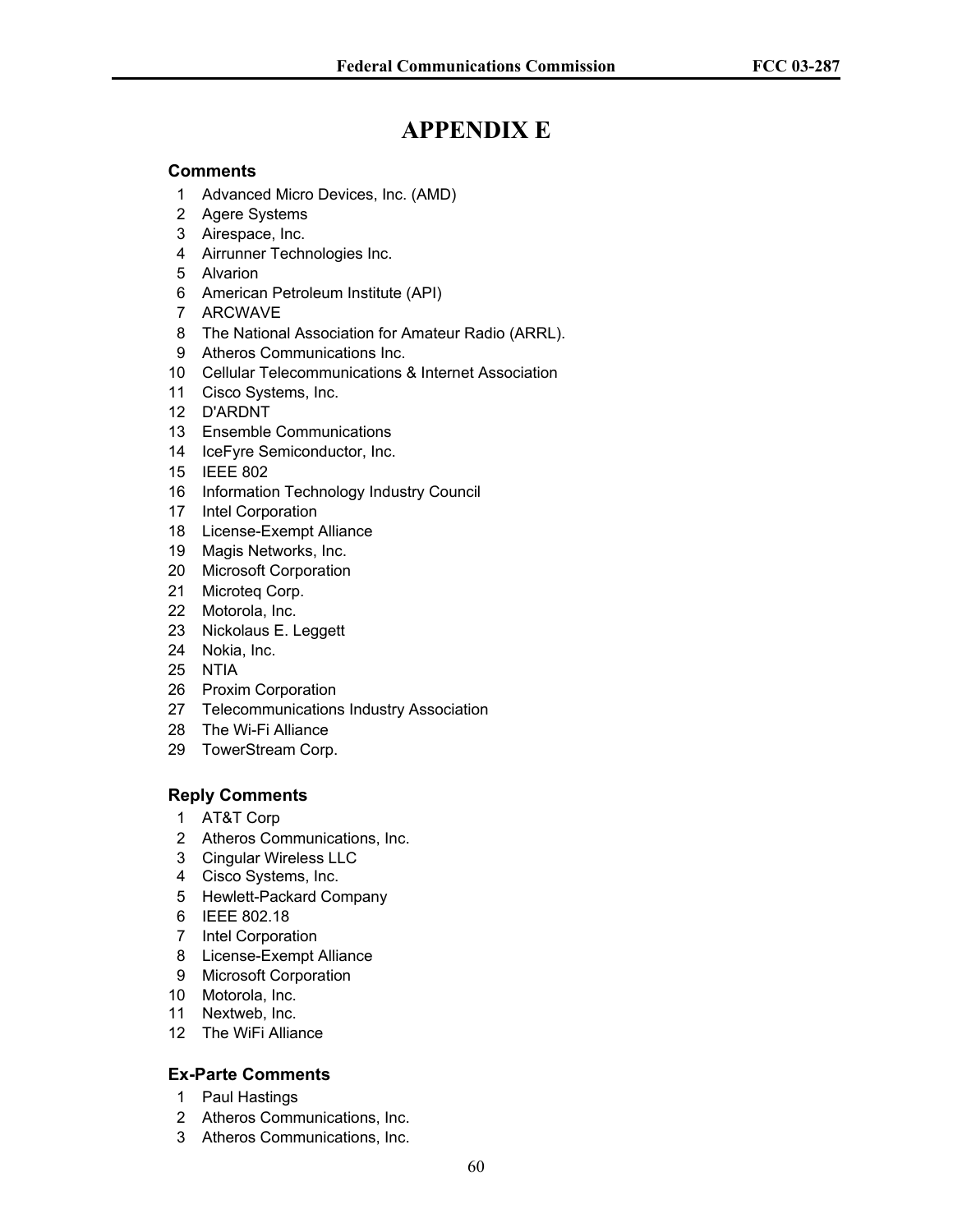#### **SEPARATE STATEMENT OF CHAIRMAN MICHAEL K. POWELL**

*Re: Revision of Parts 2 and 15 of the Commission's Rules to Permit Unlicensed National Information Infrastructure (U-NII) devices in the 5 GHz band, ET Docket No. 03-122 and RM-10371, Report and Order (R&O)* 

Wireless broadband is increasingly a reality in the marketplace. As demonstrated by our recent WISP forum, making more spectrum available for this important application will foster facilities based broadband competition and significantly advance the public interest. Moreover, additional unlicensed spectrum was a key recommendation of the Spectrum Policy Task Force. Today we deliver on the promise.

The adoption of the Unlicensed National Information Infrastructure (U-NII) Report and Order is another successful step towards fostering the development of a broad range of new devices and services. By amending Parts 2 and 15 of the Commission's rules we make an additional 255 megahertz of spectrum available for unlicensed devices in the 5.470-5.725 GHz band. This proposal is consistent with the U.S. proposals for the 2003 World Radiocommunication Conference (WRC-03) and with the resolutions adopted by the ITU at WRC-03. This action will harmonize the spectrum available for U-NII devices throughout the world.

Making this additional spectrum available will ensure the continued deployment of unlicensed wireless broadband networks by affording U-NII devices and networks greater certainty and flexibility to avoid interference with other services sharing the existing band. Further, it will provide significant benefits for American consumers and businesses including, improved quality of service, and increased competition with other providers of internet service.

I would also like to thank NTIA, DOD, other government agencies, and the industry for helping to make sharing among users of this spectrum possible. Together, we worked long and hard to forge an agreement that provides the opportunity for new commercial services while ensuring protection for existing Federal government operations. I hope that we can continue to build upon this success.